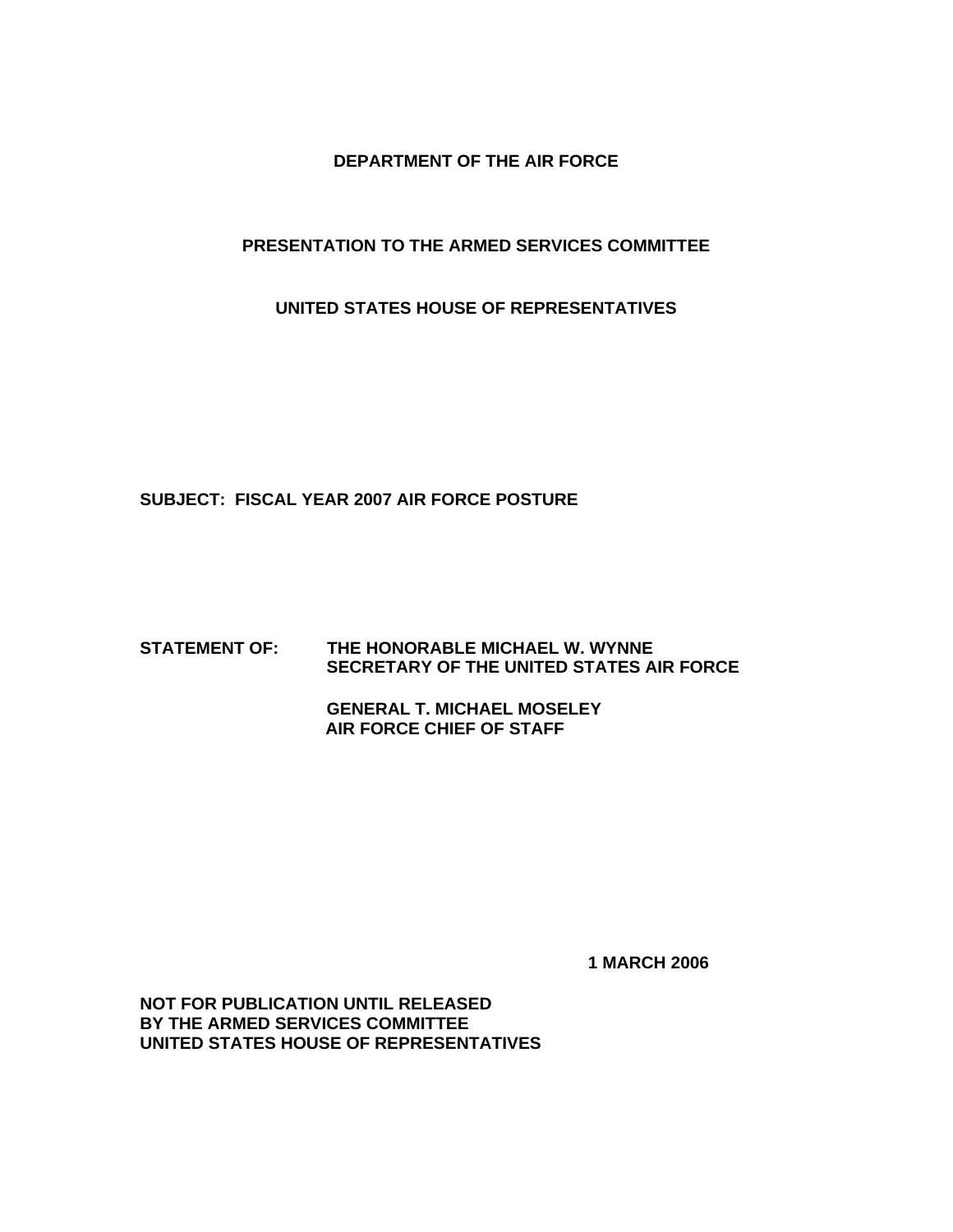# *I. SecAF/CSAF – Welcome Memo*

We are America's Airmen. Our mission is to deliver sovereign options for the defense of the United States of America and its global interests—we fly and we fight—in air, space and cyberspace. For the past 15 years, our Air Force team has proven its mettle and skill every day. Since the days of DESERT STORM, we have been globally and continuously engaged in combat. We will continue to show the same ingenuity, courage and resolve and achieve success in our three most important challenges: winning the Global War on Terror (GWOT); developing and caring for our Airmen; and maintaining, modernizing and recapitalizing our aircraft and equipment.

In the GWOT we face vile enemies—enemies devoid of any positive vision of the future, who seek only to destroy the United States and the ideals and freedoms upon which America is built. We will win this fight. We will maintain our focus on winning this fight. While maintaining focus on winning the GWOT we will also maintain vigilance—vigilance in defense of our homeland and vigilance against emerging threats in an uncertain world.

Our expeditionary fighting forces and culture, centered on the Air and Space Expeditionary Force, provide the foundation for our operations. We will more closely align our Regular Air Force, Air National Guard and Air Force Reserve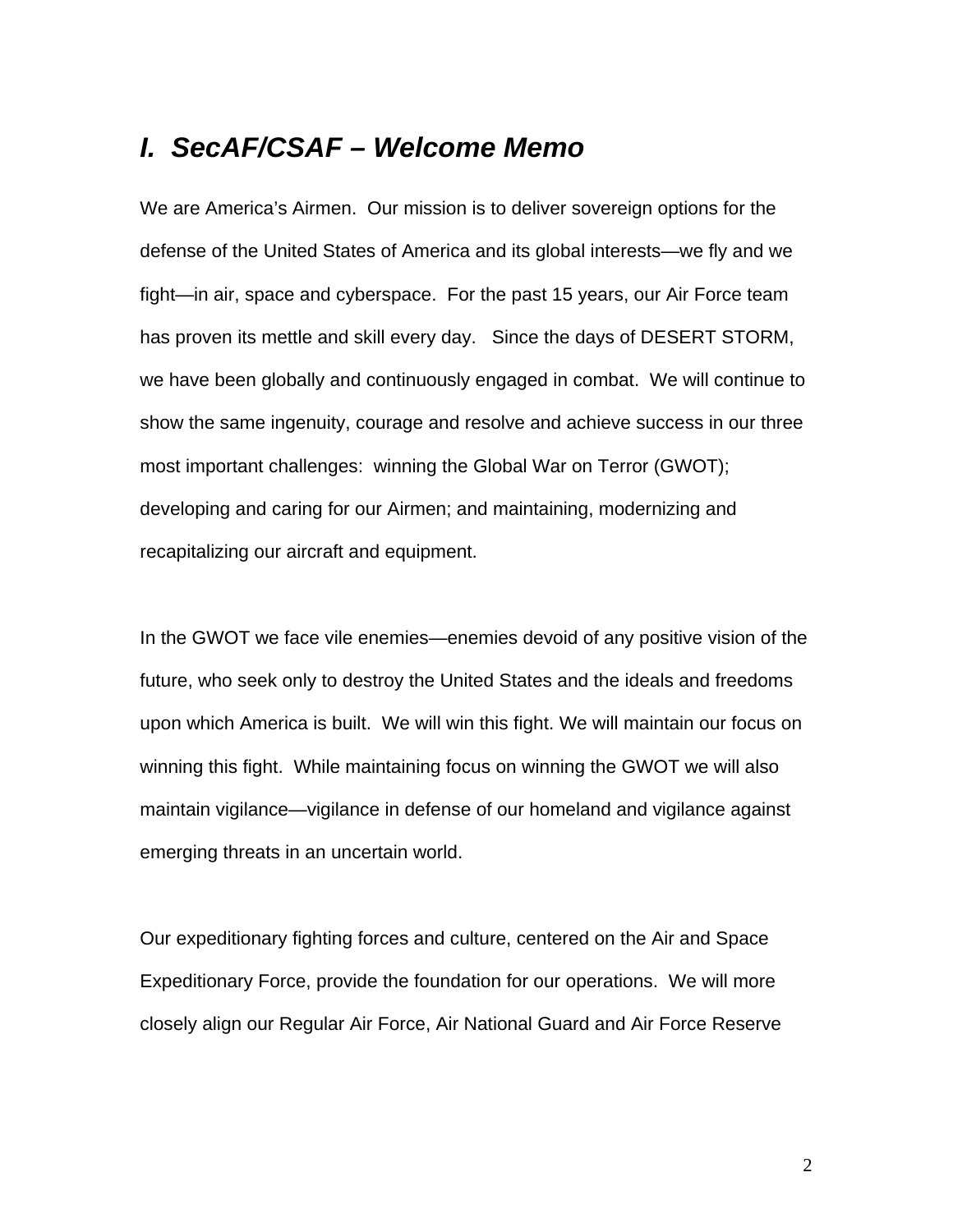units with Total Force initiatives to enhance our overall capability. We will continue transforming to meet the challenges of a dynamic world.

We will remain focused on caring for and developing our Airmen—our most valuable resource. We will continue to look for ways to maintain and improve their training, their personal and professional development and their quality of life, so they may continue to meet the commitments of today while preparing for the challenges of tomorrow.

We are operating the oldest inventory of aircraft in our history, while maintaining the intense Operations Tempo required by the GWOT, humanitarian crises, and routine requirements. Meanwhile, competitor states are developing air and air defense systems that could threaten our ability to maintain Air and Space Dominance. These factors drive the urgent need to modernize and recapitalize our aircraft. We must act now to preserve our Nation's freedom of action in the future. The Secretary of Defense described future threats in terms of four quadrants—traditional, irregular, catastrophic and disruptive. We must develop, acquire and maintain systems that can counter threats in any of these quadrants. We will do so by incorporating lean principles that eliminate waste while providing transparency in our processes.

Our 2006 Posture Statement outlines our plan to accomplish these goals regarding GWOT, our Airmen, and our aircraft and equipment. It reflects our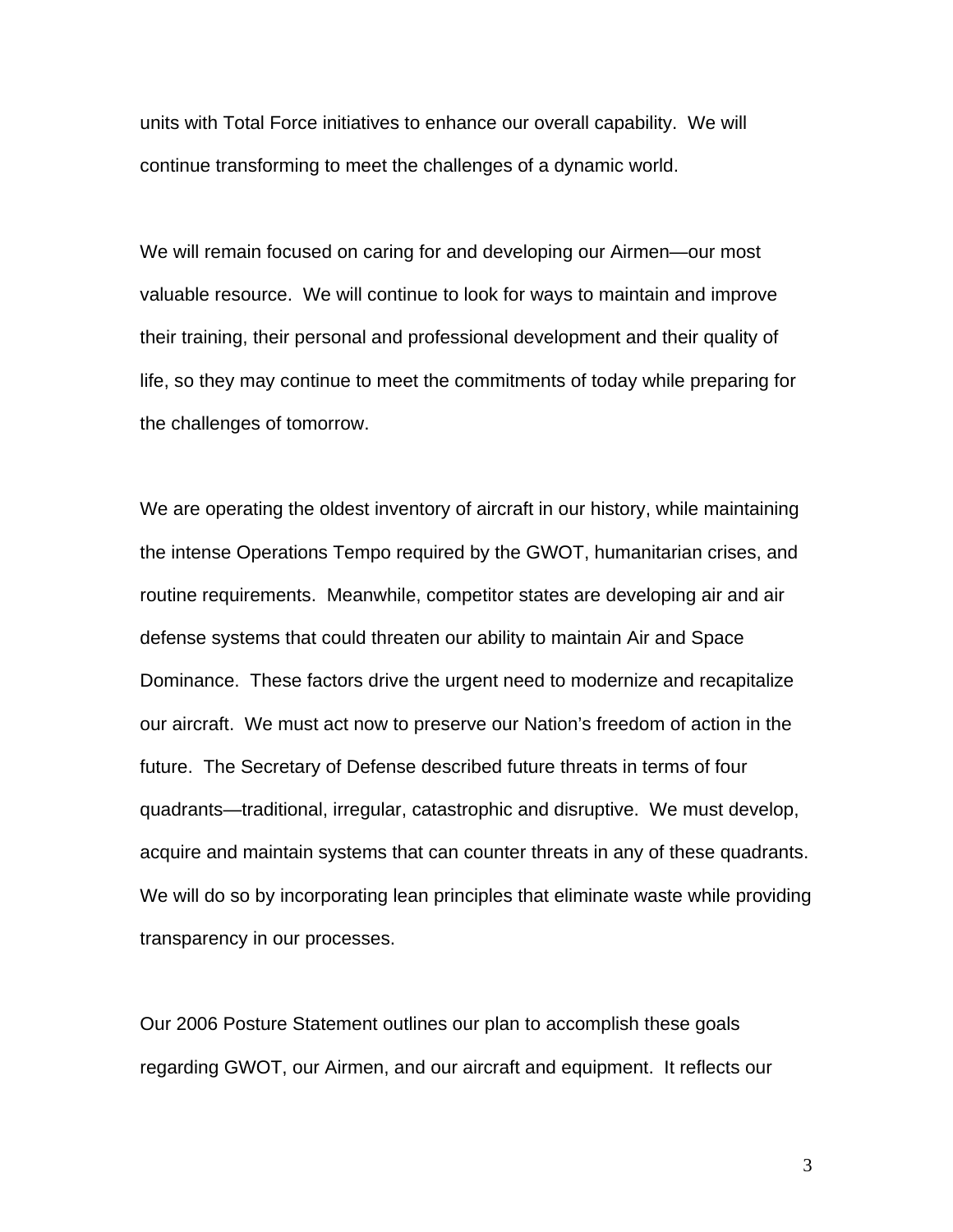commitment to good stewardship of the resources entrusted to us, and our dedication to protecting our Nation in air, space and cyberspace.

# *II. Introduction – Heritage to Horizon*

Over a century ago, America crossed the threshold of powered flight and gave wings to the world. Soon military leaders realized the implications of this development, and warfare was changed forever. America was fortunate to have "Great Captains" with the vision to imagine the possibilities of air and space power—Airmen like Billy Mitchell, Frank Andrews, Hap Arnold, Ira Eaker, Jimmy Doolittle and Bennie Schriever. They have given us a proud heritage of courage, excellence and innovation. In so doing, they also give us a sense of perspective and a way to understand the Air Force's future.

They have shown us an unlimited horizon. Each of them lived in dangerous times and faced many demanding challenges. Today, we also find ourselves as a Nation and an Air Force facing similarly dangerous and demanding challenges. Some are global or national in scope; others are specific to the Air Force.

During the last decade the United States Air Force transformed to a modular expeditionary force of ten Air and Space Expeditionary Force (AEF) packages providing agile air and space power. Our Airmen have proven tremendously successful across the spectrum of operations from humanitarian efforts to Homeland Defense operations and the Global War on Terrorism. We will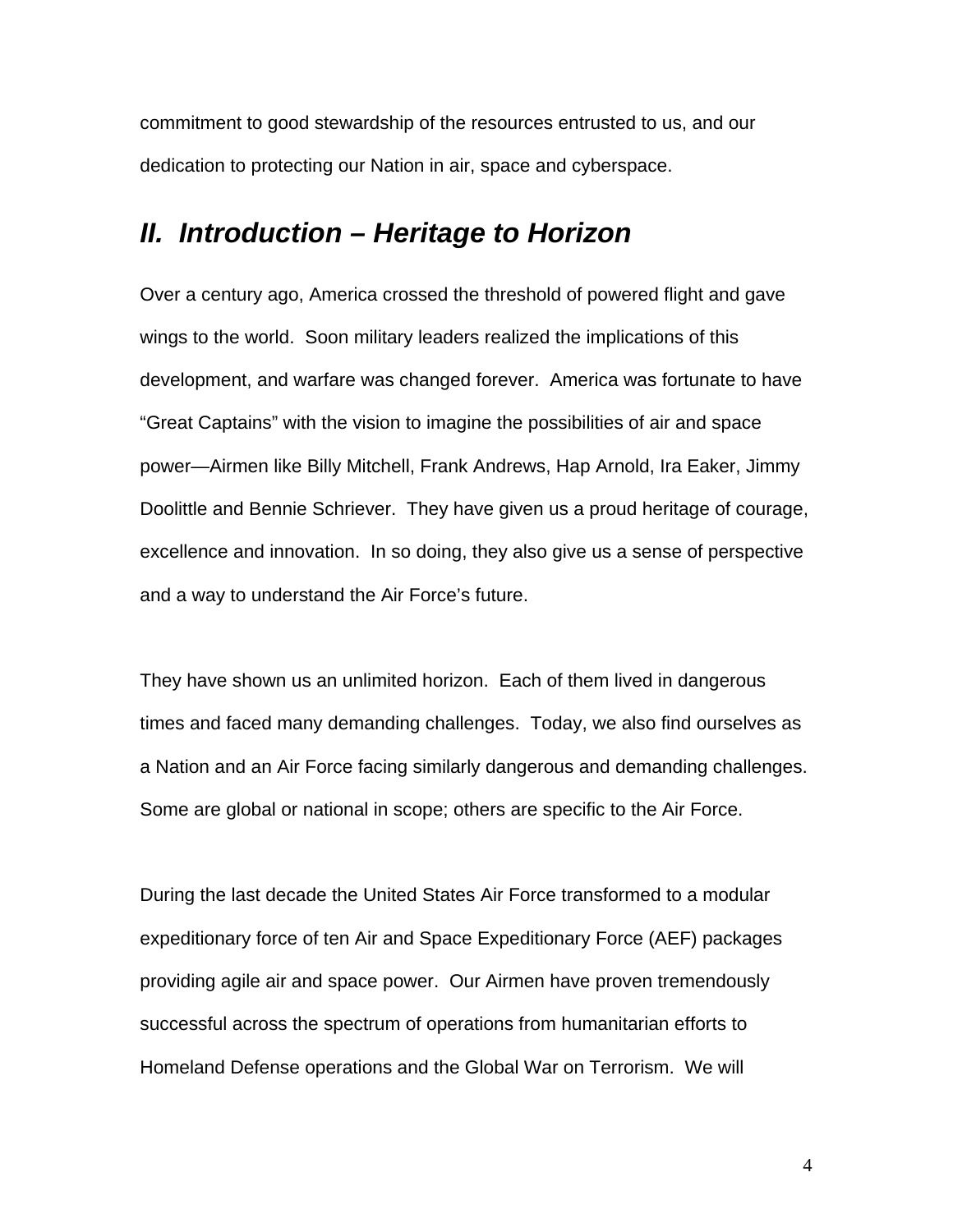continue transforming to meet the challenges of a dynamic world by rebalancing the force and realigning our structure into a Total Force that meets increased demands for persistent intelligence, rapid mobility and precision strike capabilities. The AEF construct provides the ideal toolbox from which we can provide tailored, efficient and lethal air and space forces to deal with future challenges.

The Air Force faces the broadest set of mission requirements across the entire spectrum of warfare. We will bolster our Nation's ability to respond swiftly, flexibly and decisively to asymmetric, irregular and emerging threats. We have embarked on a bold, new initiative known as Air Force Smart Operations for the  $21<sup>st</sup>$  Century (AFSO21) as a means to best allocate our resources to meet this increasing set of challenges. All of these challenges will require the very best efforts of our Airmen throughout the Total Force.

## *A. Winning the Global War on Terror (GWOT)*

Our first priority is to maintain focus on winning the GWOT. We will continue to operate as part of a true Joint and Coalition team, multiplying the effectiveness of our partners to win this war. We fly and we fight—whether we're flying A-10s over Afghanistan; flying F-16s over Iraq; operating and maneuvering communications satellites in geosynchronous orbit; remotely piloting Unmanned Aerial Vehicles (UAVs) patrolling over Baghdad; or maintaining vigilance over our Nation's homeland in an E-3 Airborne Warning and Control System (AWACS) aircraft. All Airmen, no matter what their specialty, contribute to this mission.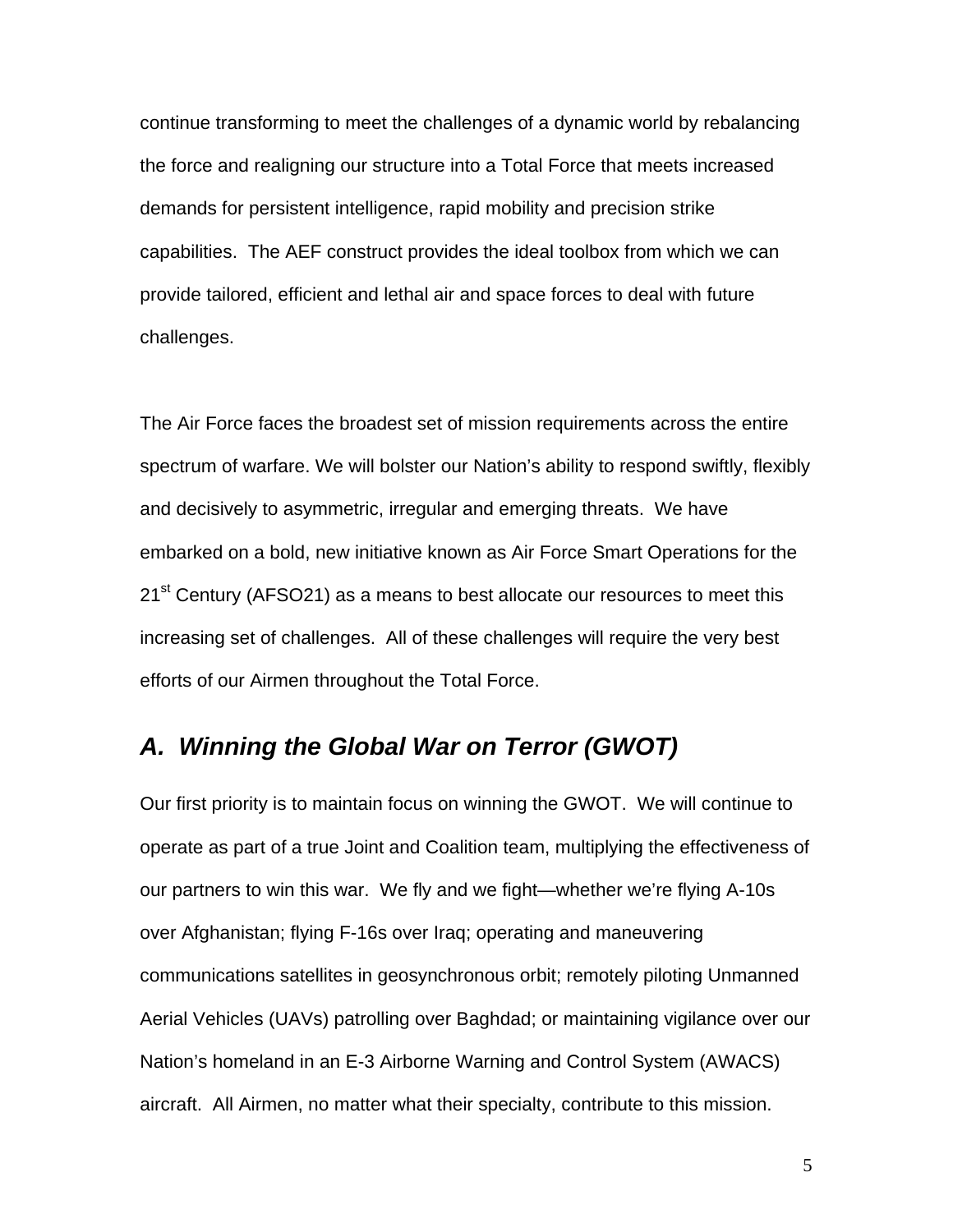We must keep in mind that the GWOT is not defined by today's headlines or locations. It will be a long war, with shifting venues and constantly evolving threats. The character and capabilities of potential U.S. adversaries are increasingly uncertain, veiled, growing and changing, as both state and non-state actors acquire advanced technology and the means to either acquire or develop weapons of mass destruction (WMDs).

We can foresee serious threats posed by increasing numbers and sophistication of ballistic and cruise missiles; chemical, biological, radiological and nuclear weapons; advanced surface-to-air missiles (SAMs); and sophisticated combat aircraft. We also anticipate the real threat of potentially crippling attacks on our Nation's critical infrastructure, including space networks. Not only must we be prepared to confront known threats, but we also must be ready for unexpected, disruptive breakthroughs in technology that may undercut traditional U.S. advantages.

Maintaining a strong defense able to overcome and defeat these threats remains an imperative for our Nation. Currently, the Air Force can command the global commons of air and space and significantly influence the global commons of the sea and cyberspace; however, we cannot indefinitely maintain this advantage using the current technology of the air and space systems and equipment comprising our existing force structure.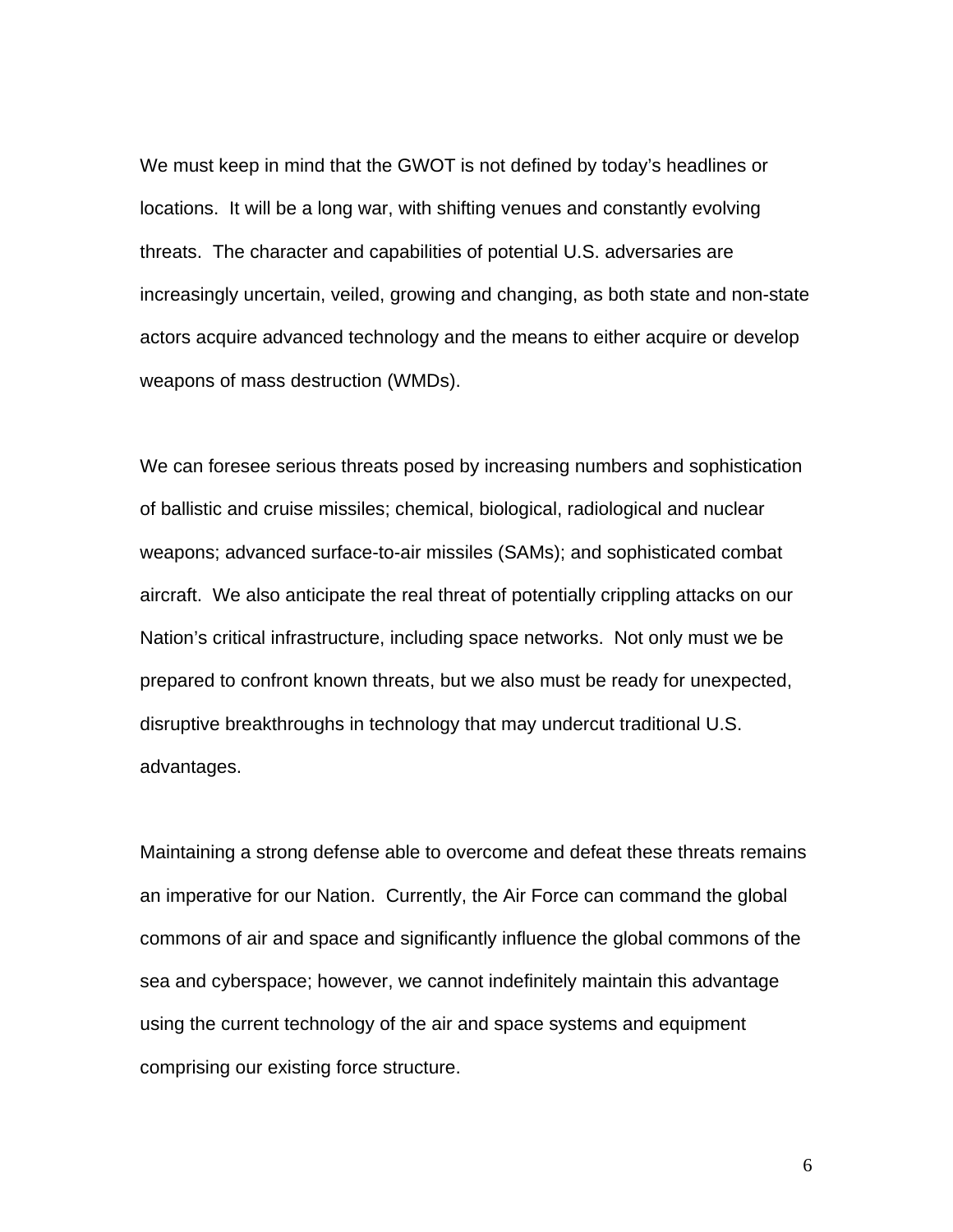## *B. Developing and Caring for Our Airmen*

Our Regular Air Force Airmen, Air National Guardsmen, Air Force Reservists and civilians, who together form our Total Force, are building on their inheritance of courage, excellence and innovation. They are highly educated and resourceful, and have created the most lethal Air Force that has ever existed. We must continue to look for ways to maintain and improve their training, their personal and professional development and their quality of life, so that they may continue to meet the commitments of today while preparing for the challenges of tomorrow.

Airmen today are contributing to combat operations in ways never before envisioned—as convoy drivers and escorts, detainee guards and translators to give a few examples. Other Airmen routinely serve "outside the wire" as Special Tactics operators, Joint Terminal Attack Controllers and Special Operations Weather personnel. All of these Airmen must receive the proper training to survive, fight and win. We are working within the Air Force, as well as with our Joint warfighting partners, to ensure that all Airmen are fully prepared when they arrive in the combat zone.

Developing Airmen involves more than combat skills. It is a career-long process that maximizes the potential of each member of the Total Force team. We will look at every Airman as an individual and provide them with specialized training,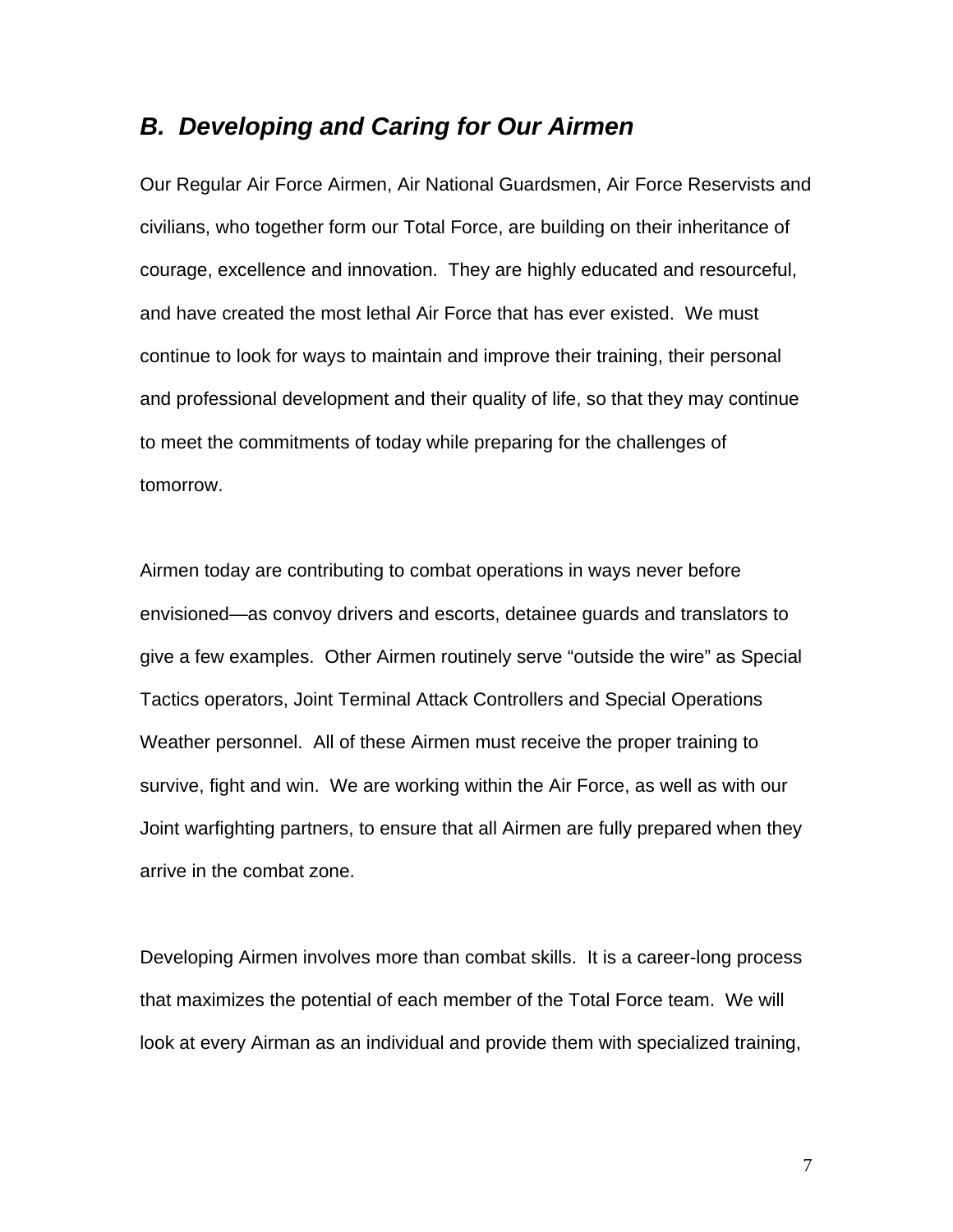relevant educational opportunities and appropriate assignments in order to capitalize on the talent these brave Airmen offer for this country's defense.

Every Airman is a vital national resource and must be cared for as such. In addition to providing professional opportunities for our Airmen and fostering an environment of mutual respect, the Air Force is committed to investing in health and fitness programs and facilities, world class medical access and care, and housing and morale programs for our Airmen. Our Airmen have proven themselves to be the best America has to offer—they deserve the best support available.

By ensuring that our Airmen are prepared for combat, effectively developed and properly supported, we will continue to provide our Nation with the best Air Force in the world.

## *C. Maintenance, Modernization and Recapitalization*

One of our most daunting challenges is maintaining the military utility of our aircraft as reflected in mission readiness, maintenance costs and other factors. We have been actively engaged in combat for the past 15 years. We currently maintain an Air Bridge to Southwest Asia. Our state of alert for GWOT requires us to operate at an elevated and sustained operations tempo (OPSTEMPO). Increased investment and increased maintenance tempo can keep our older aircraft flying and slow their decaying military utility, but equipment age and use are unrelenting factors.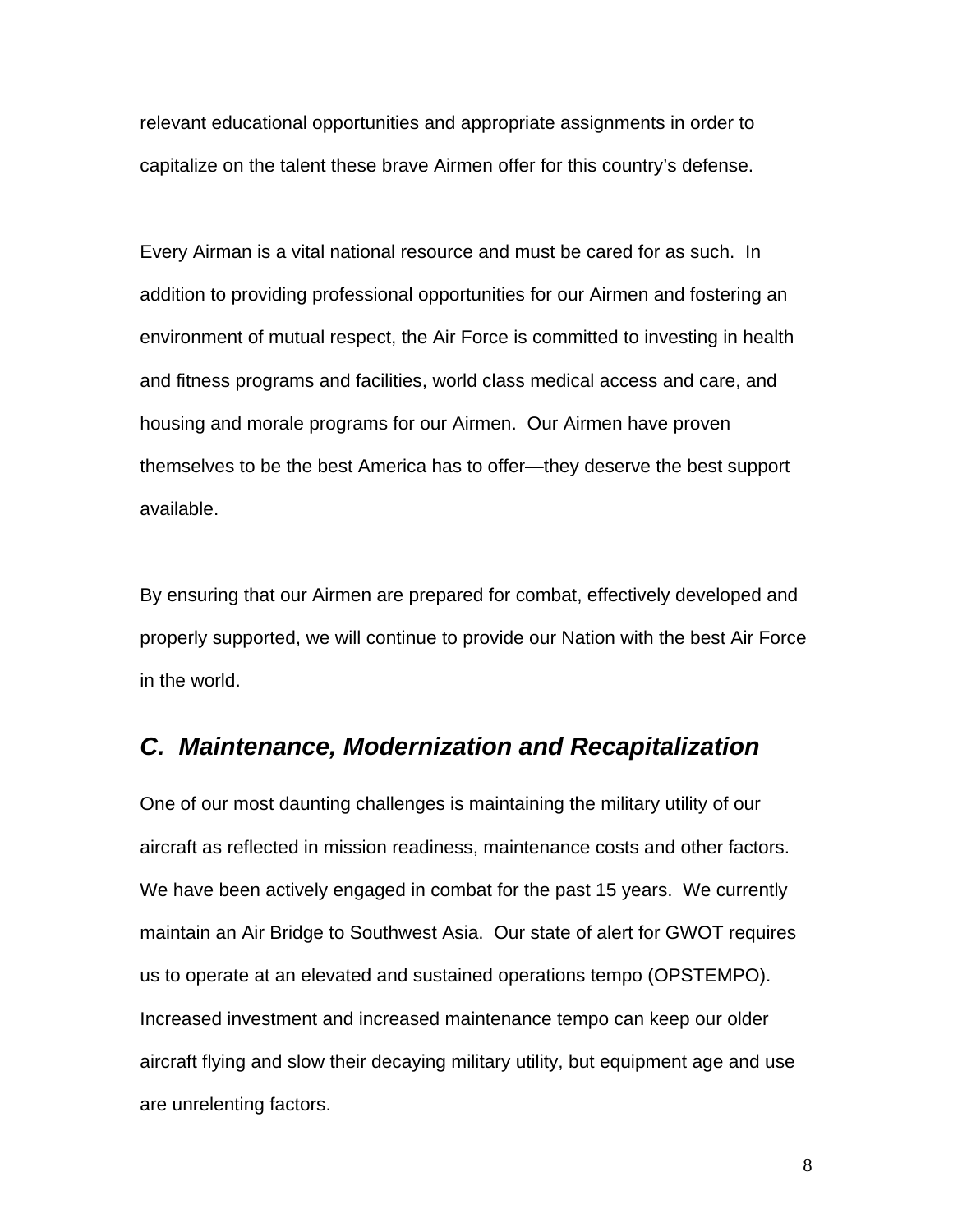Presently, we have the oldest aircraft inventory in our history. Our aircraft are an average of over 23 years old—older in many cases than those who fly and maintain them. In particular, our inventory of tanker aircraft averages over 41 years old, and our C-130 tactical airlifters average over 25 years old. As our equipment ages, it requires more frequent maintenance and replacement of parts; meanwhile, increased OPSTEMPO accelerates wear and tear on our equipment and operational infrastructure, exposes our equipment to extreme conditions and, in some cases, delays routine maintenance.

We must recapitalize our aircraft and operational infrastructure, as well as modernize our processes for services, support and information delivery in order to maintain the grueling pace required into the foreseeable future. We must do so in a fiscally prudent manner. This means retiring and replacing our oldest, least capable and most expensive aircraft and equipment, as well as accepting a manageable level of risk in order to selectively maintain some older systems until newer systems are on the ramp.

These newer systems will cost far less to operate and maintain and are designed to defeat emerging threats. The U.S. no longer enjoys a monopoly on advanced technology, and we are already witnessing the emergence of highly sophisticated systems that threaten our capability to achieve Joint Air and Space Dominance. Along with ongoing robust science and technology (S&T) programs,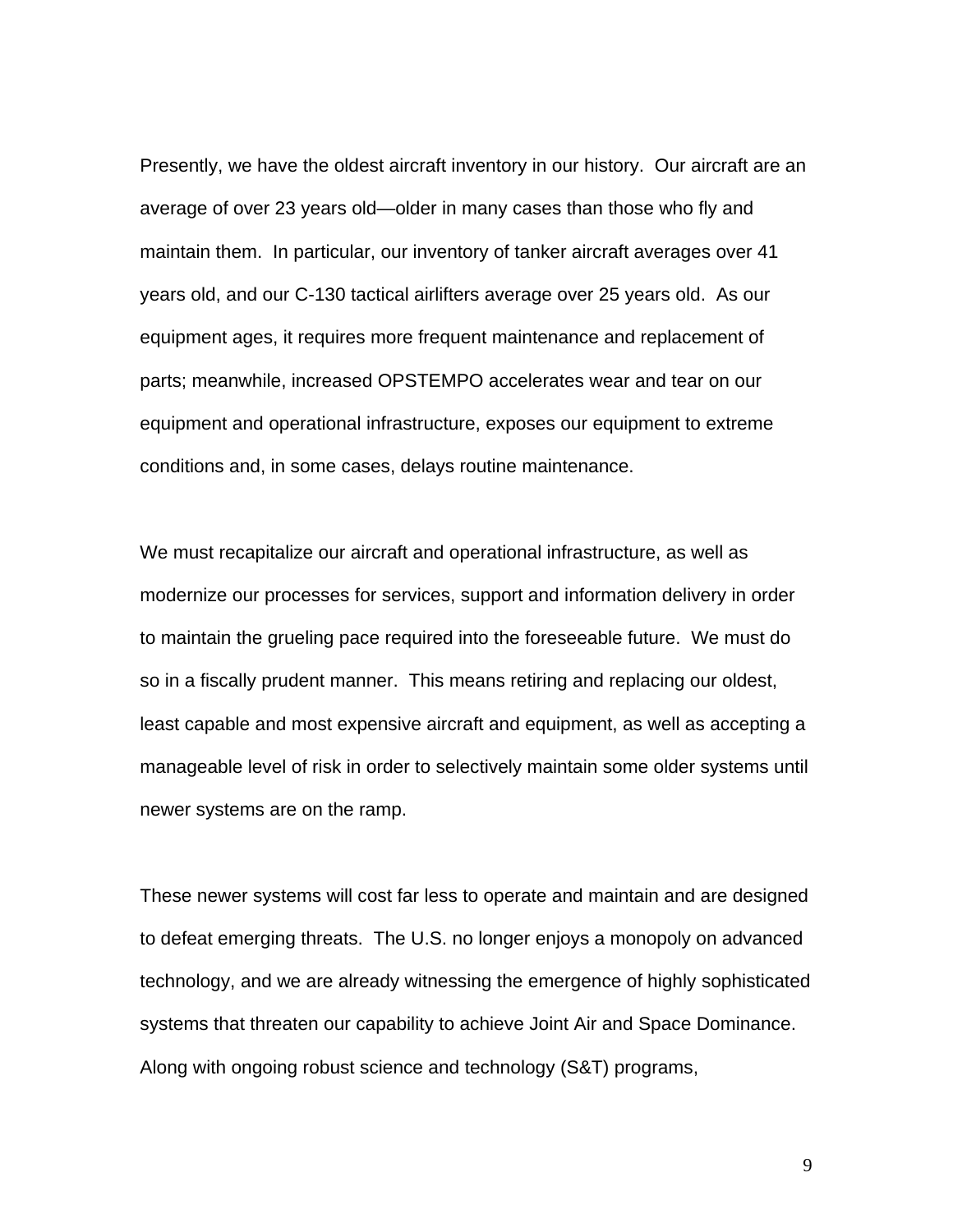transformational systems such as the F-22A Raptor, F-35 Joint Strike Fighter (JSF), Space Radar (SR) and Transformational Communications Satellite (TSAT) will ensure that we maintain the ability to provide overwhelming air and space power for our Combatant Commanders.

Concurrently, the Air Force is also focusing on reforming, modernizing, and improving processes for acquisition of new systems and equipment. We will achieve greater efficiencies and higher productivity by reforming our business practices. By incorporating lean processes and transparent accounting, and reinforcing a culture of continuous improvement, the Air Force will maintain the high standards of our heritage. We will continue our tradition of transformation, realize both lethality and efficiency in our capabilities in this new century, and stand ready for the challenges of the future.

The future is what you bring with you when tomorrow comes. Our 2006 Air Force Posture Statement outlines our flight plan into the future. By focusing on winning the GWOT, maintaining the excellence and maximizing the potential of the America's Airmen, and maintaining, modernizing and recapitalizing our aircraft and equipment, we will provide Air and Space Dominance for U.S. forces well into the future.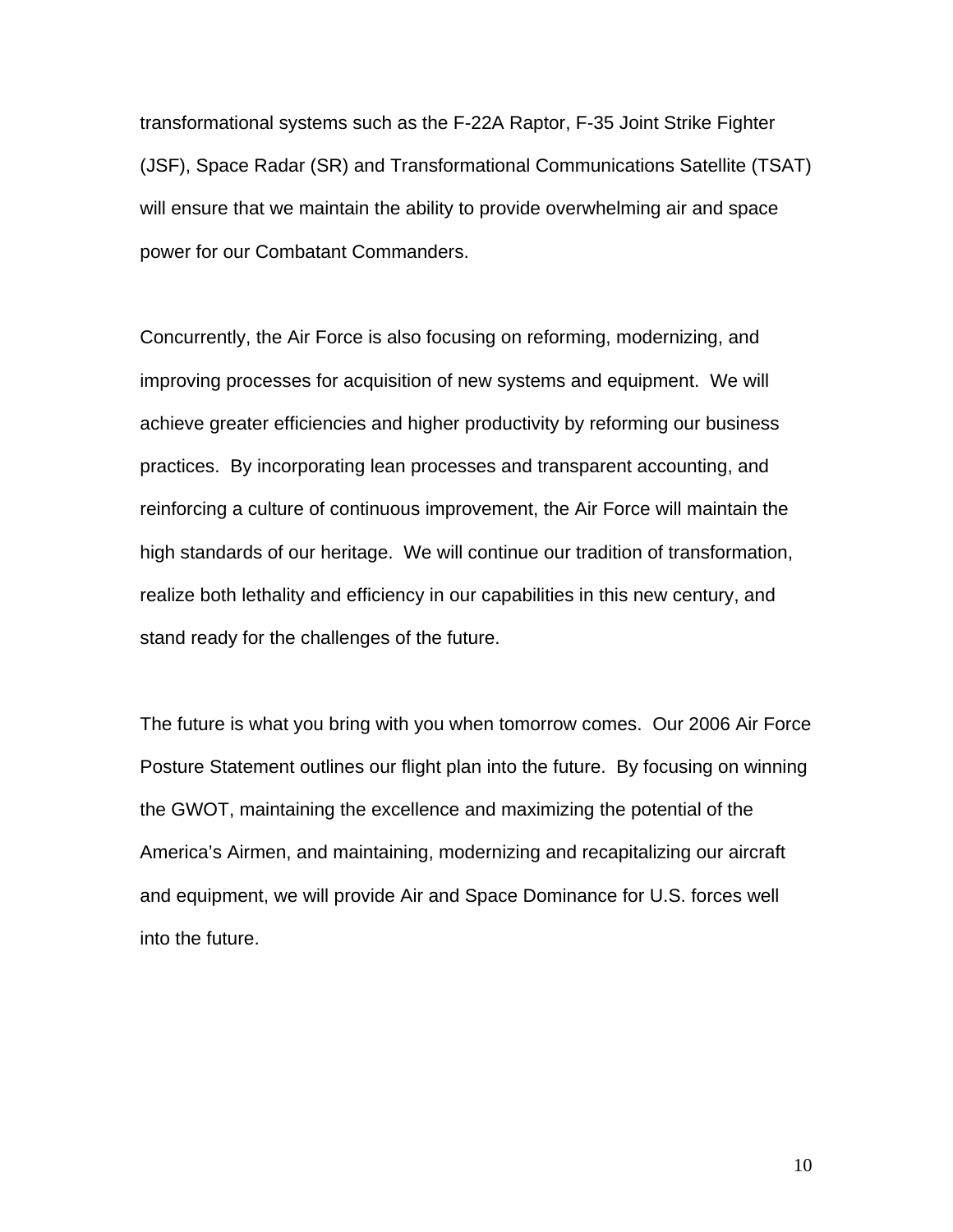# *III. Air and Space Power Today – Building on Our Heritage*

## *A. Current Security Environment*

The current security environment is marked by seemingly constant change and uncertainty. Our security environment is also marked by the threats posed by terrorist organizations and rogue states around the world bearing ill will toward our Nation. In times of uncertainty and heightened threat, our citizens turn to the military to defend this great Nation at home and abroad. Our Airmen stand alongside Soldiers, Sailors, Marines and Coast Guardsmen—a Joint team poised and ready to defend the Nation.

Throughout the history of American air and space power, Airmen have often faced complex challenges during times of change and uncertainty—times when our Nation's survival was at stake. In early 1945, General "Hap" Arnold reported to the Secretary of War, "…our Air Force must be flexible in its basic structure and capable of successfully adapting itself to the vast changes which are bound to come in the future. Whatever its numerical size may be, it must be second to none in range and striking power." In retrospect, Hap Arnold's words were amazingly prescient.

Today our force is still second to none in range and striking power. Potential adversaries, well aware of the strength of our Air Force, seek to limit our range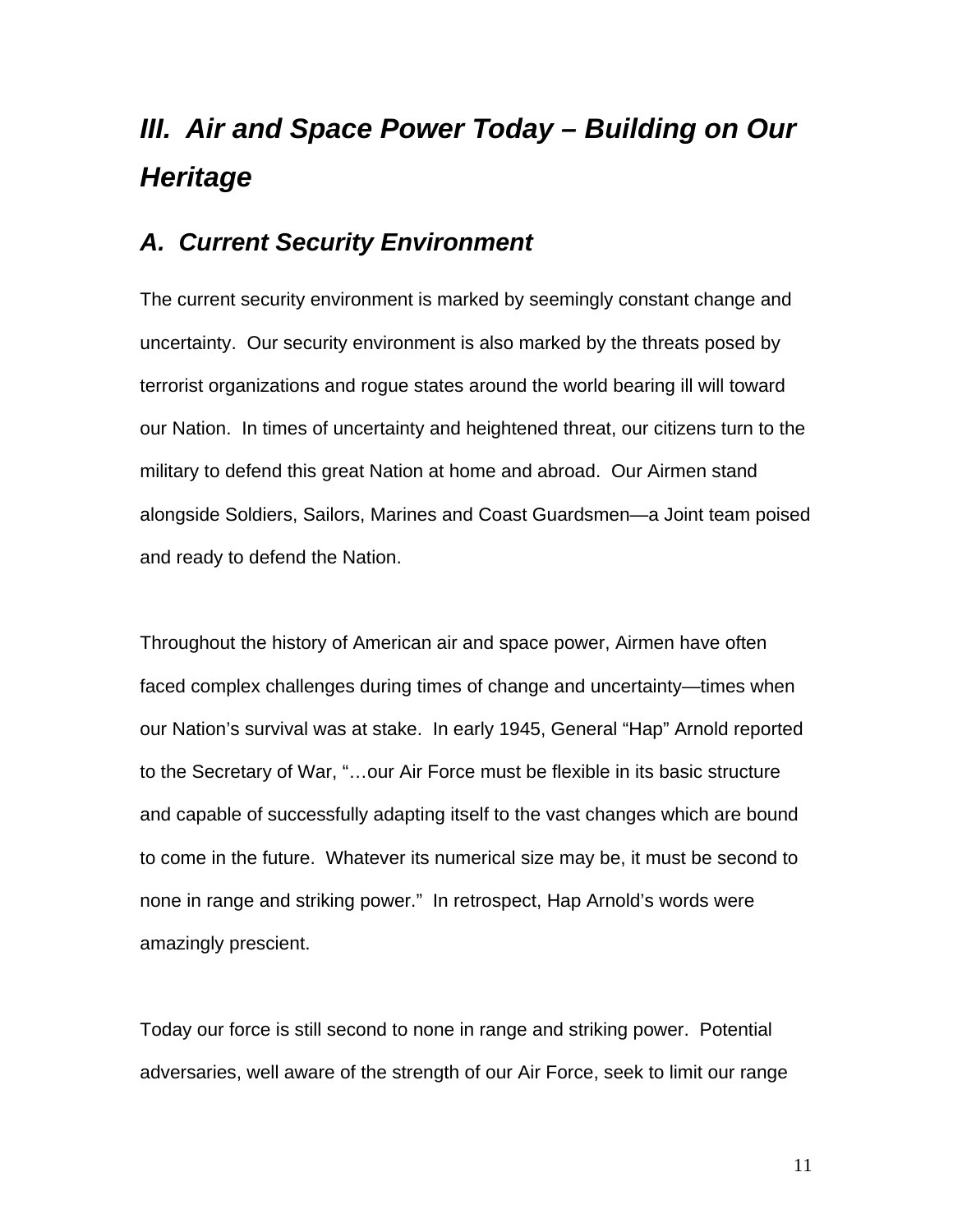and striking power through development of new and emerging threat systems. These systems, coupled with the proliferation of weapons of mass destruction, form a formidable threat to the Joint Force and to our Nation.

In order to achieve victory in the GWOT and meet the challenges of emerging threats, the Air Force looks to build on the great heritage established by decades of Airmen—Airmen who have confronted daunting challenges and succeeded as vital members of the Joint warfighting team.

## *1. Global War on Terror (GWOT)*

Several key elements—ideologies of hatred, vast resources, mutual support structures, as well as veiled state and private sponsorship—provide linkages across the array of enemies confronting us in the GWOT. The general terrorist threat also spans several regions of the world, often acting on a global scale. While the strategy to prosecute and win the GWOT is an enterprise necessarily involving many agencies and actions in addition to military forces, the Air Force, in particular, serves a vital role in our Nation's battle against terrorist networks.

America's Airmen have become seasoned veterans of Post-Cold War conflicts and are postured to answer any contingency or challenge on a moments' notice. The Air Force has been taking the war to America's enemies for 15 consecutive years. Our constant presence in Southwest Asia since Operation DESERT SHIELD and DESERT STORM kept regional instability in check. Airpower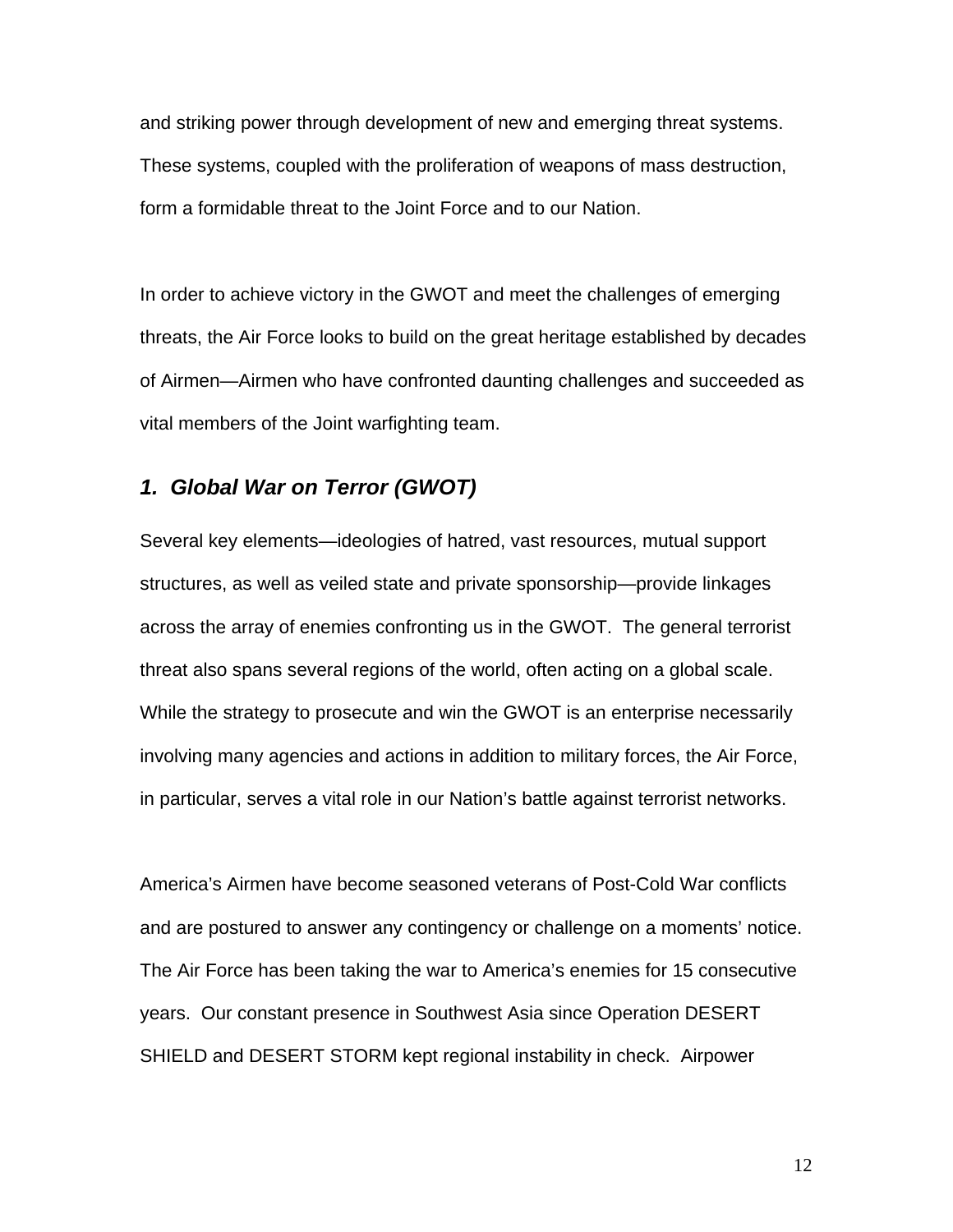effectively controlled two-thirds of Iraq for over a decade, setting the conditions for Iraq's stunning military collapse in Operation IRAQI FREEDOM.

Recognizing the new reality of rapidly emerging global threats in the Post-Cold War environment, the Air Force has significantly reduced its force structure and transitioned from a Cold War legacy paradigm to a vastly more agile, responsive and scalable force structure built around the AEF concept. The AEF construct provides the Combatant Commanders and the Joint Force with the agility and lethality required to engage U.S. adversaries anywhere in the world with correctly tailored forces—all in a matter of hours to single-digit days. The AEF construct presents air and space forces in a continuous rotation cycle—currently a 20 month cycle with nominal 4-month deployments—and provides the Combatant Commands with greater capability and stability of forces in theater while providing more predictability for our Airmen.

As defined by our national leadership, the GWOT strategy seeks to reduce both the scope and capability of terrorist networks globally, regionally and locally. This strategy requires global perspective and regional focus. It also demands an ability to simultaneously conduct long-range strikes and humanitarian relief on opposite sides of the world. In order to execute effectively, the strategy requires unparalleled command, control, communications, computers, intelligence, surveillance and reconnaissance (C4ISR). These are all activities our Air Force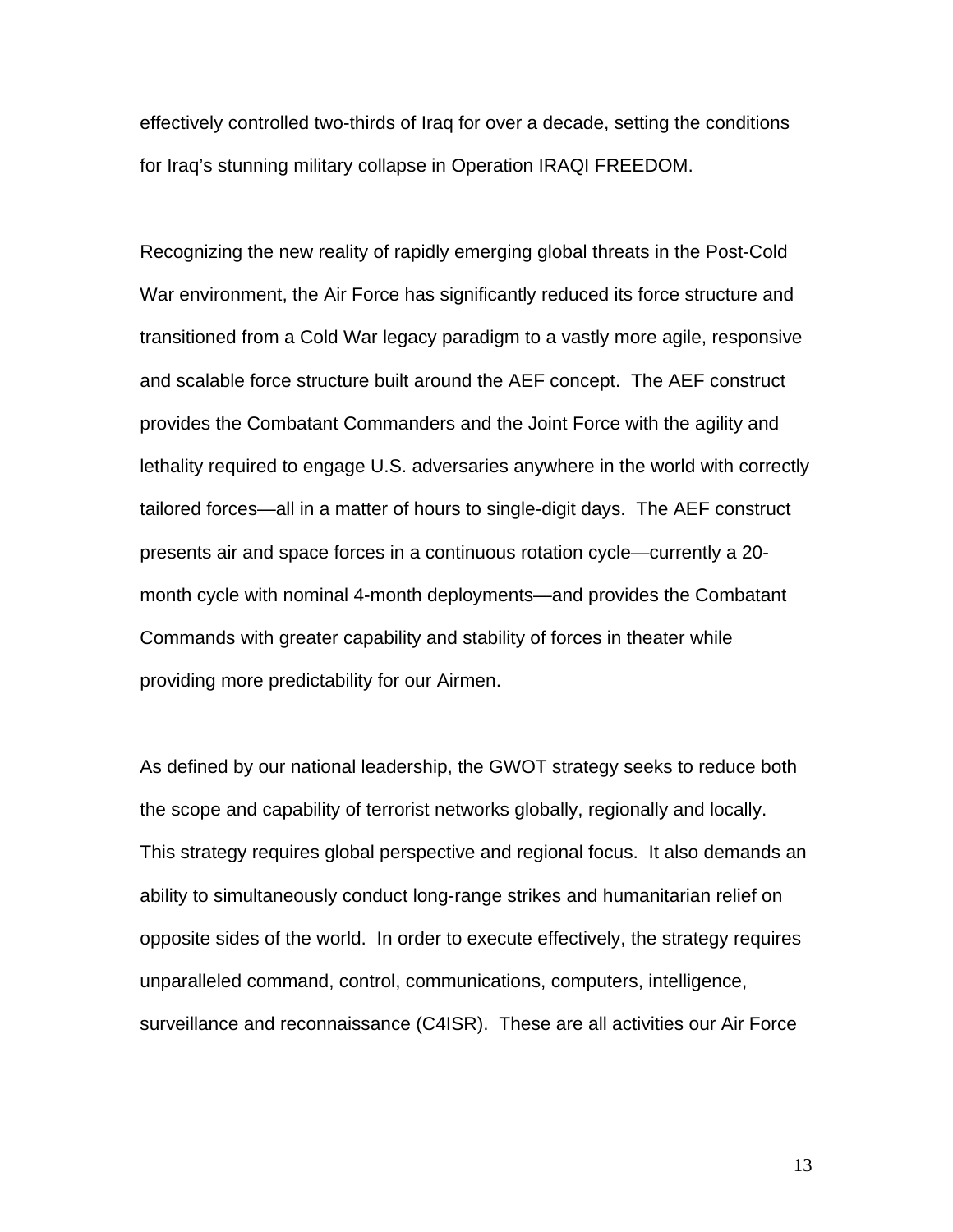conducts for the Joint Force on a daily basis—activities critical to successfully prosecuting the GWOT.

As an essential part of the Joint team, the Air Force contributed to defeating the Taliban and eliminating Afghanistan as a safe haven for al Qaeda. While the Air Force remains actively engaged in operations in Afghanistan, our national strategy is simultaneously focused on Iraq as the central front for the war on terror. While the United States and its partners have defeated Saddam Hussein's regime of terror, the enemies of freedom—both members of the old regime and foreign terrorists who have come to Iraq—are making a desperate attempt in the name of tyranny and fascism to terrorize, destabilize and reclaim this newly-liberated nation and aspiring democracy.

The Air Force continues to lead the fight in defending the home front as well. The Air Force recently conducted an Air Force-Navy strategy conference addressing the GWOT and counterinsurgencies. The conference report forms the basis for an ongoing Air Force study to further improve the Air Force's posture for Homeland Defense. The Air Force has also taken a leadership role in developing a Concept of Operations for Joint Maritime Interdiction to defend our shores and those of our allies. In addition, Air Force aircraft maintain a 24/7 alert status in defense of the United States and its approaches, against both airborne and maritime threats.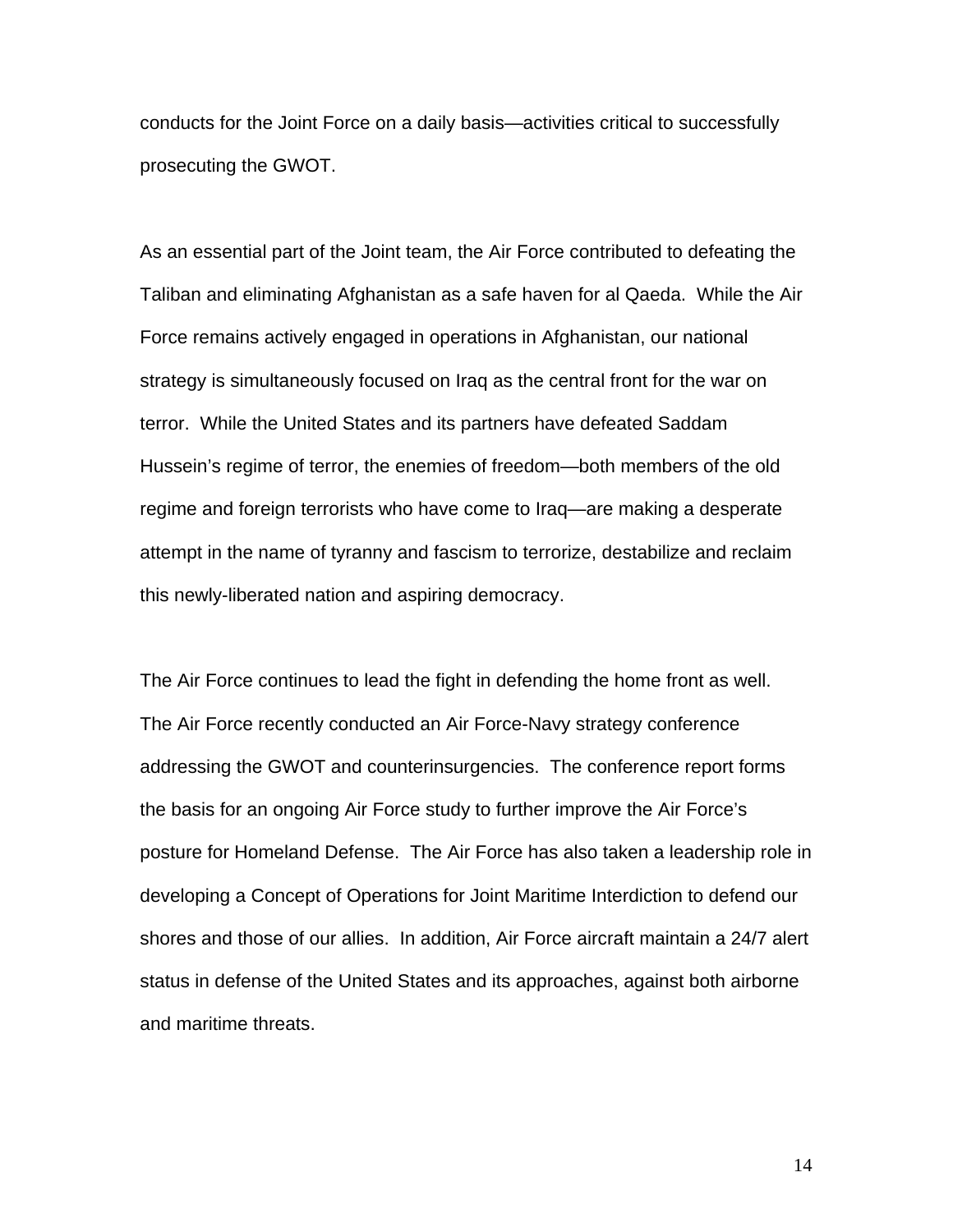From a global perspective, we are continually bolstering Airman-to-Airman relationships with our allies and partners to build interoperable and complementary capabilities as well as to ensure access to foreign airspace and support infrastructure. We are using training, exercises, personnel exchanges, cooperative armaments development and foreign military sales to expand and cement these vital coalitions that are essential to prosecuting the GWOT and to our future Joint air operations.

In addition, from local, regional and global perspectives, foreign internal defense is an indispensable component of successful counterinsurgency strategies. The Air Force is partnering with Special Operations Command to rapidly expand Air Force Foreign Internal Defense forces to bolster partner nations on the front lines of the GWOT.

From direct support of Special Forces, to maritime interdiction, to Global Strike, the Air Force remains prepared to engage those who would threaten our friends, our interests, or our way of life.

## *2. Emerging Threats*

The threats Airmen will encounter in the coming years are changing dramatically. Adversaries are developing and fielding new ground-based air defenses, improved sensor capabilities and advanced fighter aircraft. These capabilities will increasingly challenge our legacy aircraft, sensors and weapons systems.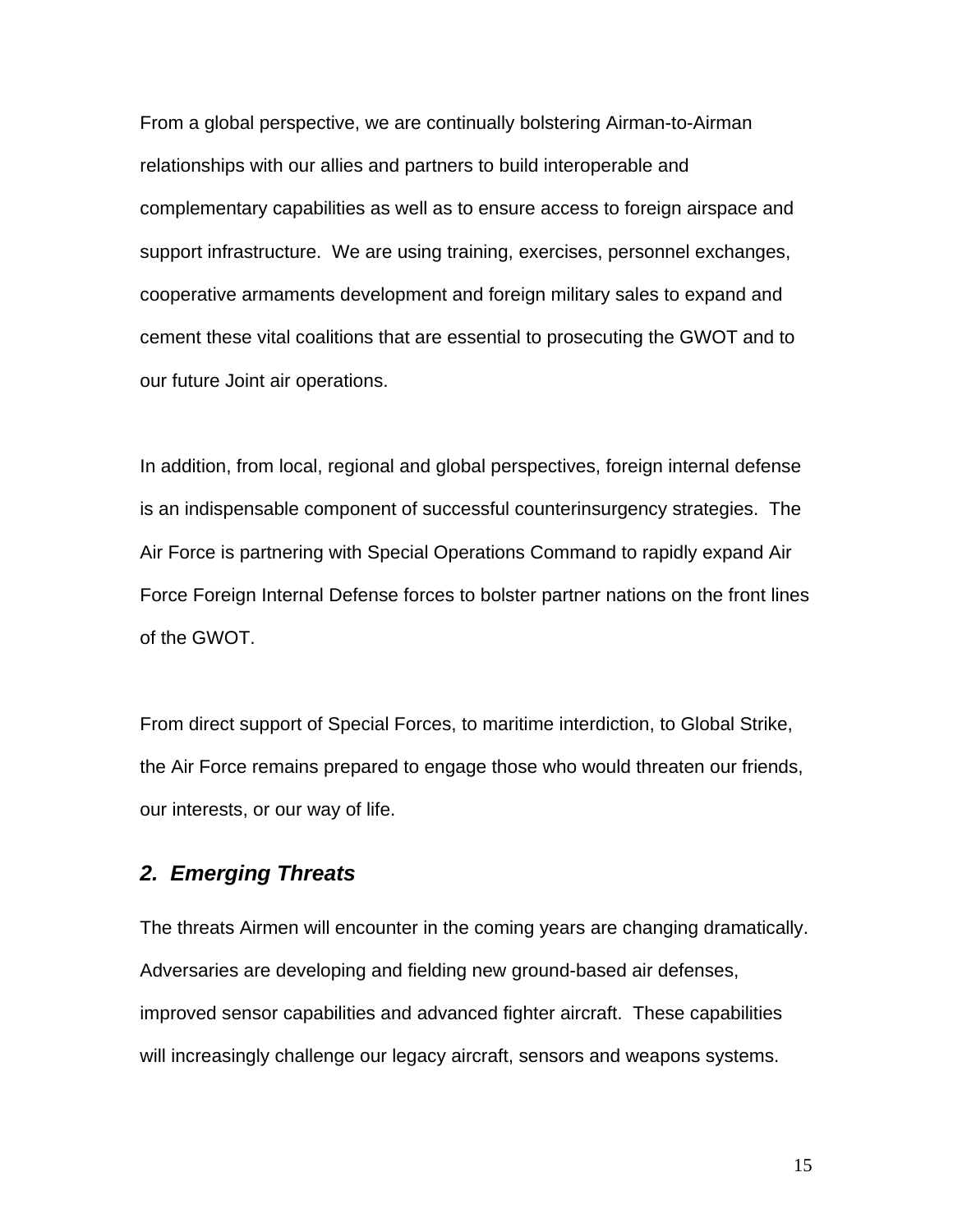Advances in integrated air defense systems, to include advanced sensors, data processing and SAMs continue trends noted in the 1990s. SAM systems are incorporating faster, more accurate missiles, with multi-target capability, greater mobility and increased immunity to electronic jamming. Currently possessing ranges of over 100 nautical miles (NM), these anti-access weapons will likely achieve ranges of over 200 NM by the end of the decade. These advanced SAMs can and will compel non-stealthy platforms to standoff beyond useful sensor and weapons ranges. Proliferation of these long-range SAMs is on the rise, with projections for 2004-2007 indicating a twofold increase over the number of advanced SAM system exports during the mid to late 1990s.

Another trend is the development and proliferation of upgrades to older, 1960/70's-era SAMs. At a fraction of the cost of a new advanced, long-range SAM, many African, Asian and Mid-East nations are looking to upgrade older SAMs to revitalize their aging air defense forces. By bringing in modern technologies, improved missile propellants and increased mobility, older SAM systems are becoming more reliable and more credible threats.

Finally, the threat from Man Portable Air Defense Systems (MANPADS) continues to grow. Large, poorly secured stockpiles of these weapons increase the chances of highly capable MANPADS ending up in the hands of an insurgent or terrorist group.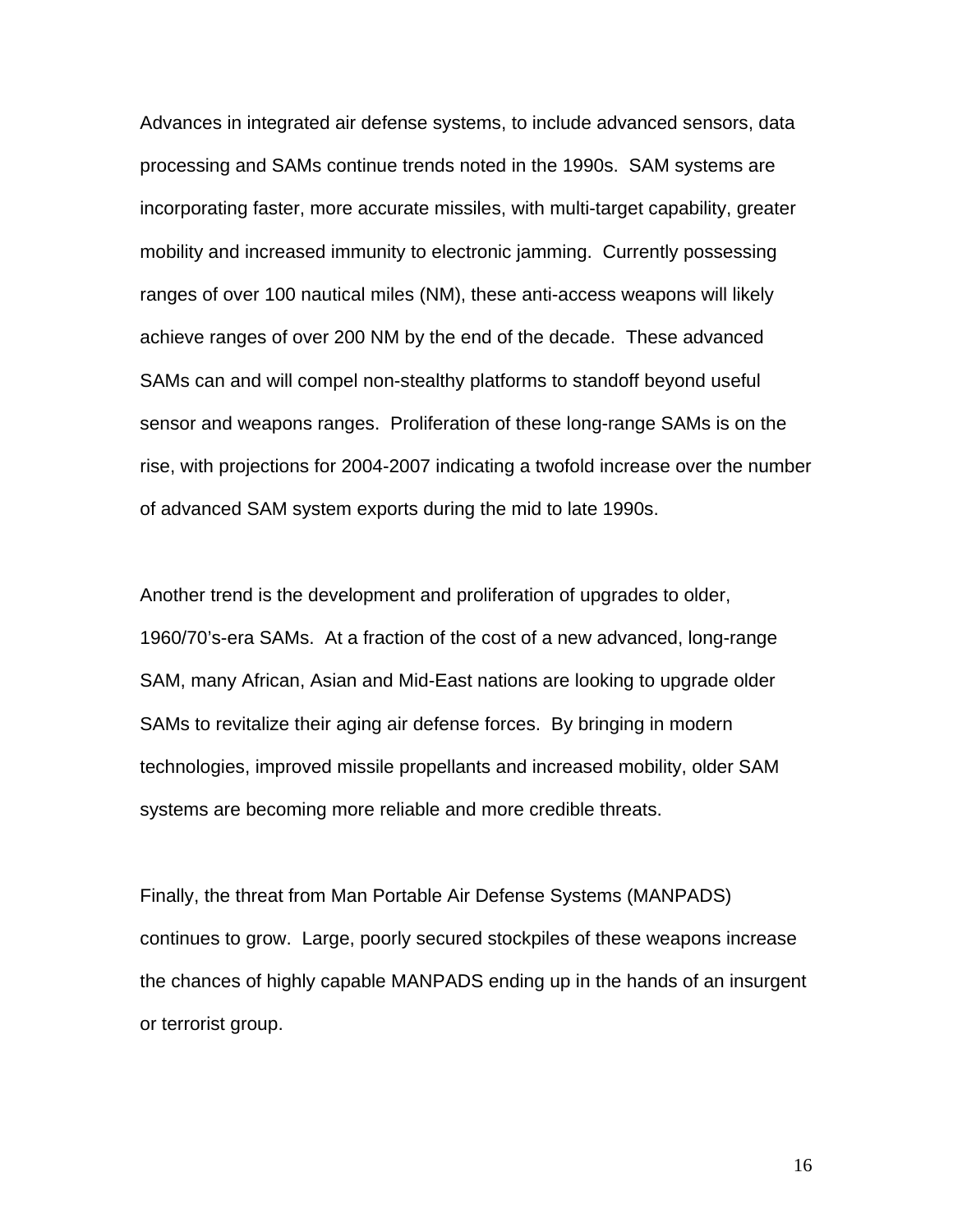The threats from advanced fighter aircraft also continue to grow. Currently there exist 31 nations already fielding 2,500 or more airframes. Increased use of stateof-the-art radar jammers, avionics, weapons and reduced signature airframes/engines are becoming the norm in fighter design. Additionally, countries like India and China are now able to produce their own advanced fighters, thereby increasing the quantity and quality of adversary aircraft the Air Force may face in the future. By 2012, China will more than double its advanced fighter inventory to over 500 airframes, most with advanced precision-guided munitions and air-to-air weapons. Similarly, self-protection jamming suites are growing in complexity and proliferation, potentially eroding our ability to target adversary aircraft.

The threat from the development, fielding and proliferation of standoff weapons such as long-range cruise missiles will also provide potential adversaries with offensive capabilities of ever-increasing accuracy and range which, when combined with their relatively small size, presents an increasing challenge to detection and tracking.

Many nations are enhancing the utility of advanced fighters by pursuing, procuring and integrating support aircraft as force multipliers. They acquire aerial refueling tankers to extend the range of strike operations and increase on-station time for fighters. Furthermore, airborne early warning aircraft are extending the reach of many nations through datalink capabilities that provide control of fighter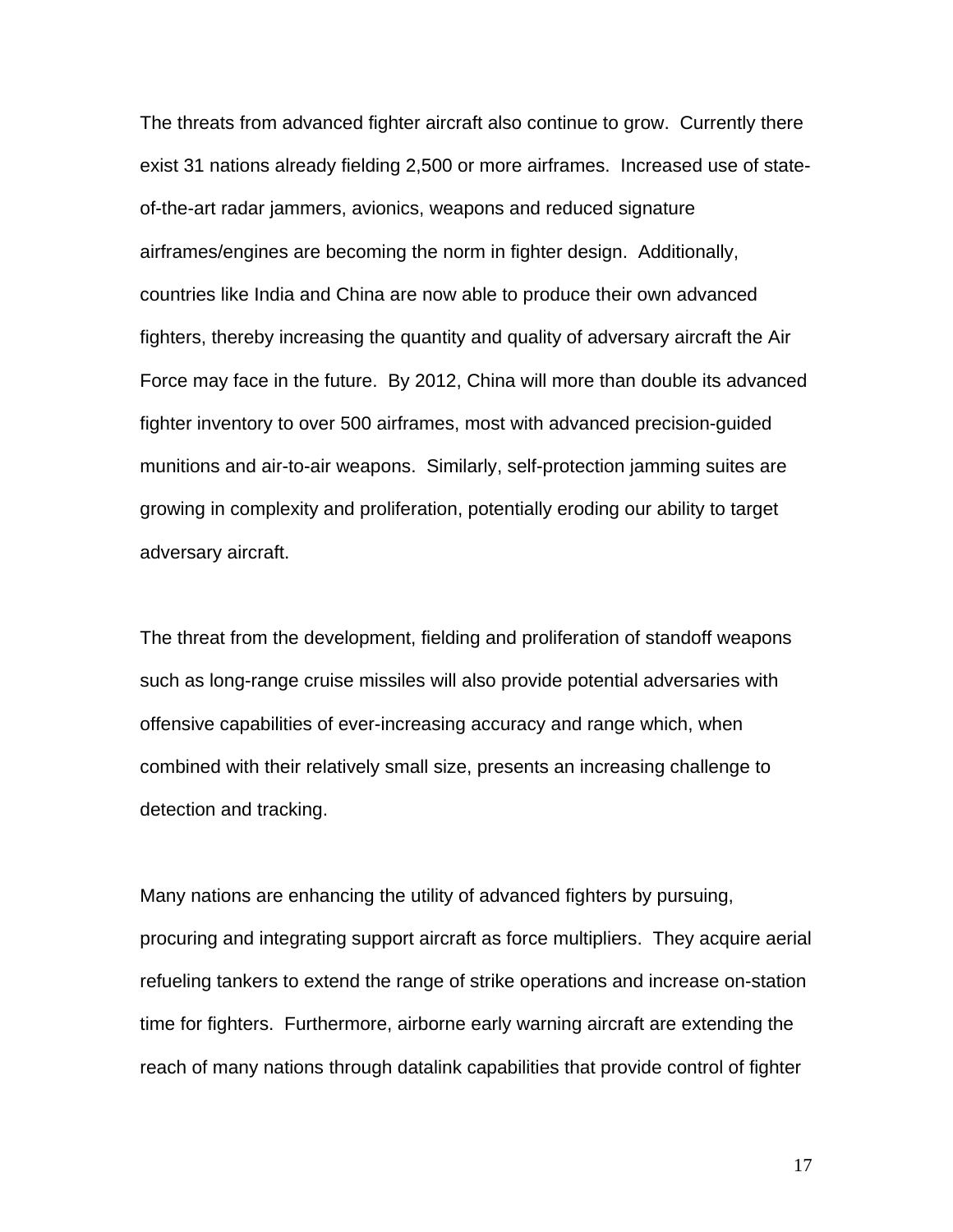operations well beyond the reach of land-based radars. Several nations are also purchasing standoff jamming assets in both manned and unmanned platforms to attempt to deny our traditional sensor advantages. Unmanned Aerial Vehicles (UAVs) of all varieties are in high demand and are becoming increasingly available on today's market, providing low-cost, but highly effective reconnaissance capabilities. This situation represents a new and increasingly prolific and complex challenge on the battlefield.

Additionally, the combination of improved C4ISR with improved ballistic and cruise missile capabilities will increasingly threaten regional and expeditionary Air Force basing. China, in particular, has a growing over-the-horizon intelligence, surveillance and reconnaissance (ISR) capability from a combination of ground, air and space-based systems. Coupled with its large and growing inventory of conventionally armed theater ballistic missiles, China's increasing capabilities and reach collectively present a serious potential to adversely impact allied and Joint air and space operations across the Asian theater.

Worldwide advancements in the development, deployment and employment of foreign space and counterspace systems are challenges to U.S. Space Superiority. Adversaries, including terrorists, are more and more easily obtaining a number of increasingly sophisticated space services. Furthermore, they are developing the means to degrade U.S. space capabilities, freedom of action and access. The intent of U.S. adversaries combined with the capabilities of foreign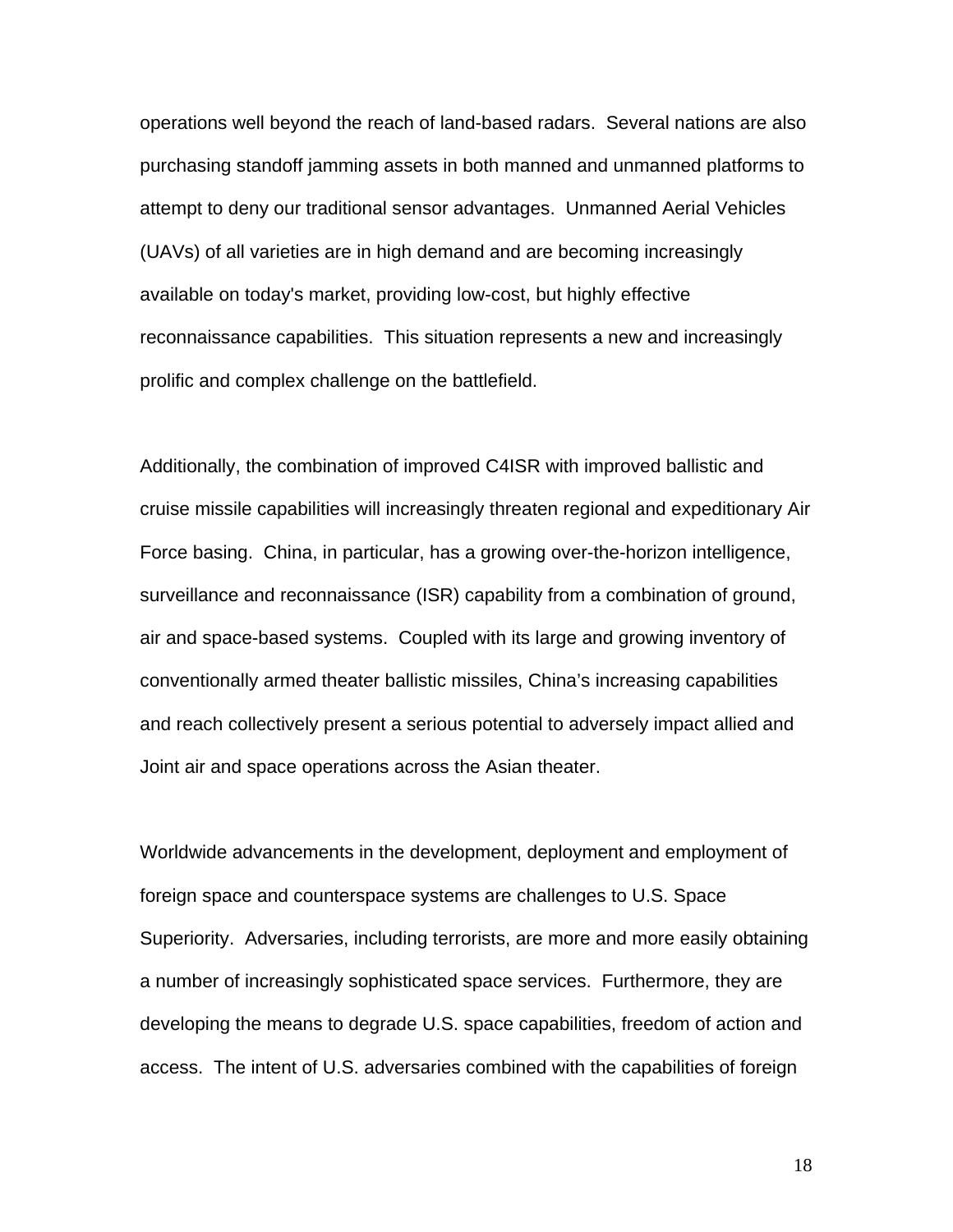space and counterspace systems will increasingly threaten U.S. military forces and interests worldwide.

#### *3. Threat of WMD Proliferation*

The threat of proliferation of WMD to countries with advanced military capabilities has changed dramatically since the end of the Cold War. India and Pakistan became overt nuclear powers in 1998, adding to their formidable conventional capabilities. North Korea claims and is assessed to have built nuclear weapons, while Iran is suspected of pursuing them; both countries face intense international pressure to halt their efforts.

Less catastrophic, but of equal concern, are chemical and biological weapons (CBW). Chem-bio WMDs can range in sophistication from World War I-vintage gases or traditional agents like anthrax, to highly advanced "fourth-generation" chemical agents or genetically modified bacterial or viral weapons that challenge state-of-the-art defenses and countermeasures. It is much less expensive and more technologically feasible to produce CBW than it is to obtain nuclear weapons or fissile materials. Furthermore, CBW can be concealed very effectively and inexpensively, veiled under a veneer of legitimate civilian industry or "dual-use" activities.

Future adversaries, deterred from challenging the U.S. openly, may seek to offset U.S. warfighting advantages by developing, using or threatening to use these weapons. As such, the acquisition of WMD capabilities by terrorists/non-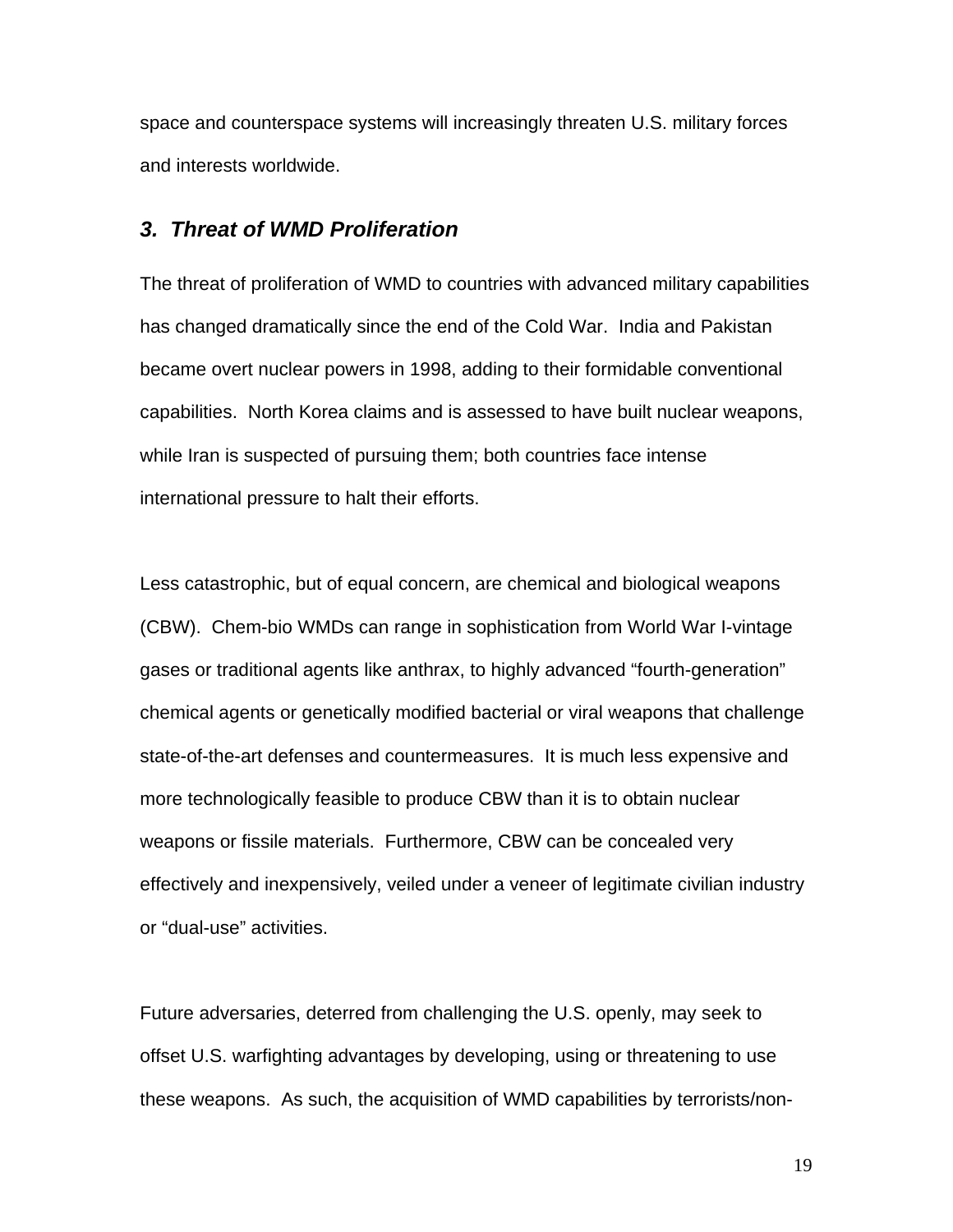state actors is a grave concern. Many groups have declared their desire to pursue such a goal, and evidence is growing they are attempting to obtain the necessary financial means, weapons knowledge and necessary materials.

## *B. Air Force Contributions to OIF, OEF and ONE*

#### *1. Air and Space Operations in OIF and OEF*

Over 26,000 Airmen are currently forward deployed in support of Combatant Commanders throughout the world. These Airmen continue to deliver key Air Force capabilities of precision engagement, rapid global mobility and information superiority to OEF and OIF missions.

Pulling from 89,000 tailored deployment teams built around specific capabilities, the Air Force has flown the preponderance of Coalition sorties in support of OIF and OEF. In Iraq, the Air Force has flown over 188,000 sorties, while in Afghanistan, Airmen have flown over 130,000. Overall, the Air Force has flown a total of over 318,000 sorties, or approximately 78% of the total Coalition air effort. Counted among these sorties are missions ranging from airlift and aeromedical evacuation, to close air support (CAS) missions to protect ground troops as well as provide them with precise fire support and sensor capabilities.

In 2005, Air Force fighters and bombers supporting OIF and OEF expended over 294 munitions (bombs), 90% of which were precision-guided, including the Joint Direct Attack Munition (JDAM). These trends represent a 10% increase over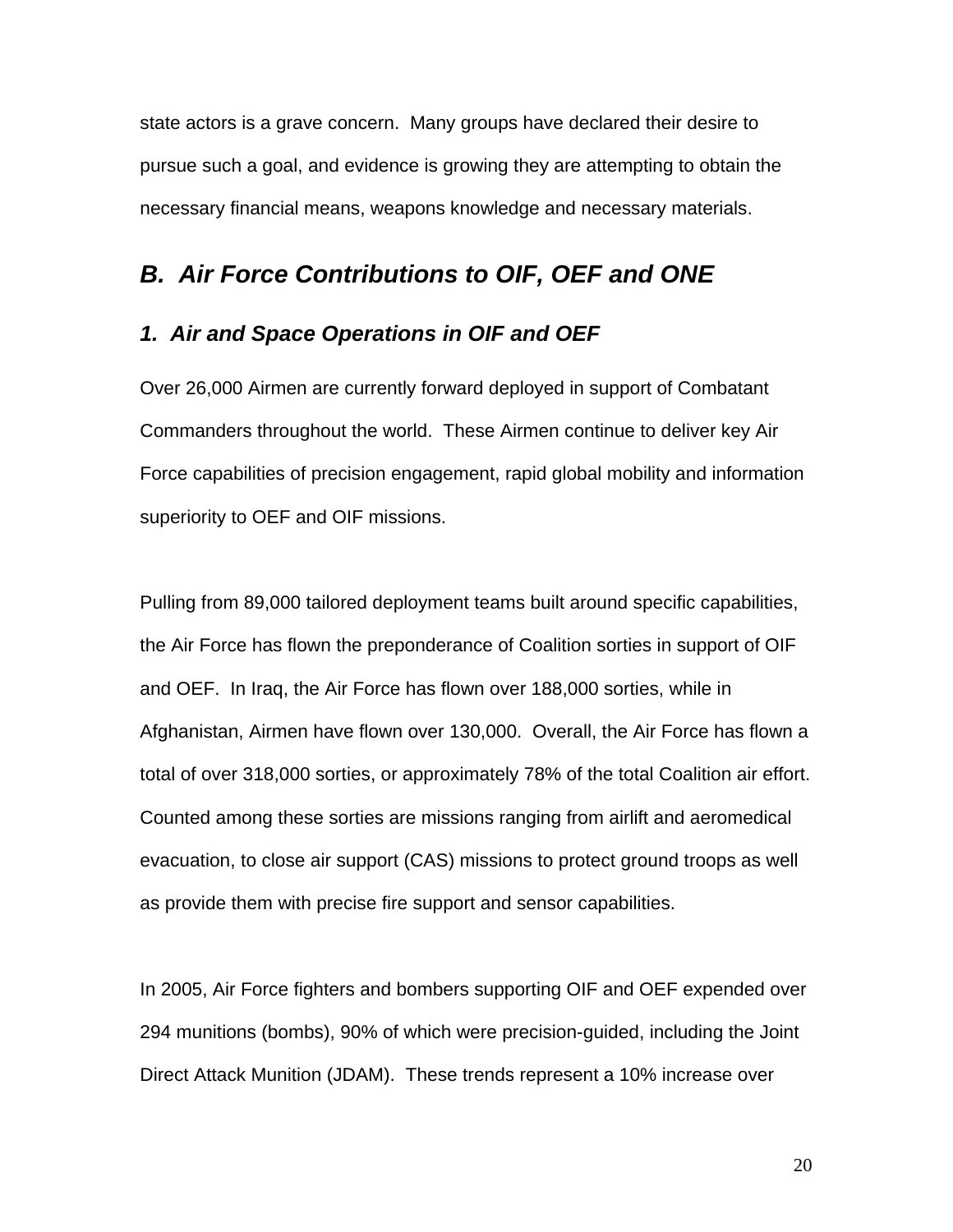2004 totals in the use of precision-guided munitions (PGMs). Our Airmen have also provided nearly all of the in-flight refueling for Joint and Coalition forces.

Leading the way in reconnaissance and imagery, the Air Force is currently flying Predator UAV missions 24 hours a day, 7 days a week. This capability will grow from 8 to 12 total orbits in 2006 to meet increased demand. Predator aircraft are able to transmit live video pictures to ground-based targeting teams equipped with the Remote Operations Video Enhanced Receiver (ROVER) system. Linking precision engagement and persistent C4ISR capabilities to forces on the ground, ROVER has been used repeatedly to detect, target and destroy improvised explosive devices (IEDs) and disrupt insurgent activities across the region. Bolstering these capabilities are Tactical Airborne Reconnaissance System (TARS) equipped F-16s flown by Air National Guard units. In recent testing, TARS has demonstrated the ability to aid in the location and destruction of IEDs.

Air Force operations in Iraq and Afghanistan also highlight the importance of space-based C4ISR capabilities to U.S. and Coalition forces. These capabilities have become integral to effective warfighting operations and include secure communications, global weather, persistent worldwide missile warning and intelligence gathering. Commanders continue to rely extensively on the allweather precise position, navigation and timing capability provided by the Air Force's Global Positioning System (GPS) constellation, satellite communications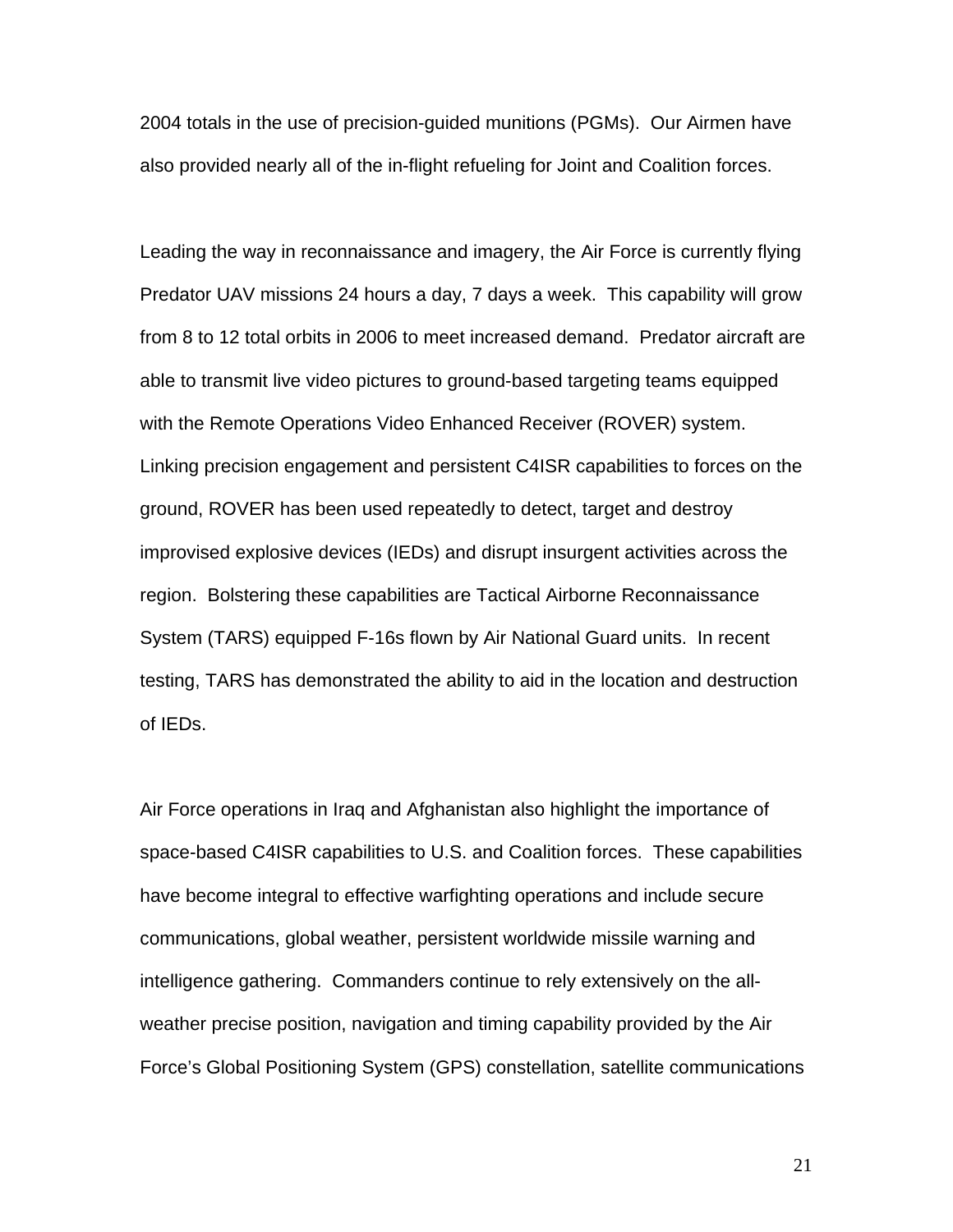(SATCOM) and timely observations of weather and enemy activity to conduct operations in Iraq and Afghanistan. In strikes against time-sensitive targets, nearly 40% of all munitions used in OIF were GPS-guided, which made them unaffected by sand storms and inclement weather. Additionally, at the senior leadership level of warfighting, the Joint Force Air and Space Component Commander's duties as the Space Coordination Authority have become critical to successful Joint planning and execution of space capabilities for Joint Forces. Holding the ultimate high ground, Air Force space professionals keep a constant vigil over a global battle space – planning, acquiring, maintaining and operating the systems that sustain our Nation's advantages in space.

Sister-services and U.S. government agencies continue to heavily rely on Air Force capabilities. Running the spectrum from logistics expertise to medical care, the Air Force is fully partnered with the Army and Marine Corps units running convoys throughout Iraq with more than 1,000 transportation, security forces and medical Airmen trained to support convoy missions.

Moreover, Air Force capabilities are saving Soldiers' lives and simultaneously reducing our required footprint in Southwest Asia. Increased use of Air Force airlift capabilities—notably the unconventional yet highly effective use of workhorse C-17s as well as C-5 aircraft to increase our intra-theater airlift capabilities in Iraq—has dramatically reduced the need, number and frequency of ground convoys along the most dangerous roads and routes in Iraq. These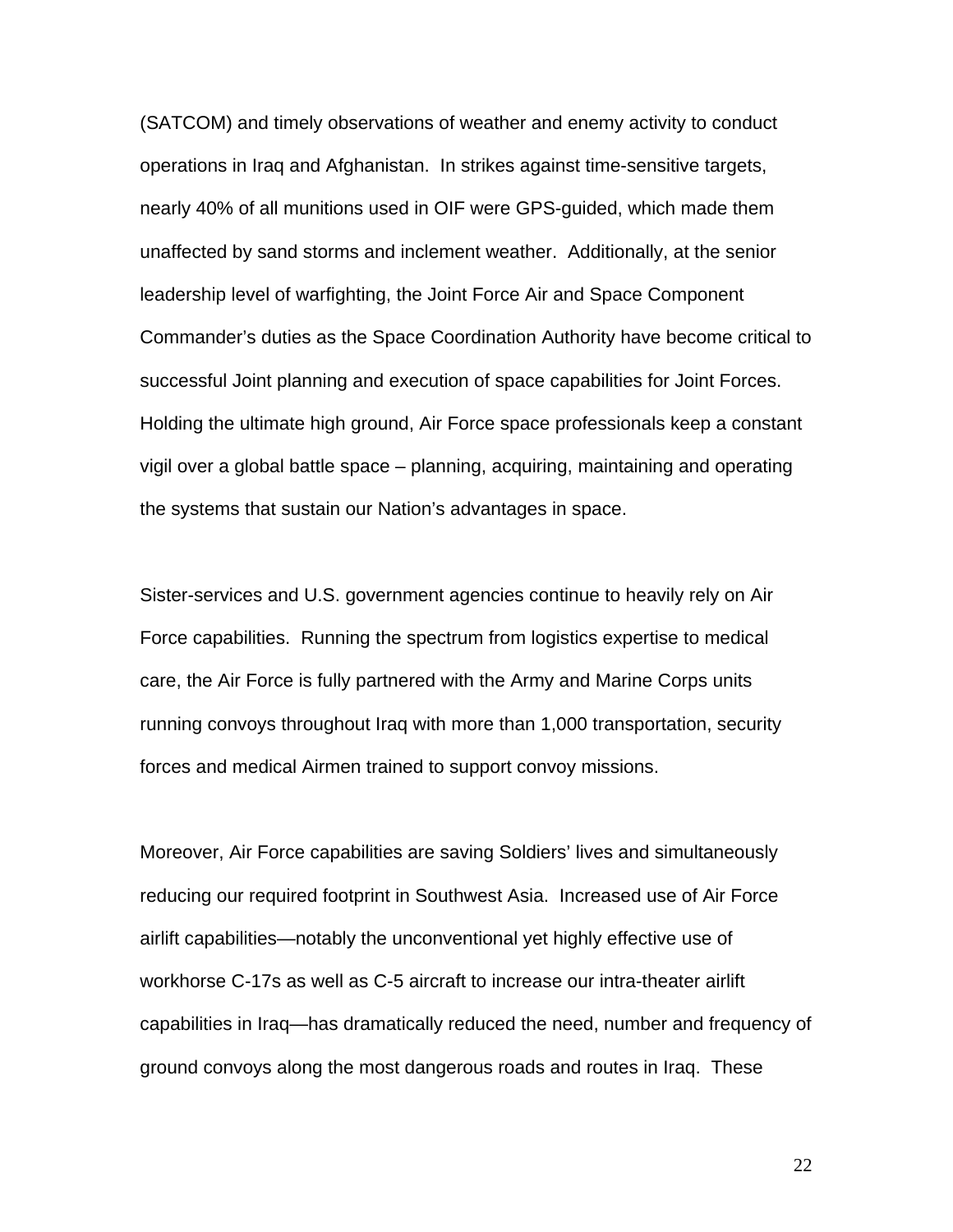capabilities and optimized theater airlift mission planning methods have also contributed to a planned reduction of the number C-130s required for OIF support.

Additionally, Air Force support personnel are taking a more active role in the direct protection of personnel and resources. In early 2005, Air Force Security Forces at Balad Air Base, Iraq, in conjunction with the Army, were assigned a sector outside the base to patrol and clear of insurgent operations. This aspect of the air base defense mission has not been seen since the Vietnam War, yet Task Force 1041 was successful in reducing attacks on Balad Air Base by 95%.

Airmen also worked to strengthen relationships, develop capabilities and enhance the self-reliance of Afghanistan, Iraq, and other regional GWOT partners. For example, Air Force Air Traffic Controllers helped return safety and commercial viability to Afghan airspace. At Ali Airbase, Iraq, a cadre of Air Force instructors taught Iraqi airmen how to fly and maintain their newly acquired C-130 aircraft. In Kyrgyzstan, Air Force C-130s air-dropped U.S. Army and Kyrgyz National Guard troops over a drop zone in the capital of Bishkek during a joint training exercise. Additionally, United Arab Emirates (UAE) recently acquired American-made F-16 Block-60 aircraft. This acquisition provides them with cutting edge aviation technology and a capability complementary to the UAE's new Gulf Air Warfare Center, which has become a tremendously successful training venue for our regional and global Coalition partners.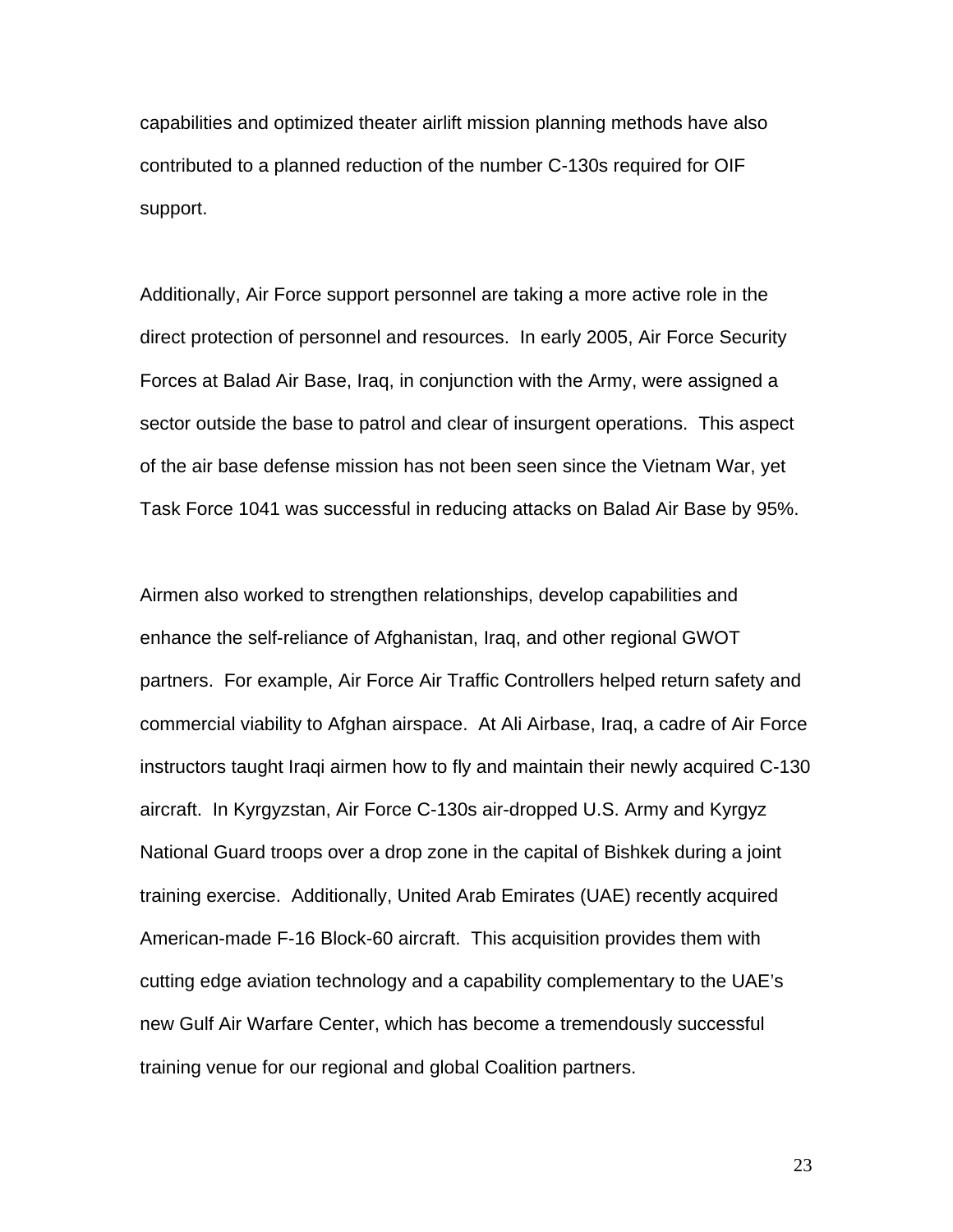Finally, Air Force innovations in C2 technologies have allowed Airmen to seamlessly automate and integrate efforts of critical air assets. The systems baseline in use in the Falconer Air and Space Operations Center (AOC) at Al Udeid has improved automated support for the daily air tasking orders, while the capabilities of the Battle Control System-Mobile communications module reduces the number of Airmen needed at forward locations in Iraq, resulting in fewer Airmen exposed to hostile fire.

#### *2. Air and Space Operations in ONE*

While engaged in OEF and OIF, the Air Force simultaneously contributes to Operation NOBLE EAGLE—the defense of the homeland. Through a variety of efforts, the Air Force continues to guard the skies of our Nation from coast to coast. The Air Force's principal Homeland Defense mission is Air Defense and preserving the air sovereignty of the United States and its territories.

Since 9/11, over 41,000 fighter, aerial refueling and airborne early warning sorties have been flown in defense of the U.S., while over 2,000 air patrols have responded to actual incidents and suspicious flight operations. This is a true Total Force mission, leveraging the combined capabilities of the Air Force Reserve, Air National Guard and Regular Air Force components to provide seamlessly orchestrated C2 and refueling support for fighter aircraft operating from alert sites throughout the U.S.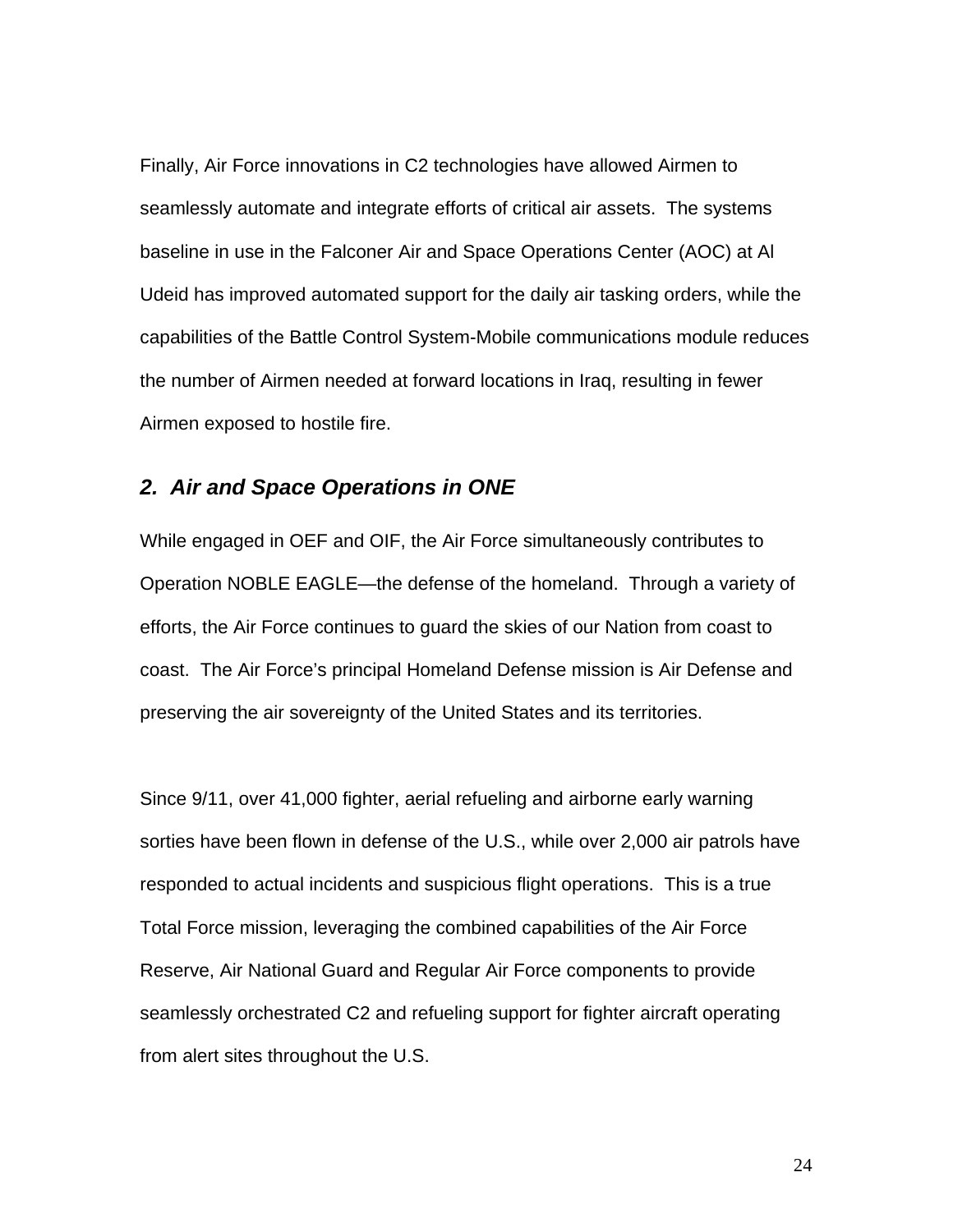The range, flexibility, persistence and precision inherent in U.S. air and space power provide Joint warfighters with a unique tool set for creating war-winning results with a relatively small footprint. Air and Space operations stand ready to continue providing these important resources to OIF, OEF and ONE, as well as exploring new ways to lead the way in the GWOT.

# *3. Air and Space Power – An Essential Element of the Joint Fight*

Innovation is a central theme in Air Force heritage. It is a strength the Air Force lends to the overall effort to transform Joint operations into a more seamless, integrated and interdependent team effort. U.S. military performance during ongoing operations in Iraq and Afghanistan demonstrates unprecedented Joint interdependence. We've gone from struggling with C2 and coordination of air and ground forces on the battlefields of Operation DESERT STORM to demonstrating a high degree of integration among Joint and Coalition forces engaged in OIF.

Overall success of future interdependent Joint Force efforts will place greater demands on Air Force capabilities. As ground forces seek to increase their agility and speed, they will rely increasingly on air and space power to move them throughout the battlespace; provide the information needed to outmaneuver numerically superior or elusive adversaries; and deliver precise, rapid strikes across multiple, distributed operations areas. The future Joint Force concept of Seabasing, as yet another means to project power and support ground forces,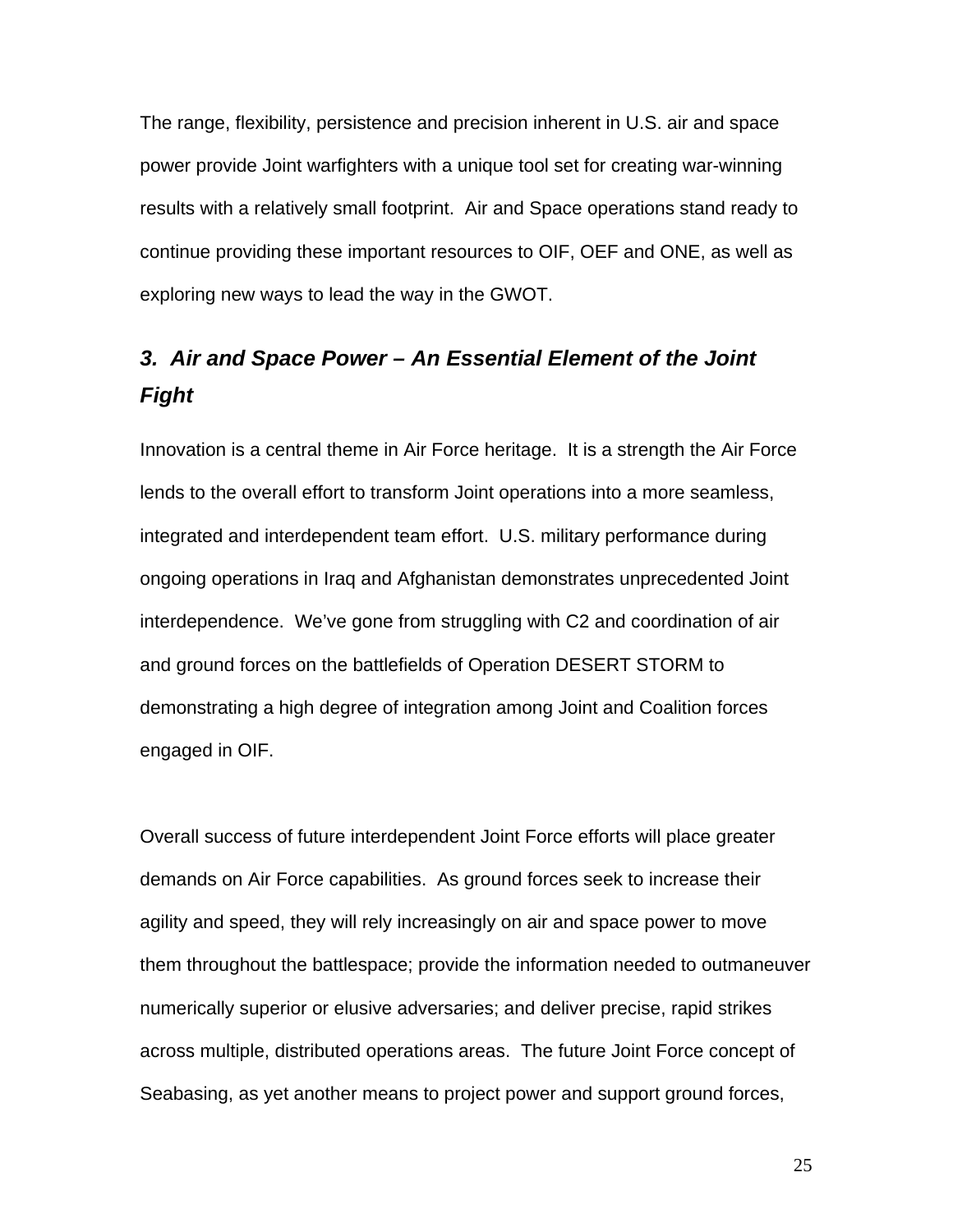further underscores the requirements for land-based air and space power. Clearly, the need for rapid mobility, persistent C4ISR and precision engagement will only increase in the future.

Concurrently, as we reduce prepared, garrisoned overseas bases in the outyears, the Air Force will increasingly operate from expeditionary air bases. The Air Force, having transformed over the past fifteen years to an AEF construct and culture, continues to innovate and evolve with new expeditionary concepts. AEF contingency response groups (CRGs) are organized, trained and equipped to provide an initial "Open the Base" capability to Combatant Commanders. The theater CRG provides a rapid response team to assess operating location suitability and defines combat support capabilities needed to AEF operating locations. In addition, Basic Expeditionary Airfield Resources (BEAR) will provide the scalable capability necessary to open and operate any austere airbase across the spectrum of AEF contingency or humanitarian operations. BEAR will provide vital equipment, facilities and supplies necessary to beddown, support and operate AEF assets at expeditionary airbases with limited infrastructure and support facilities.

## *4. Battlefield Airmen*

Airmen are increasingly engaged beyond the airbase and "outside the wire," bringing ingenuity and technology to Joint warfighting on the ground by using advanced systems to designate targets, control aircraft, rescue personnel and gather vital meteorological data. The Air Force is optimizing this family of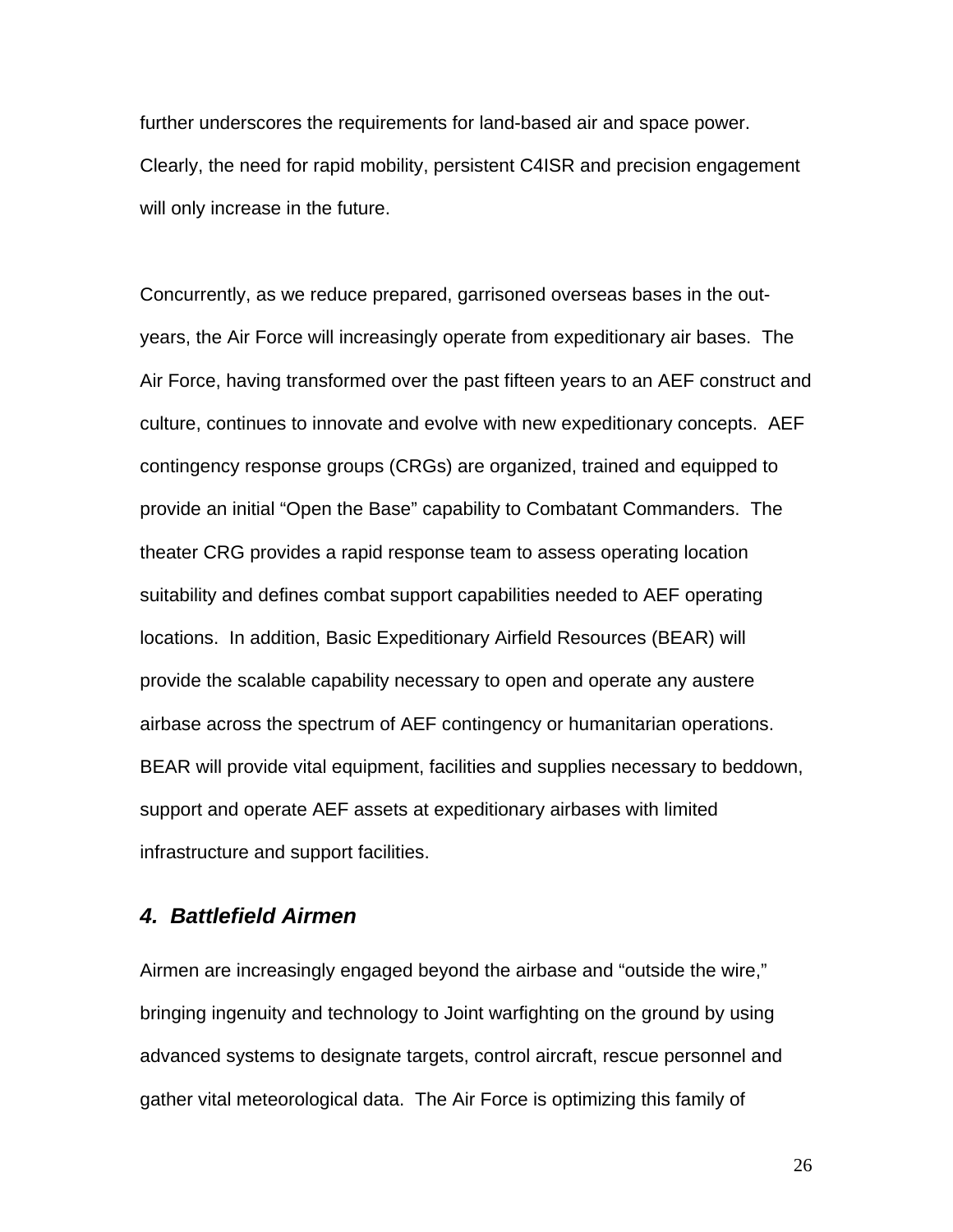specialties, known as Battlefield Airmen. So far, we have identified program management, acquisition and sustainment synergies across the Combat Rescue, Combat Control, Terminal Attack Control and Special Operations Weather functional areas. Air Force personnel are an integral part of the battlespace, and we are continuously identifying and updating common training requirements for these Airmen.

We are organizing Battlefield Airmen for maximum effectiveness in the modern battlespace. In addition, we will train Battlefield Airmen in the skills required to maximize airpower and standardize that training across those Battlefield Airmen. Finally, we must equip our Battlefield Airmen with improved, standardized equipment for missions in the forward and deep battlespace. This will expand the commander's ability to employ battlefield airpower professionals able to integrate unequaled accuracy, responsiveness, flexibility and persistence into air operations supporting Joint ground forces.

From forward positions, Joint Terminal Attack Controllers (JTACs), a subset of Battlefield Airmen, direct the action of combat aircraft engaged in CAS and other offensive air operations. Recently JTACs have become recognized across the Department of Defense (DoD) as fully qualified and authorized to perform terminal attack control in accordance with a Joint standard.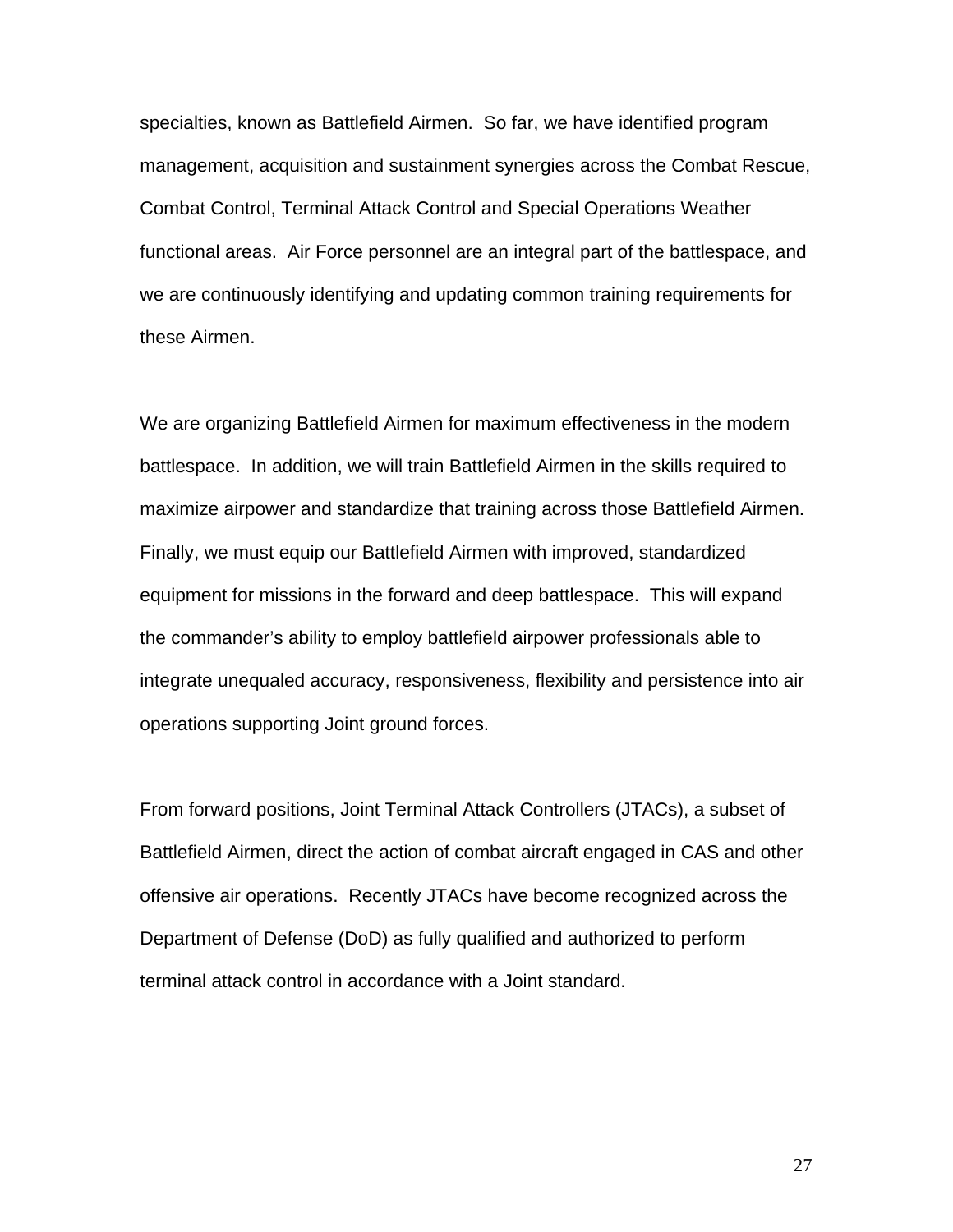In addition to night vision equipment, JTACs carry a hardened laptop computer and multi-channel radio. We've significantly reduced the weight these Battlefield Airmen must carry while simultaneously providing them with greater ability to perform critical tasks such as designate targets ranging up to several kilometers away. We are striving to further decrease the weight of their gear while increasing the capabilities and interoperability of their equipment with other air, space and ground assets. This combination of technology facilitates the direct transfer of information to combat aircraft, minimizing errors in data transfer. This equipment will increase situational awareness, assist in combat identification, maximize first-attack success, shorten the kill-chain and provide better support to ground forces.

## *5. Innovative Uses of Technology*

Innovation—our Air Force heritage and strength—is critical to success in defeating enemies on the battlefield as well as in defending our homeland. Each day, Airmen across the world produce military effects for the Joint team through ingenuity or with advancements in technology.

To meet U.S. Central Command's (CENTCOM's) urgent operational needs, the Air Force is accelerating the modification of our Sniper and LITENING Advanced Targeting Pods (ATPs) with video datalink transmitters to share information more rapidly. The high resolution images from our targeting pod TV and infrared video is generations better than the Low Altitude Navigation and Targeting Infrared for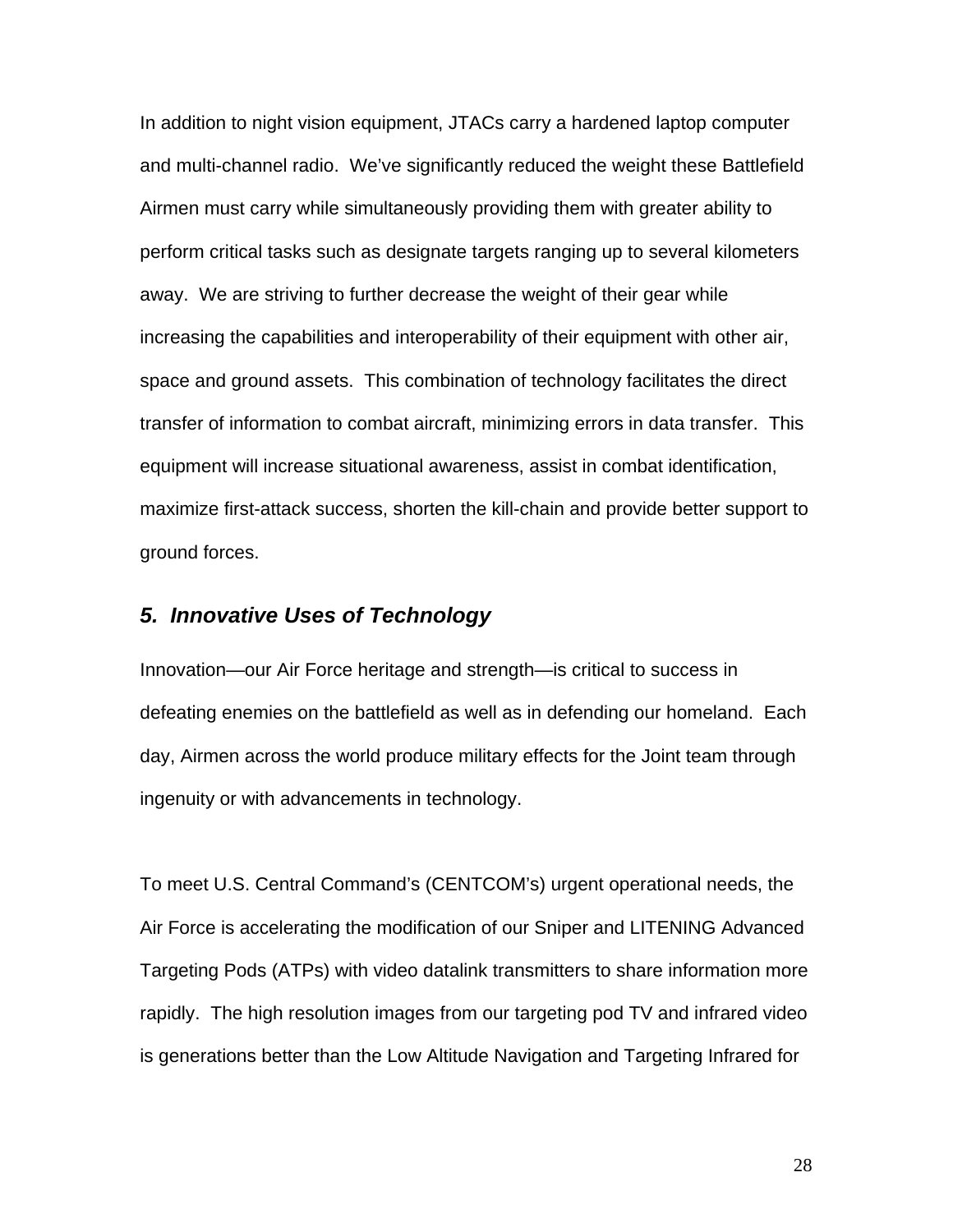Night (LANTIRN) pods used during previous conflicts, and they provide tactical information in greater volume and relevance than ever before.

The Air Force is quickly adapting new tactics, techniques and procedures for integrating the ROVER III and ATPs into Non-Traditional Intelligence Surveillance and Reconnaissance (NTISR) missions. These include convoy escort, raid support and infrastructure protection missions in addition to traditional CAS missions. Equipped with air-ground weapons, our ATP-equipped aircraft have the flexibility to provide responsive firepower and unprecedented tactical reconnaissance, making our fighters and bombers more effective and versatile than ever.

Furthermore, some ROVER IIIs were diverted to support Disaster Relief and Humanitarian Assistance in the aftermath of Hurricanes Katrina and Rita. Instead of flying ATPs on fighter or bomber aircraft, we located video transmitters on rooftops or attached them to helicopters to provide overhead video streams to the recovery teams equipped with ROVER III.

Predator UAV systems continue to demonstrate the Air Force penchant for innovative application of technology for fighting the GWOT. Current operations allow Airmen in Nevada to pilot and control Predators operating in the Iraq and Afghanistan theaters of operations. Increasing experience in these novel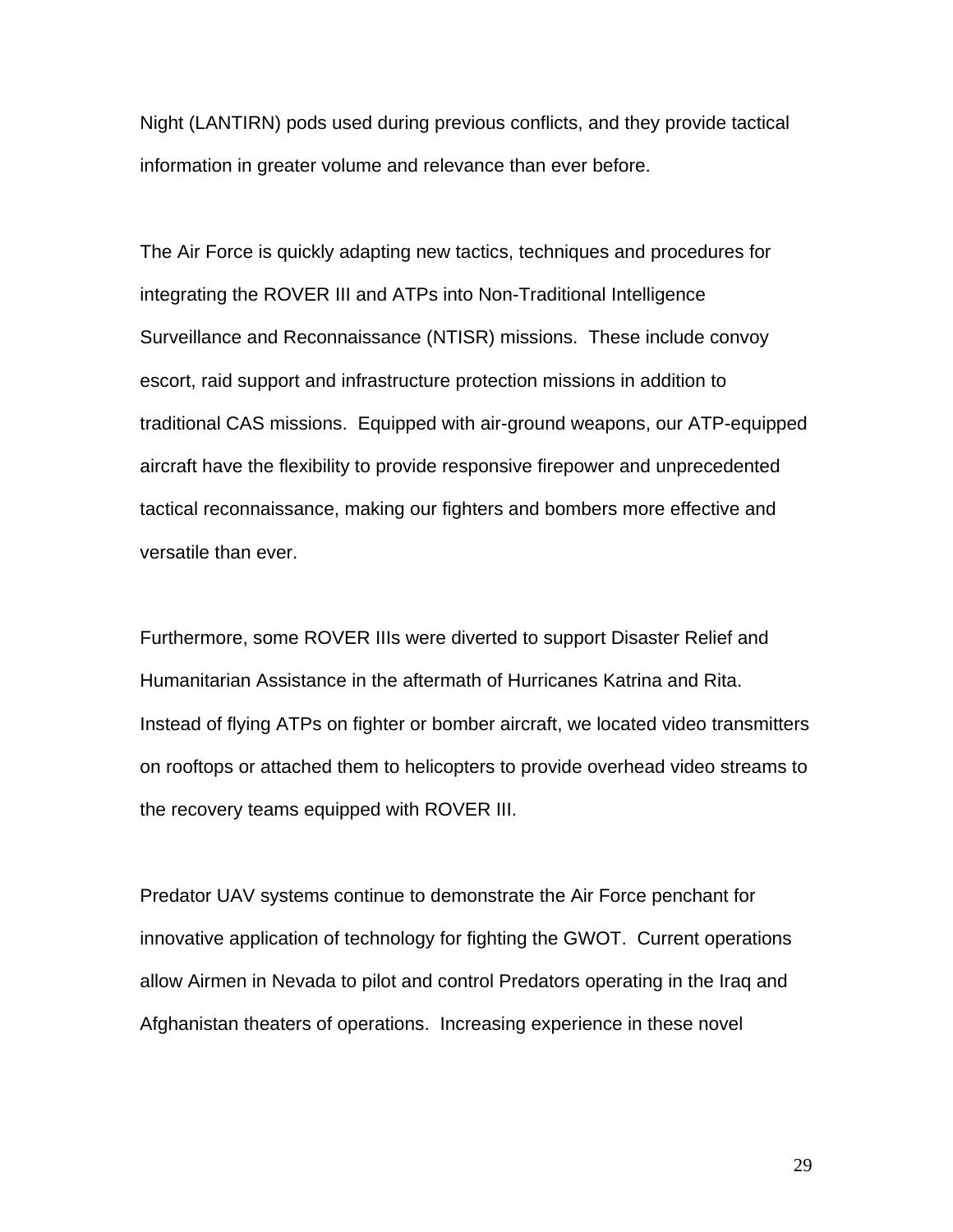approaches to flight and mission control operations have led to revolutionary advances in the execution of military capability.

Equipped with an electro-optical, infrared, and laser designator sensor, and armed with Hellfire missiles, Predator has not only shortened the sensor-toshooter timeline—it has allowed the sensor to become the shooter. Since 1995 Predator has amassed over 120,000 total flying hours. From January through September of 2005, Predators logged more than 30,000 flight hours, over 80% of which were in direct support of combat operations. In August 2005, the Predator program flew 4 aircraft controlled by a single pilot and ground control station, successfully demonstrating the Multiple Aircraft Control concept.

Complementing the Predator's capabilities, the Global Hawk is a high altitude, long endurance, Remotely Piloted Aircraft (RPA). Through the innovative use of synthetic aperture radar as well as electro-optical and infrared sensors, Global Hawk provides the Joint warfighter persistent observation of targets through night, day and adverse weather. Global Hawk collects against spot targets and surveys large geographic areas with pinpoint accuracy, providing Combatant Commanders with the most current information about enemy location, resources and personnel. The Global Hawk program is delivering production systems to the warfighter now and is in constant demand by Combatant Commanders.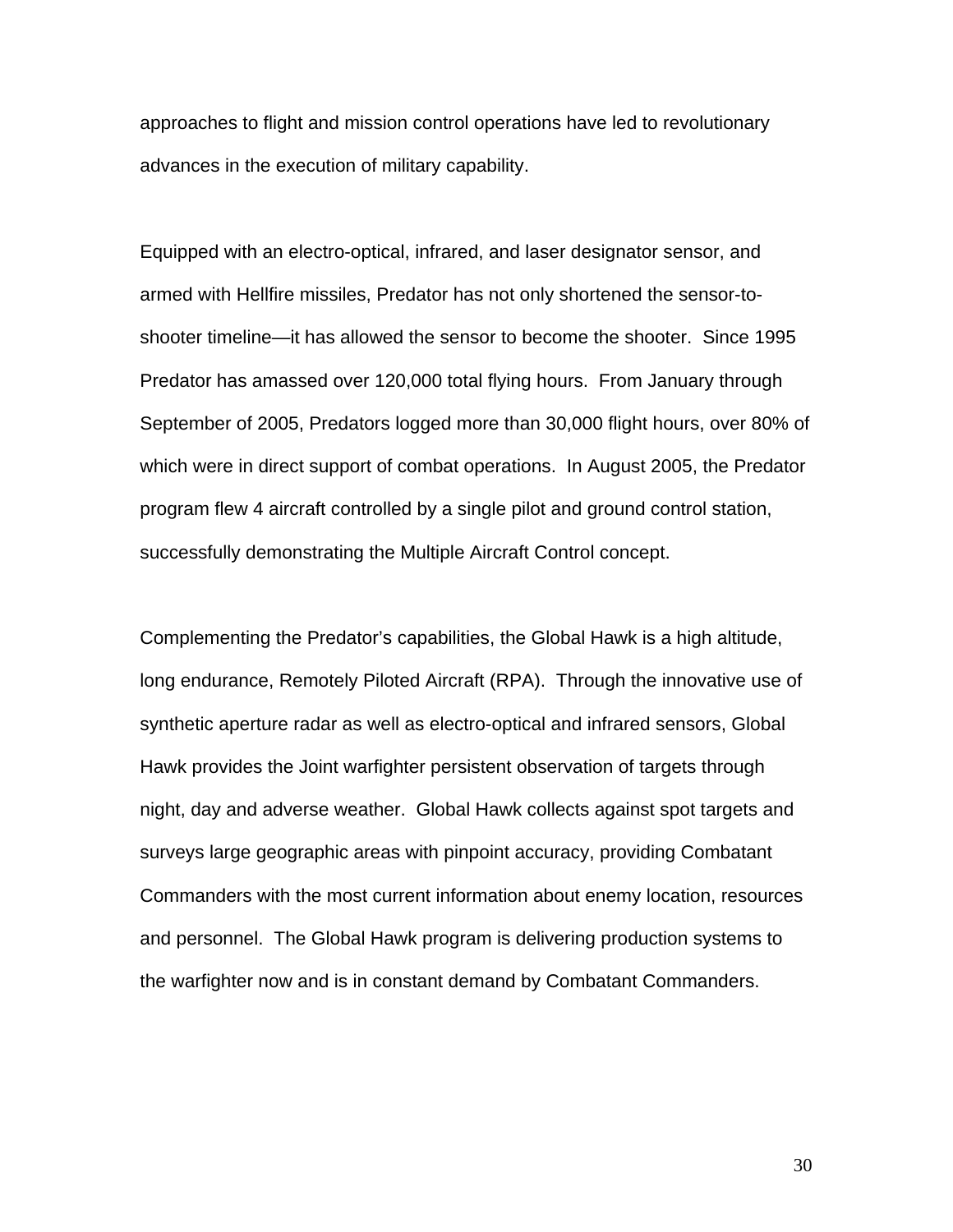Since its first flight in 1998, Global Hawk has flown over 8,000 hours—including over 4,900 combat hours and over 230 combat missions with prototype systems deployed in support of GWOT. In OIF and OEF the prototype systems have produced over 57,000 images.

The long-established ISR stalwart, the RC-135 RIVET JOINT continues to demonstrate its adaptability to a changing and evolving threat environment with the application of progressive technologies and upgrade programs.

The RC-135 RIVET JOINT continues to field improvements in tactical SIGINT capabilities and platform performance, including re-engining and avionics modernization, to support the full spectrum of combat operations and national information needs. Additionally, RIVET JOINT has become the cornerstone for airborne net-centric development. RIVET JOINT plays a key role in the Network-Centric Collaborative Targeting Advanced Concept Technology Demonstration and serves as the platform of choice for implementation of new reachback technologies to enhance national and tactical integration. Adding yet another chapter to RIVET JOINT's continuous record of support to CENTCOM since 1990, the platform flew over 550 airborne reconnaissance missions in support of OEF and OIF.

## *6. Aeromedical Evacuations*

As early as 1918, the military has used aircraft to move the wounded. The Air Force continued this proud tradition with the aeromedical evacuation of over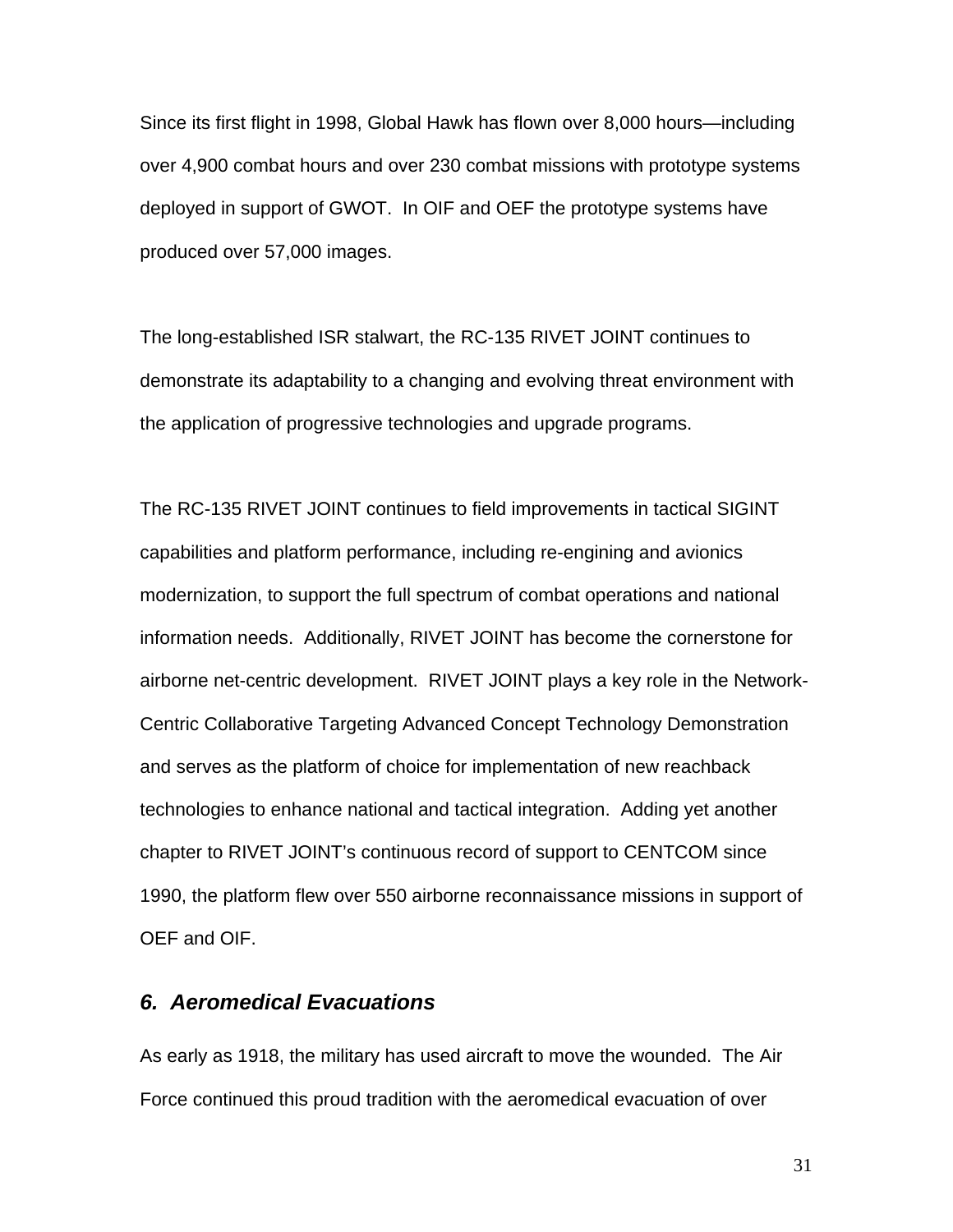11,000 wounded personnel from Afghanistan and Iraq. The aeromedical evacuation system has transformed to ensure the Air Force can conduct rapid and precise operations in an expeditionary environment. The placement of aeromedical crews in forward locations continues the chain of survival that starts on the battlefield with self-aid and buddy care. The chain continues through Expeditionary Medical Support hospitals, to aeromedical in-flight care and finally to stateside medical centers within as little as 72 hours. Expeditionary aeromedical operations reduce the necessity and large footprint of theater medical assets and conserve valuable health care resources.

The force mix of aeromedical evacuation crewmembers consists of 12% Regular Air Force and 88% Air Reserve Component. This use of the Total Force was best demonstrated in the fall of 2005 during the swift aeromedical evacuation of over 3,800 sick and elderly people threatened by Hurricanes Katrina and Rita.

As modern medicine evolves, the aeromedical system continues to adapt to meet future challenges. The Air Force continues to lean forward by looking at future threats such as biological warfare. We are leading the way in the development of a litter transportable patient isolation unit for the movement of contaminated patients. The aeromedical evacuation system demonstrates the Air Force's commitment to providing the best capabilities to the Joint team and our Coalition partners.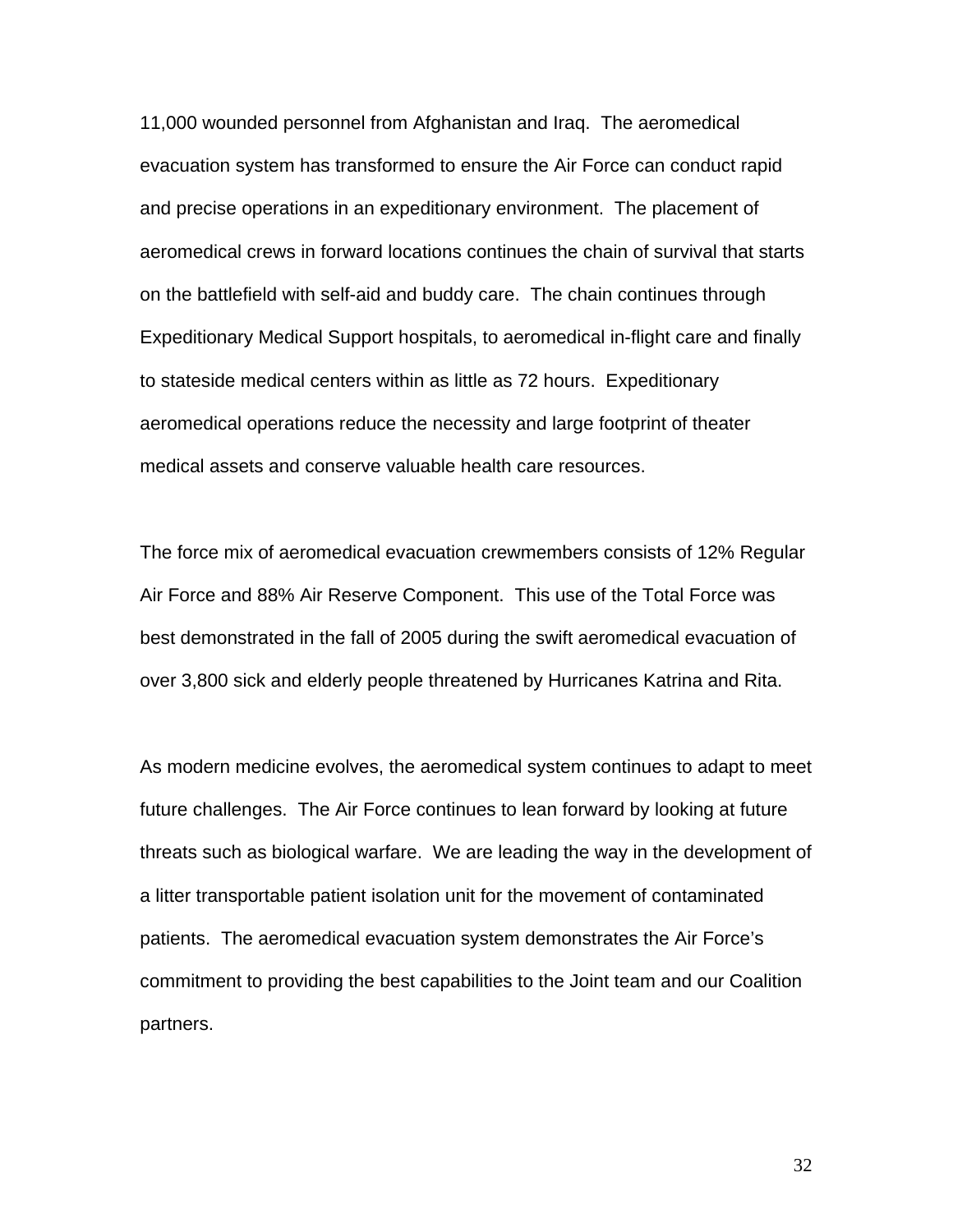## *7. Adaptive Airmen: Airmen Filling Non-traditional Roles*

Presently, Airmen are meeting the challenges of filling CENTCOM shortfalls in several critical roles which are non-traditional for Airmen, including Convoy Support, Detainee Operations, Protective Service details, Law and Order Detachments, Military Transition Teams and Provincial Reconstitution Teams.

Detainee Operations and Convoy Support are our most heavily supported missions. Airmen attend training at Fort Lewis, WA or Fort Dix, NJ where they learn the fundamentals of detainee security, handling and interaction. At the conclusion of this training, Airmen move forward to a detainee facility in theater and receive additional on site training. Airmen provide Convoy Support in the form of heavy weapons teams supporting long haul convoy operations. These Airmen attend heavy weapons training followed by a convoy-training course. From that training platform, Airmen deploy forward to support theater operations.

Air Force intelligence personnel are also fulfilling non-standard, unconventional roles as members of the Joint team. Air Force intelligence analysts attend the Enhanced Analyst and Interrogation Training Course at Fort Huachuca, AZ, where they learn to provide analytical support for interrogations. At the conclusion of this training, intelligence personnel deploy forward as part of the interrogator teams to Joint Interrogation Detention Centers in Southwest Asia.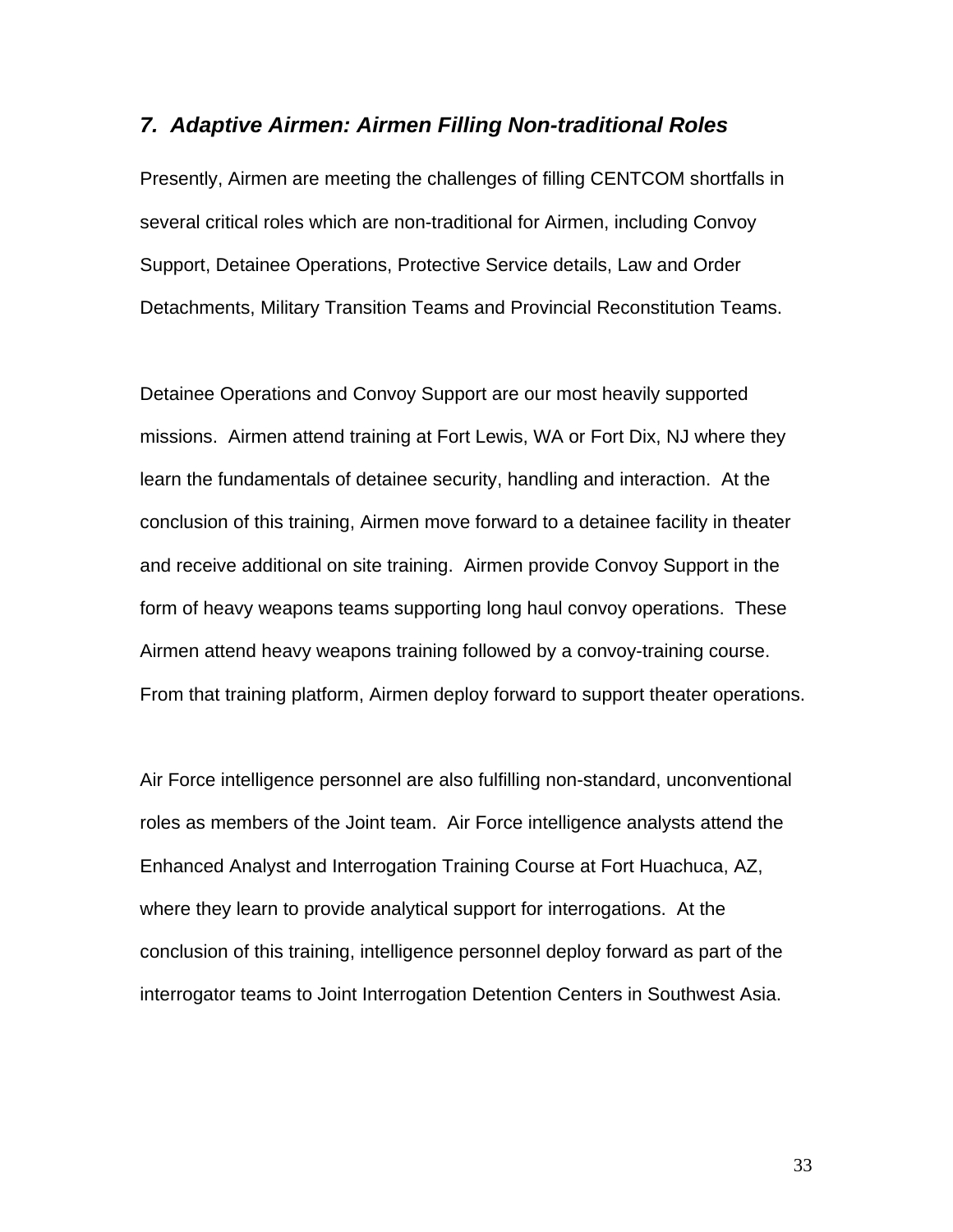Law and Order Detachments provide vital Joint support missions throughout the Area of Operations. In this capacity, Air Force security forces personnel provide garrison law enforcement and security. Never routine, these missions occasionally support operations outside the confines of an installation.

Military Transition Teams are comprised of specially trained personnel who work within the organizations of indigenous forces. They are responsible for training these forces to support and sustain themselves without the assistance of advisors. Provincial Reconstruction Teams are organizations that move into a different region within the Area of Operations and provide additional support, training and sustainment.

With the exception of the Law and Order Detachments, none of these missions fall within the traditional skill mix of Air Force Security Forces. Additional training varies from one to five months, and deployments are normally longer than the standard 120-day deployment. We are understandably proud of the outstanding adaptability and professionalism with which our Airmen have filled the shortfalls in required skillsets on the Joint roster and accomplished these non-traditional yet critical missions on behalf of the Joint team.

# *C. Other Operations*

In addition to our major contingencies and defense of the homeland, the Air Force remains engaged in numerous other operations around the world ranging from humanitarian relief and disaster response to maintaining our strategic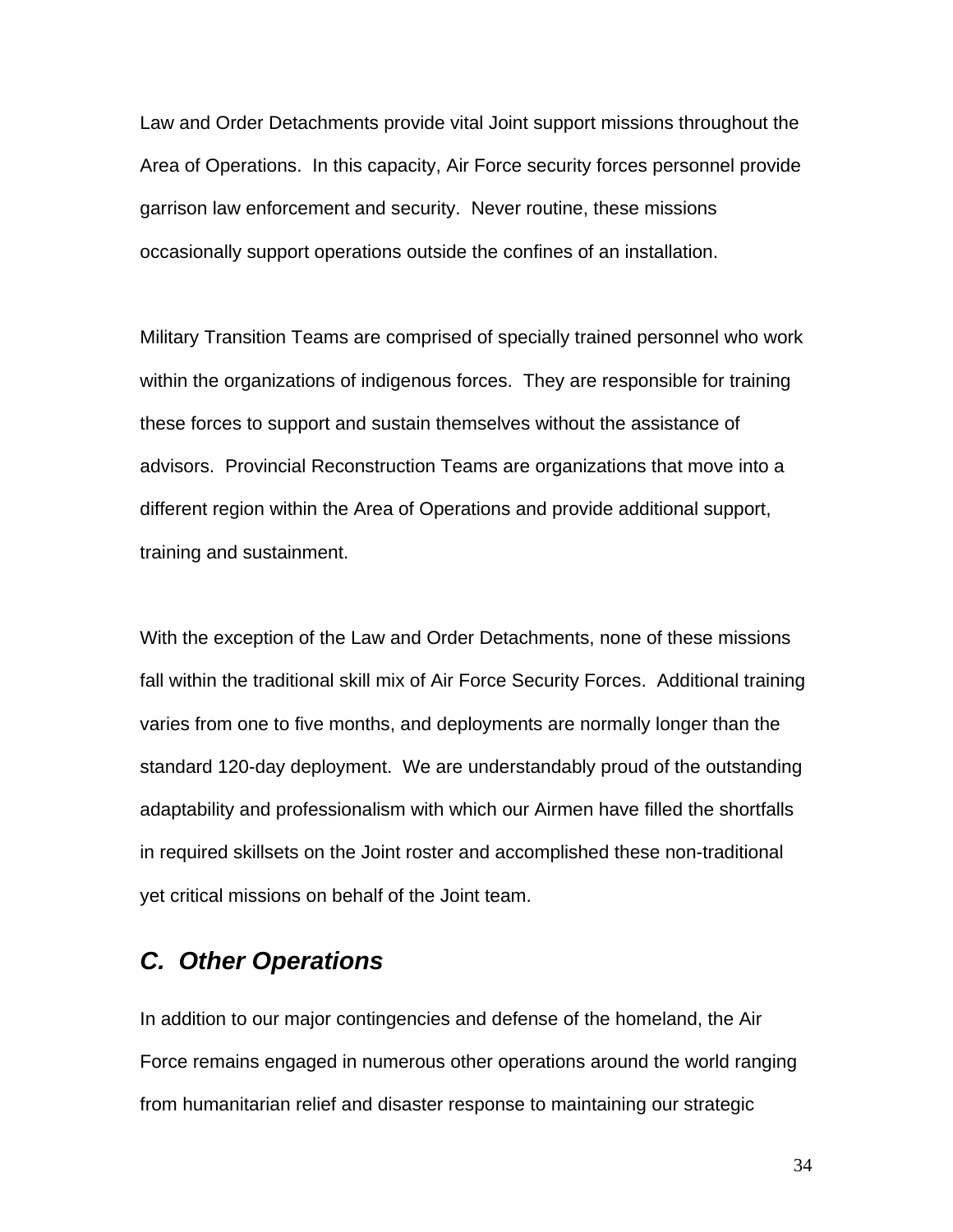nuclear forces and space assets. The presence of forward deployed forces is just the leading edge of a greater effort representing the totality of Air Force daily support to the Combatant Commanders.

## *1. Humanitarian and Disaster Relief Operations*

In December 2004, nearly sixty years after the great Berlin Airlift of 1948-1949, the Air Force, while fully engaged in operations in Afghanistan and Iraq, once again answered the call for help in the wake of the tsunami that devastated Indonesia and South Asia—one of the worst natural disasters in history. Our Airmen responded immediately, and in the course of the first 47 days following the disaster led an allied effort that airlifted over 24 million pounds of relief supplies and over 8,000 people. The entire world witnessed the absolute best of America at work—agility, strength, resolve and compassion—just as it had witnessed nearly sixty years before.

At home, the Air Force leveraged the agility, scalability and responsiveness inherent in our AEF structure and culture to speed support to civil authorities for Hurricanes Katrina and Rita. Hurricane Katrina devastated an entire region of the southern U.S. While destruction of infrastructure stifled ground transportation, Airmen continued to reach flooded areas and bring relief. The Air Force flew over 5,000 sorties, airlifting more than 30,000 passengers and 16,000 tons of cargo and accomplishing 5,500 search and rescue saves. Additionally, Air Force operations were a Total Force effort, incorporating Guard and Reserve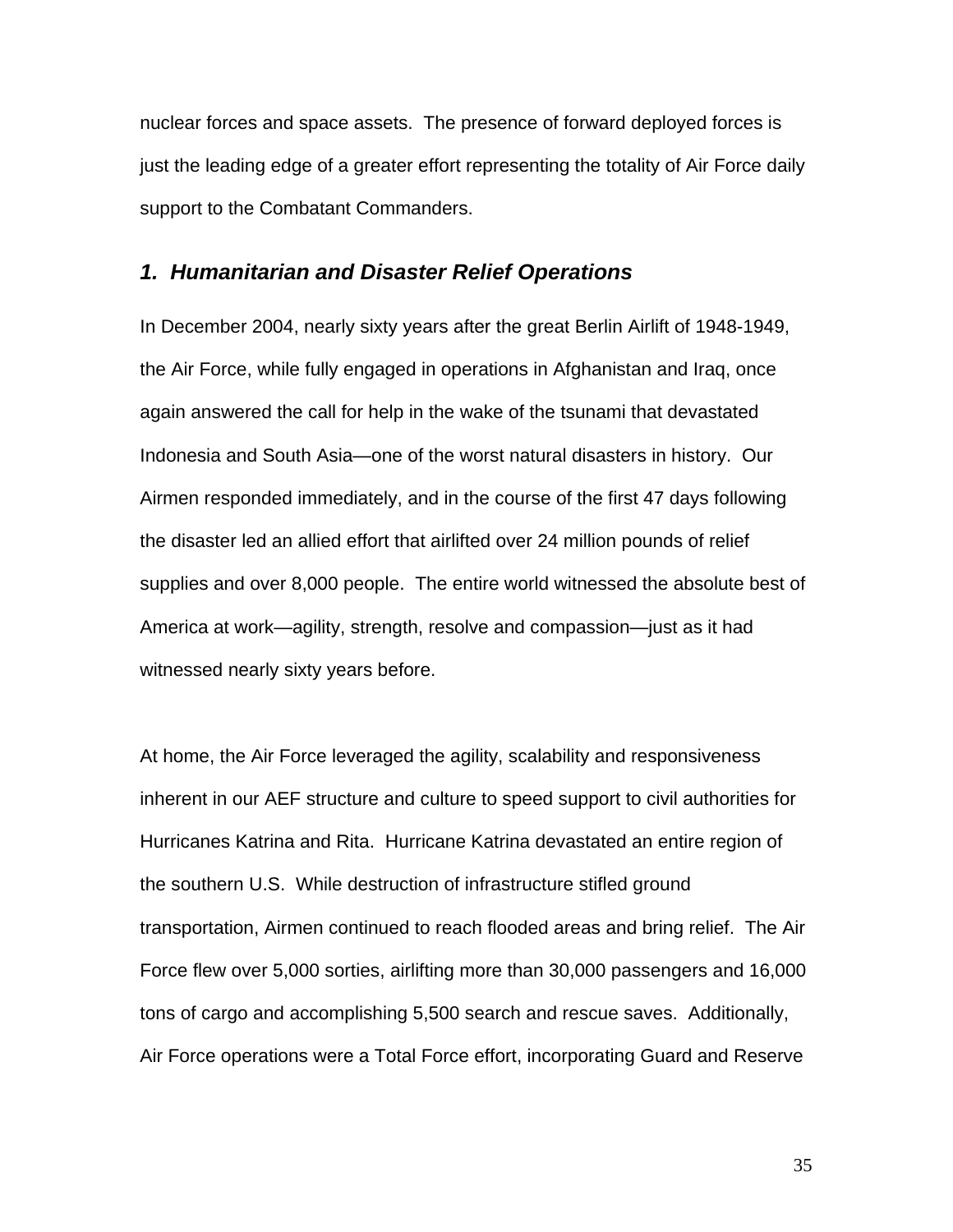capabilities into airlift and rescue operations as well as into the establishment of state-of-the-art medical facilities that treated over 17,000 patients.

Air Force support during Hurricane Katrina and Rita recovery operations illustrated how persistent C4ISR can integrate with other agencies and proved critical to supporting U.S. Northern Command (NORTHCOM) and the Department of Homeland Security during civil support operations. Our airborne reconnaissance platforms, ranging from C-130s to U-2s, combined with military satellite communications (MILSATCOM) capabilities like the Global Broadcast Service (GBS), provided detailed imagery critical for decision makers and aided in directing relief efforts to the worst hit areas.

Additionally, our civilian auxiliary, the Civil Air Patrol (CAP) provided capability to NORTHCOM, federal agencies and state and local governments during all phases of the hurricane rescue and relief efforts. The CAP provided nearly 2,000 hours of air and ground search and rescue, airborne reconnaissance and air transport of key personnel. The CAP leveraged the skills and vigilance of 60,000 non-paid volunteers in over 1,700 units to bolster the Nation's defense during these national crises.

Future natural disasters and relief operations will likely be similar to those faced by the U.S. over the past year. Major populations requiring immense support are often isolated from the infrastructure that is their lifeline. Airpower provides the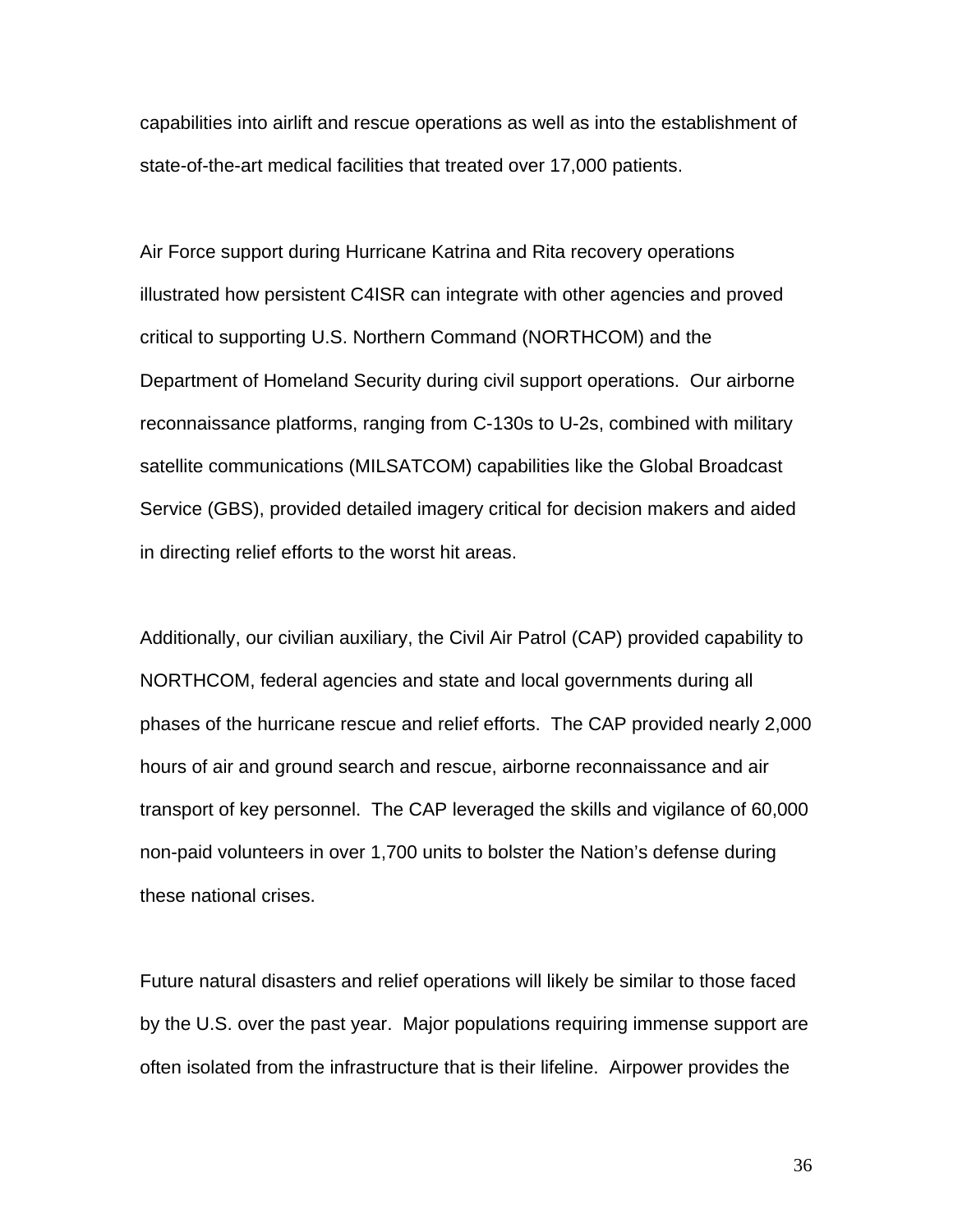capability to overcome terrestrial obstacles and deliver aid directly to those in need. Always seeking new ways to innovate and improve, the Air Force will continue its ongoing transition to a force with unprecedented capability for civil support and Homeland Defense.

# *2. Maintaining Our Nuclear Deterrent*

The DoD's new strategy of employing a capability-based approach vs. threatbased approach to planning led to the ongoing transformation of the existing triad of U.S. strategic nuclear forces, consisting of intercontinental and sea-launched ballistic missiles and bomber aircraft armed with cruise missiles and gravity weapons, into a New Triad composed of a diverse portfolio of systems. Elements of the New Triad will include nuclear and non-nuclear strike capabilities, active and passive defenses, and robust research and development programs and industrial infrastructure for developing, building, and maintaining offensive and defensive weapon systems. Maintaining our traditional nuclear strategic forces is a key capability in an effective New Triad.

National Security Presidential Directives outline the future force structure and requirements for U.S. nuclear forces. To meet National Military Strategy, Nuclear Posture Review and the Moscow Treaty requirements, near-term capability and sustainment improvements must be made to the legacy forces while development and procurement of follow-on systems proceed. These efforts will enable Air Force nuclear forces to continue to provide critical capabilities to policy makers. The nuclear forces will dissuade current and potential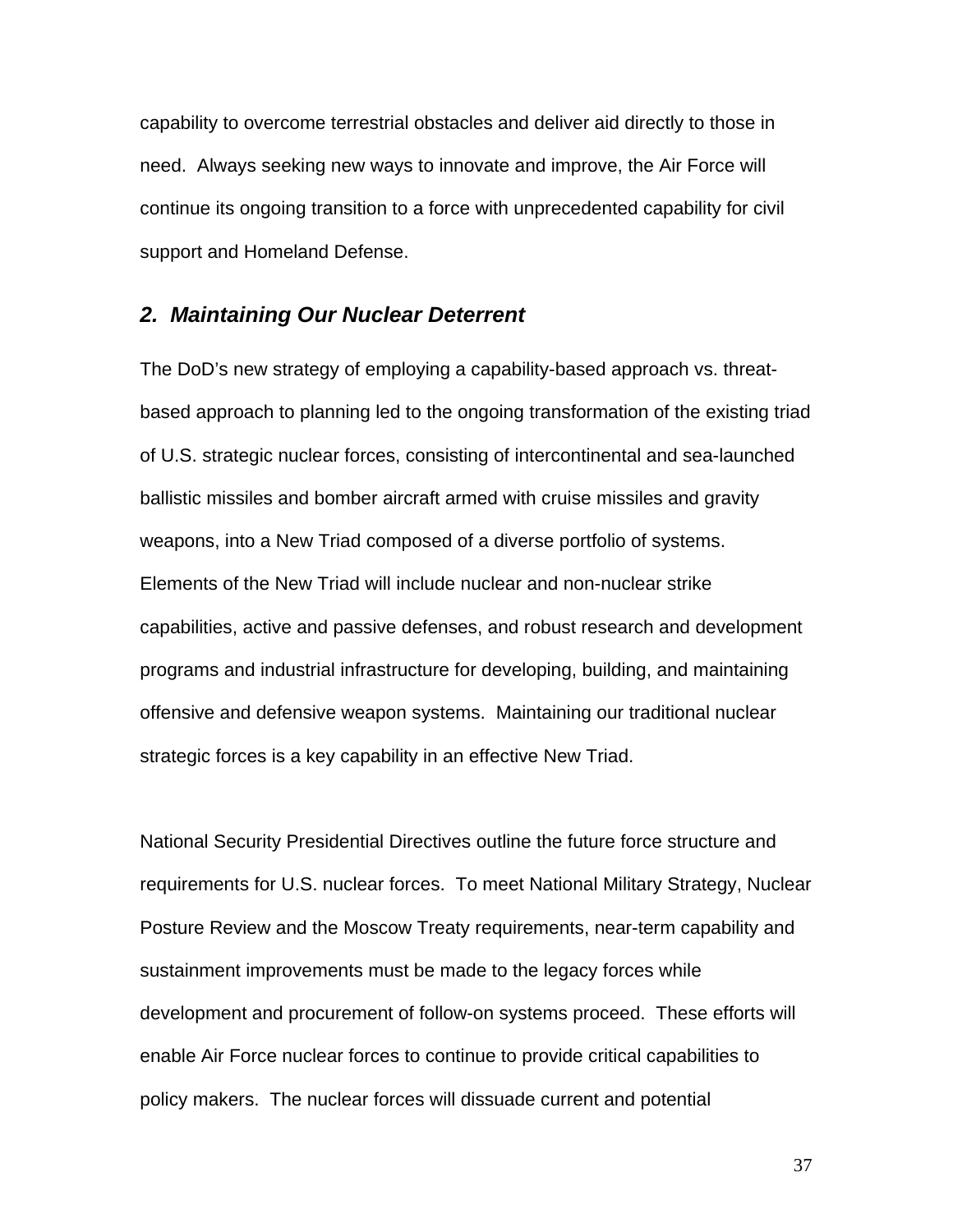adversaries from pursuing policies or military initiatives that are unfavorable to our interests or those of our allies.

Our Intercontinental Ballistic Missiles (ICBMs) and cruise missiles are poised to decisively defeat an adversary if deterrence fails. The cruise missile inventory, both Air Launched Cruise Missile and Advanced Cruise Missile, is being upgraded through a Service Life Extension Program (SLEP) to maintain a viable and flexible bomber-delivered weapon. Additionally, the Department of Energy is conducting a SLEP on the cruise missile warhead.

The Air Force is committed to the New Triad and the associated nuclear C2 systems. To provide survivable strategic communications, the Air Force fielded and currently operates the Milstar SATCOM system. We are preparing to field the next generation Advanced EHF SATCOM system to replace it, as well as a single terminal to provide reliable, redundant and secure radio and satellite communication links with Minuteman ICBM forces. The Air Force recognizes the importance of the Nation's nuclear C2 resources and will continue to pursue the New Triad strategy for our strategic systems to ensure they are always ready to respond to the direction of our national leaders.

# *3. Space Support for Operations*

The U.S. depends upon the Air Force to supply critical space capabilities to meet the needs of Joint operations worldwide, and also the needs of national missions across the instruments of diplomatic, informational, military and economic power.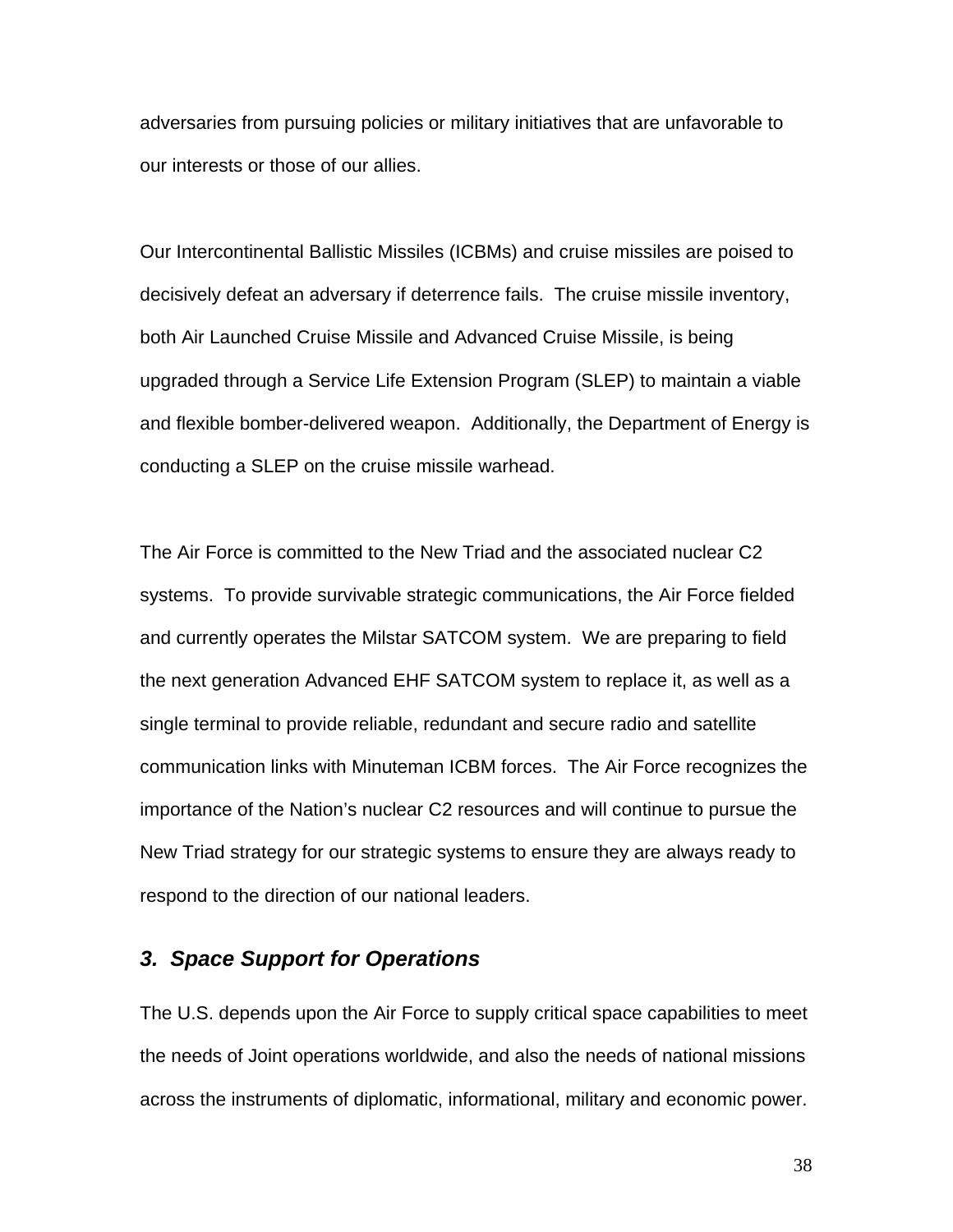The National Security Strategy commits us to assuring allies, dissuading military competition, deterring threats and decisively defeating adversaries. The robust space capabilities our Airmen provide and maintain will continue to ensure our Nation's goals are met.

As the DoD Executive Agent for Space, the Under Secretary of the Air Force released a coordinated National Protection Framework in 2005. This framework will aid senior decision makers by stating how space systems will be expected to operate during and following an intentional attack. The framework supports senior leaders in creating a Total Force solution across the national security space community. Air Force satellite communications will ensure our Nation's leaders can communicate globally through times of crisis while providing warfighters instant access to information. As evidenced by the hurricanes in the Gulf of Mexico, space environmental monitoring has become essential in saving lives and property as well as ensuring ground, sea and air forces prepare effectively for weather impacts.

In support of worldwide military operations, the Air Force launched eight DoD and National satellite systems in 2005 from Air Force-managed and maintained launch ranges at Cape Canaveral Air Force Station, Florida and Vandenberg Air Force Base, California. That number is expected to increase to 13 in 2006 as the Evolved Expendable Launch Vehicle (EELV) program takes over as the foundation for U.S. assured access to space.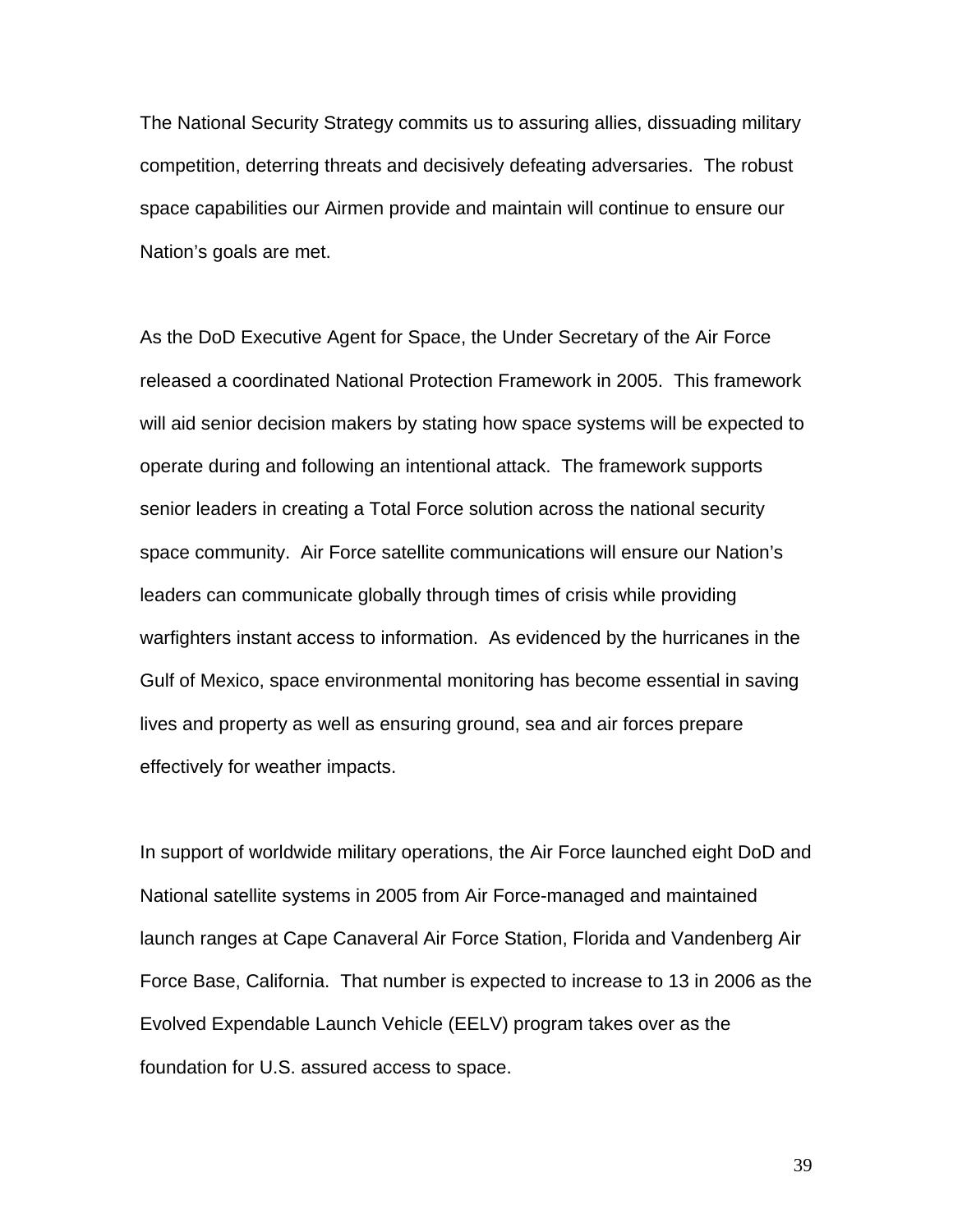We have seen the first challenges to U.S. advantages gained from space assets. During OIF, the Iraqis employed GPS jammers in an attempt to reduce the precision of U.S. and allied strikes. We defeated this threat through a variety of methods including space system design, munitions design and tactics development to operate in a GPS-hostile environment. As technology develops and becomes available to more countries, organizations and individuals, new types of threats to space capabilities will emerge. Preparation now using nonmateriel and materiel solutions to address the variety of potential realistic threats will lead to continued success in the battlespace.

Comprehensive space situation awareness (SSA) and defensive and offensive counterspace capabilities are the foundational elements of our Space Superiority efforts. Enhanced ground-based and new space-based SSA assets will provide the necessary information to gain and maintain space superiority. With respect to defensive counterspace, we maintain a diversified ground-based C2 network, and we are developing increased protection for our satellites and space-based services to ensure the vital capabilities they provide are available when needed. We also recently fielded the Counter-Communications System to deny these same services to our adversaries. A well-balanced, multi-tiered architecture enables execution of a robust, effective space superiority strategy.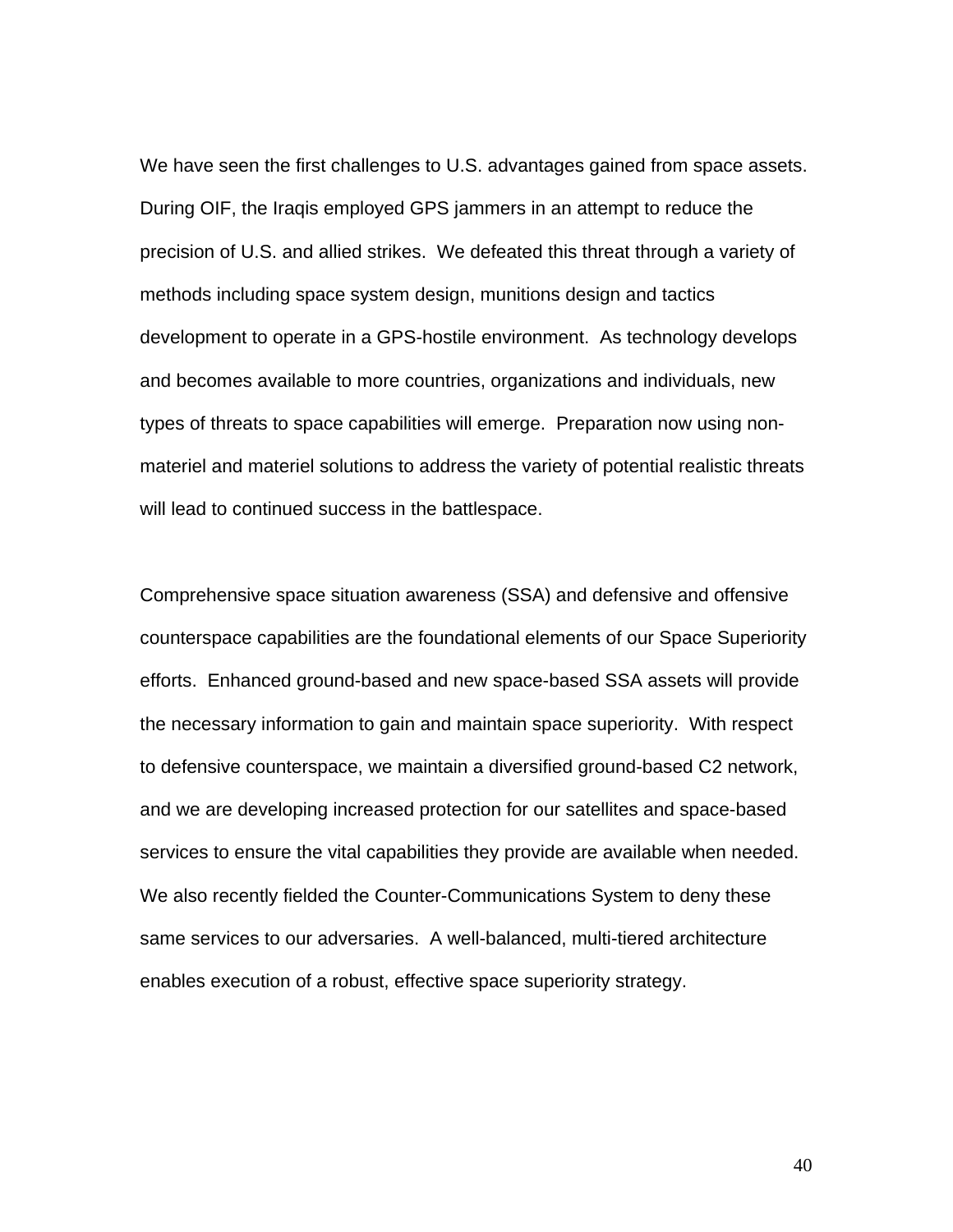Even as the first challenges to our Space Superiority have arisen, the Air Force is already working toward responses to the next set of potential challenges. First, the U.S. would like to deter potential adversaries from attacking or exploiting our space capabilities. To accomplish this objective, worldwide space operations must be monitored, assessed and understood. SSA involves those capabilities that allow the interagency and Joint communities to find, fix, track, characterize and assess space operations on orbit and inside the various Combatant Commanders' areas of responsibility. SSA capabilities will allow the Air Force or other members of the Joint community to target, if necessary, our adversaries' space capabilities. As part of the C2 process, we will evaluate options ranging from diplomatic to economic to military actions to determine the best flexible option to achieve the desired outcome. By understanding how friendly and hostile actors are leveraging these space capabilities in their operations, senior decision makers can deter potential adversaries while preventing unnecessary escalation and allowing for a range of response options to meet national objectives.

The Air Force will protect space capabilities vital to the success of the Joint Force and the defense and prosperity of our great Nation. Some defensive measures will be integrated into new satellite designs. Other space systems, such as the Rapid Attack Identification Detection and Reporting System (RAIDRS) will be specifically designed to conduct defensive operations. We are also leaning forward on the development of new tactics, techniques and procedures to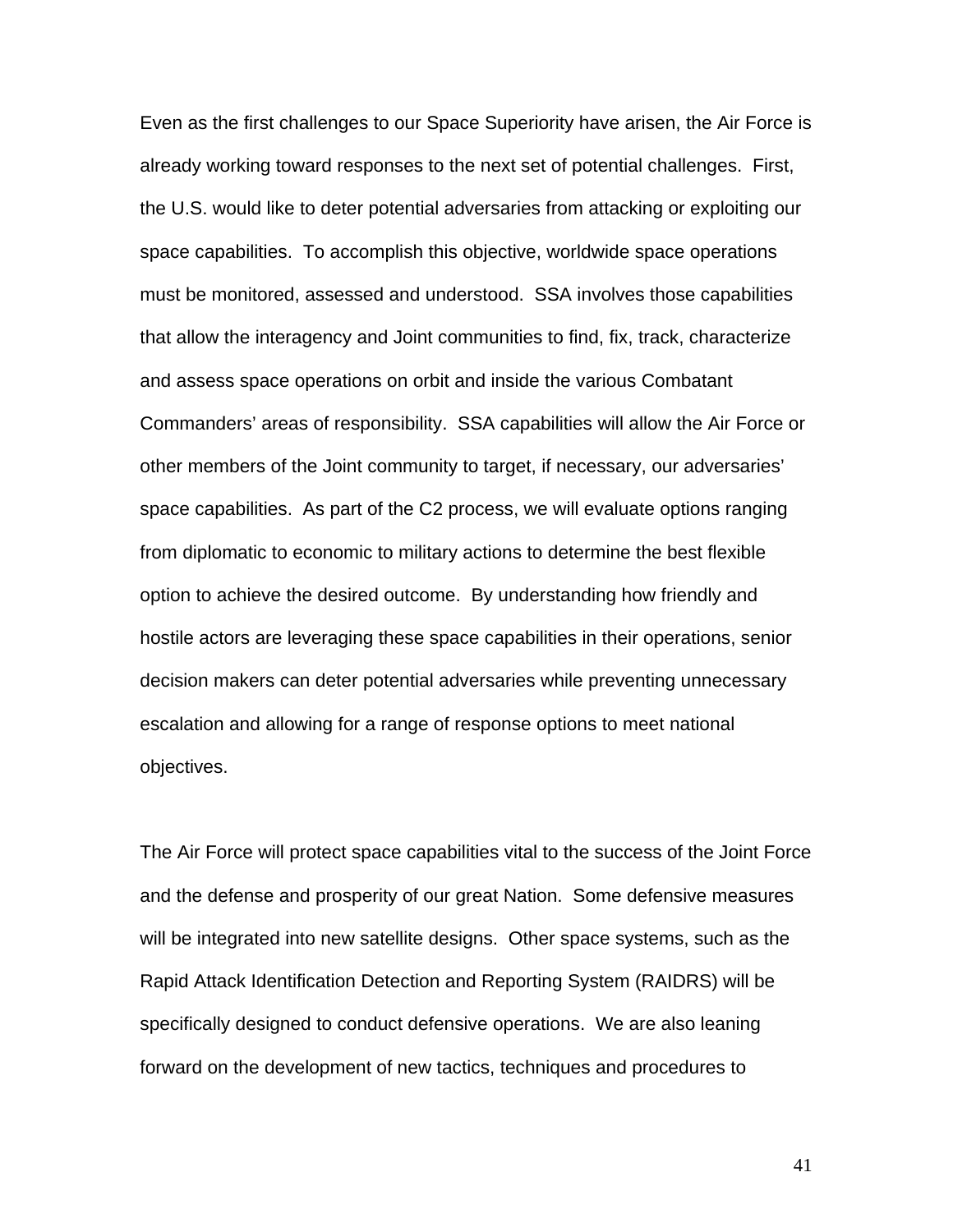mitigate potential threats to Air Force space systems. Furthermore, experimentation has aided us immensely by facilitating risk reduction and providing interim defensive capabilities today—RAIDRS is an excellent example. The Air Force developed a prototype RAIDRS and demonstrated the capabilities of the system during Joint Expeditionary Force Experiment 2004 (JEFX 04). The inclusion of this prototype laid the groundwork for both tactics development and for design improvements for future development programs. As a result of JEFX 04, CENTCOM requested this prototype to support real-time Joint operations in theater. The results and lessons of this operational employment will certainly shape future capabilities by improving our understanding and providing further opportunities for innovation.

# *IV. Air and Space Power for Tomorrow – Aiming for the Unlimited Horizon*

# *A. Priorities*

# *1. Developing and Caring for Our Airmen*

### *1.1. Force Shaping*

For the past 18 months, the Air Force has reduced our active duty end strength to Congressionally authorized levels taking action to relieve some of our most stressed career fields. The 2004-2005 Force Shaping Program allowed officers and enlisted personnel to separate from active duty service earlier than they would otherwise have been eligible. In addition to voluntary force shaping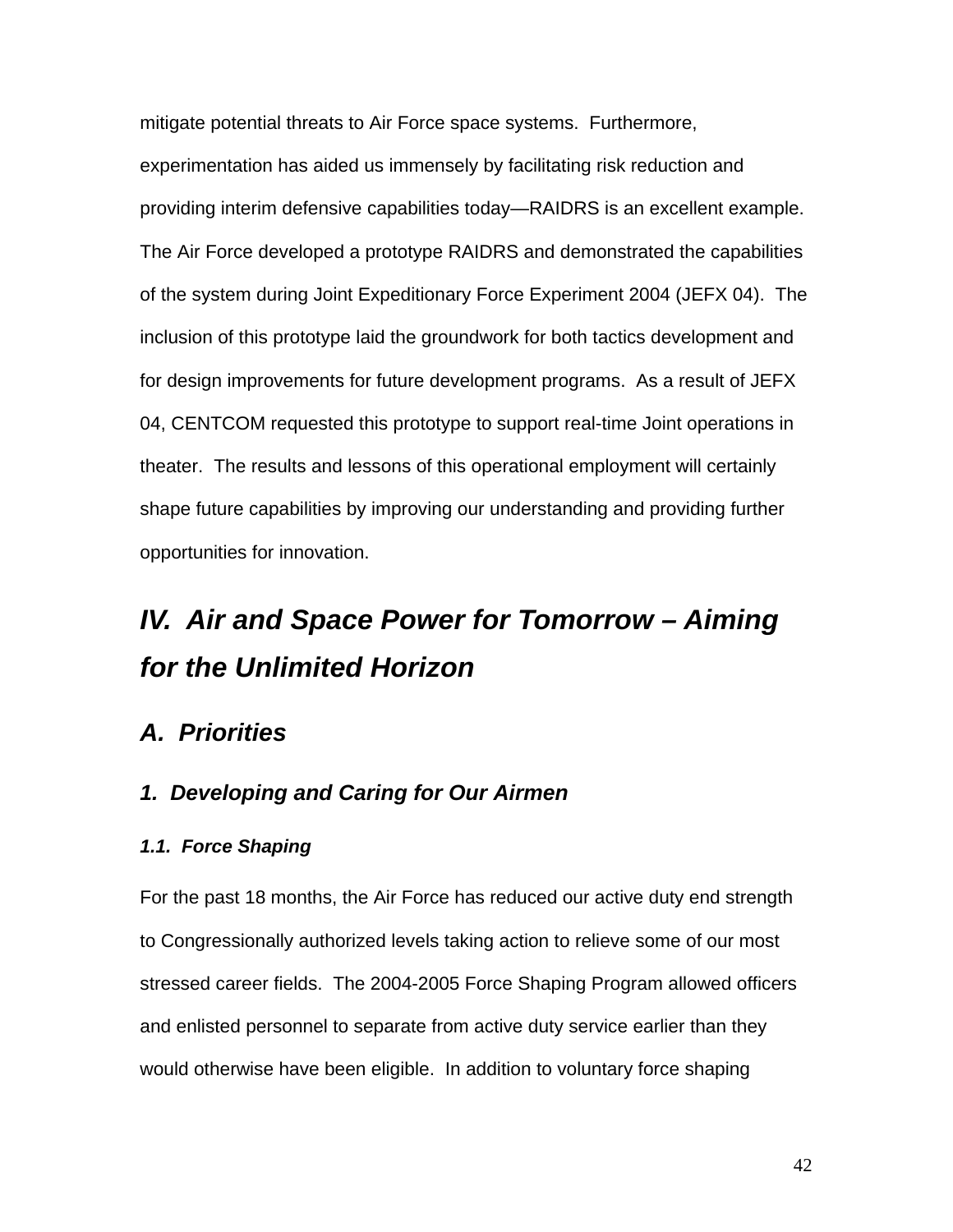measures, the Air Force significantly reduced enlisted accessions in 2005 to help meet our Congressional mandate.

While the Air Force met our 2005 end strength requirement, we began 2006 with a force imbalance: a shortage of enlisted personnel and an excess of officer personnel, principally among those officers commissioned from 2000 to 2004. This imbalance created several unacceptable operational and budgetary impacts. Consequently, the Air Force took several actions to ensure our force is correctly sized and shaped to meet future challenges and to reduce unprogrammed military pay costs. First, we increased our enlisted accession target for 2006 to address the enlisted imbalance. Second, we continued to encourage qualified officers, especially those commissioned in 2000 and later, to consider voluntary options to accept service in the Air National Guard, Air Force Reserve, civil service, or as an inter-service transfer to the Army.

Additionally, we are institutionalizing the force shaping authority granted in the 2005 National Defense Authorization Act to restructure our junior officer force. Only after exhausting all efforts to reduce officer end strength by voluntary means, the Air Force will convene a Force Shaping Board in 2006 to consider the performance and potential of all eligible officers commissioned in 2002 and 2003. This board will be held annually thereafter, as required, to properly shape and manage the officer corps to meet the emerging needs of the Air Force. Essentially, the Force Shaping Board will select officers for continued service in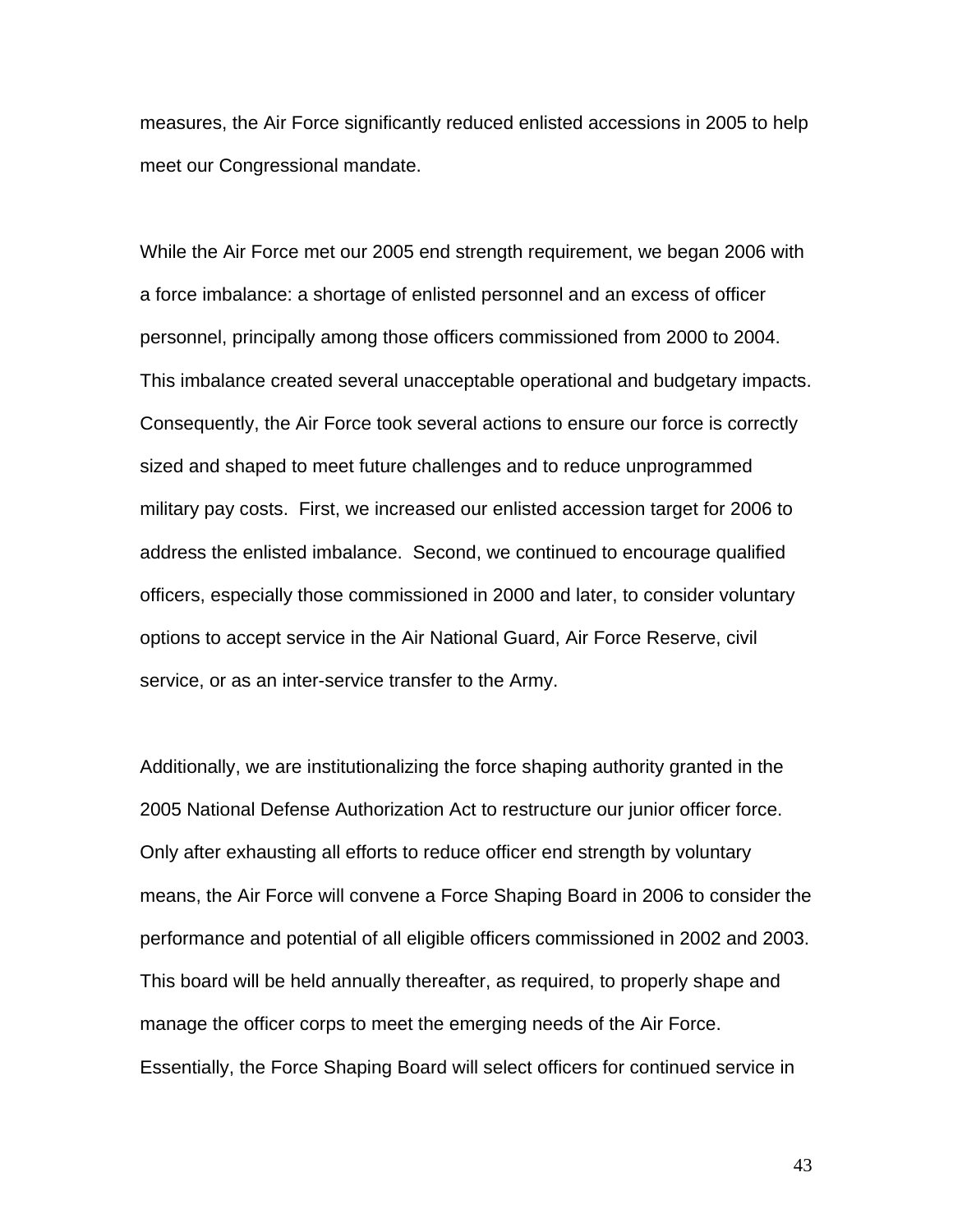our Air Force. Current projections indicate that we need about 7,800 of these eligible officers (2002 and 2003 year groups) to continue on active duty. Approximately 1,900 officers will be subject to the force reduction. Exercising this authority is difficult, but our guiding principle is simple—we must manage our force to ensure the Air Force is properly sized, shaped and organized to meet the global challenges of today and tomorrow.

#### *1.2. Balancing the Total Force*

In addition to maintaining and shaping the active duty force, we must continue to focus on the balance of forces and specialties between Regular, Air National Guard and Reserve components—the Total Force. We are diligently examining the capabilities we need to provide to the warfighter and to operate and train at home. We continue to realign manpower to our most stressed areas and are watchful for any new areas that show signs of strain.

As we look to the future in implementing Base Realignment and Closure (BRAC) and Quadrennial Defense Review (QDR) decisions, we must ensure a seamless transition to new structures and missions while preserving the unique capabilities resident in our Regular Air Force, Air National Guard and Reserve communities. Examining functions for Competitive Sourcing opportunities or conversion to civilian performance will continue to be one of our many tools for striking the correct balance of missions across the Total Force.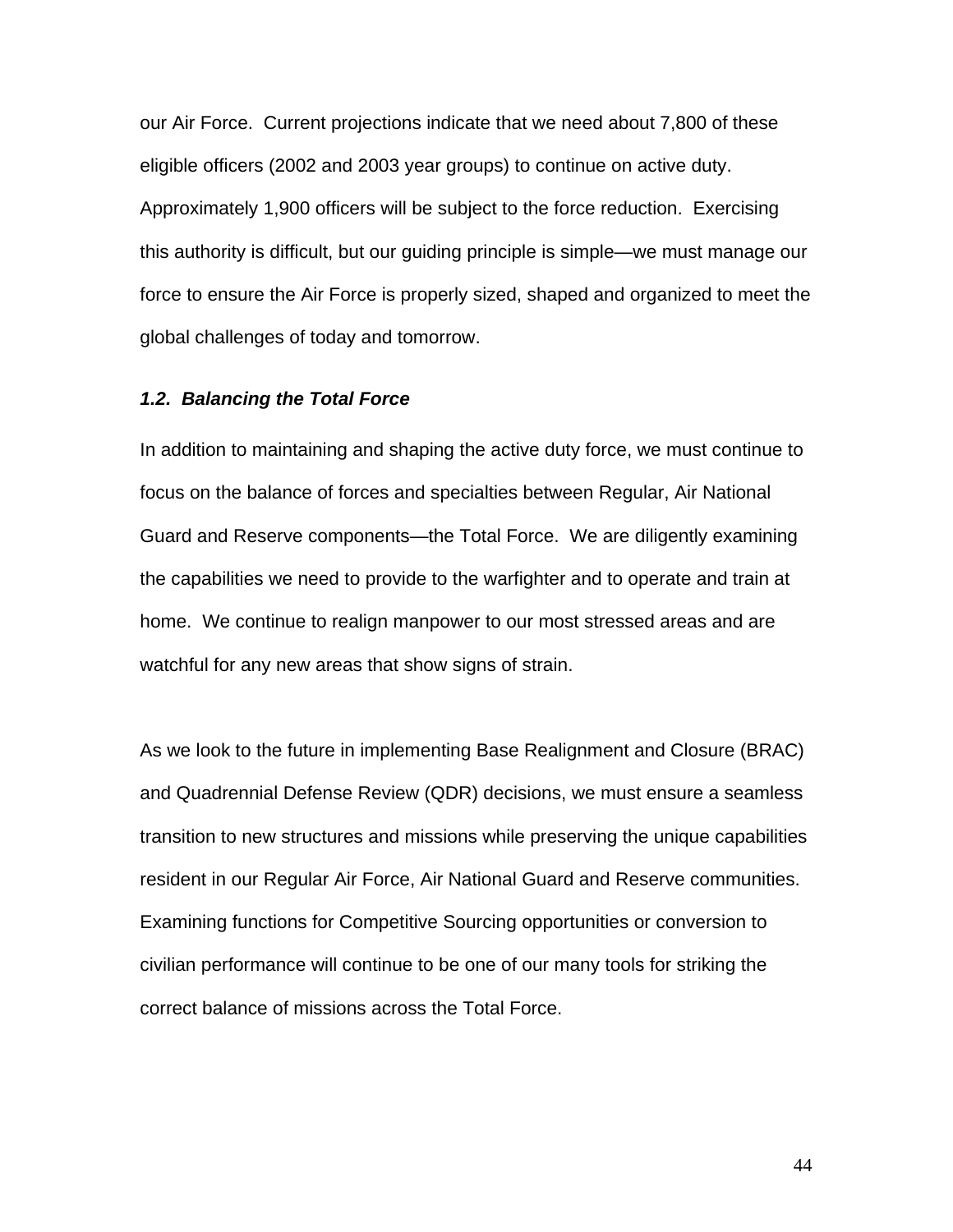#### *1.3. Force Development*

The Air Force's Force Development construct is a Total Force initiative that develops officers, enlisted and civilians from the Regular Air Force, the Air National Guard and the Air Force Reserve. The fundamental purpose of force development is to produce leaders at all levels with the right capabilities to meet the Air Force's operational needs by leveraging deliberate training, education and experience opportunities.

The Air Force Personnel Center created a division dedicated to supporting corporate and career field development team needs. Development teams have now been incorporated into the officer assignment process and they now guide assignment of all officer career fields. Additionally, development teams recommend officers for special selection boards and developmental education opportunities.

The Air Force is also deliberately developing our enlisted Airmen through a combined series of educational and training opportunities. We are exploring new and exciting avenues to expand our process beyond the current system in place today. Each tier of the enlisted force will see changes to enlisted development. Airmen (E-1 to E-4) will be introduced to the enlisted development plan, increasing their knowledge and solidifying future tactical leadership roles. The noncommissioned officer (NCO) tier will be encouraged and identified to explore career-broadening experiences and continuing with developmental education.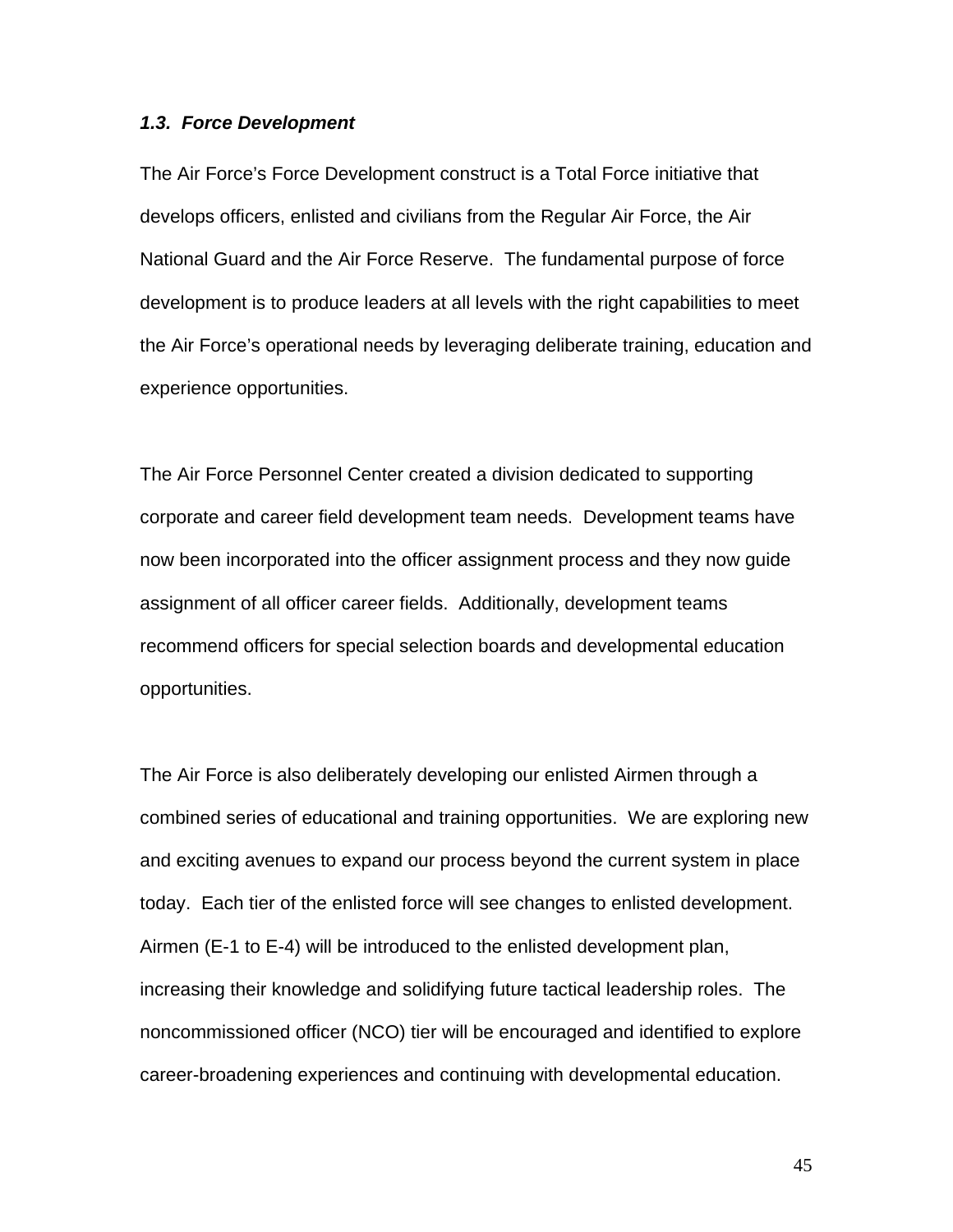Our Senior NCO tier will see the most dramatic changes as we explore the use of development teams in conjunction with assignment teams to give career vectoring and strategic level assignments. Institutionalizing the practice of development as a part of enlisted Air Force culture is paramount for supervisors, commanders and senior leaders.

On the civilian side, the Air Force is making significant progress in civilian force development as we align policy, processes and systems to deliberately develop and manage our civilian workforce. We have identified and mapped over 97% of all Air Force civilian positions to career fields and have 15 Career Field Management Teams in place with three additional management teams forming this year. Additionally, we manage various civilian developmental opportunities and programs, with our career-broadening program providing several centrally funded positions, specifically tailored to provide career-broadening opportunities and professionally enriching experiences.

#### *1.4. Recruiting/Retention*

After intentionally reducing total accessions in 2005, the Air Force is working to get the right mix of officer and enlisted Airmen as we move to a leaner, more lethal and more agile force. We will align the respective ranks to get the right person, in the right job, at the right time to meet the Air Force mission requirements in support of the GWOT, the Joint Force and the Air Force's expeditionary posture.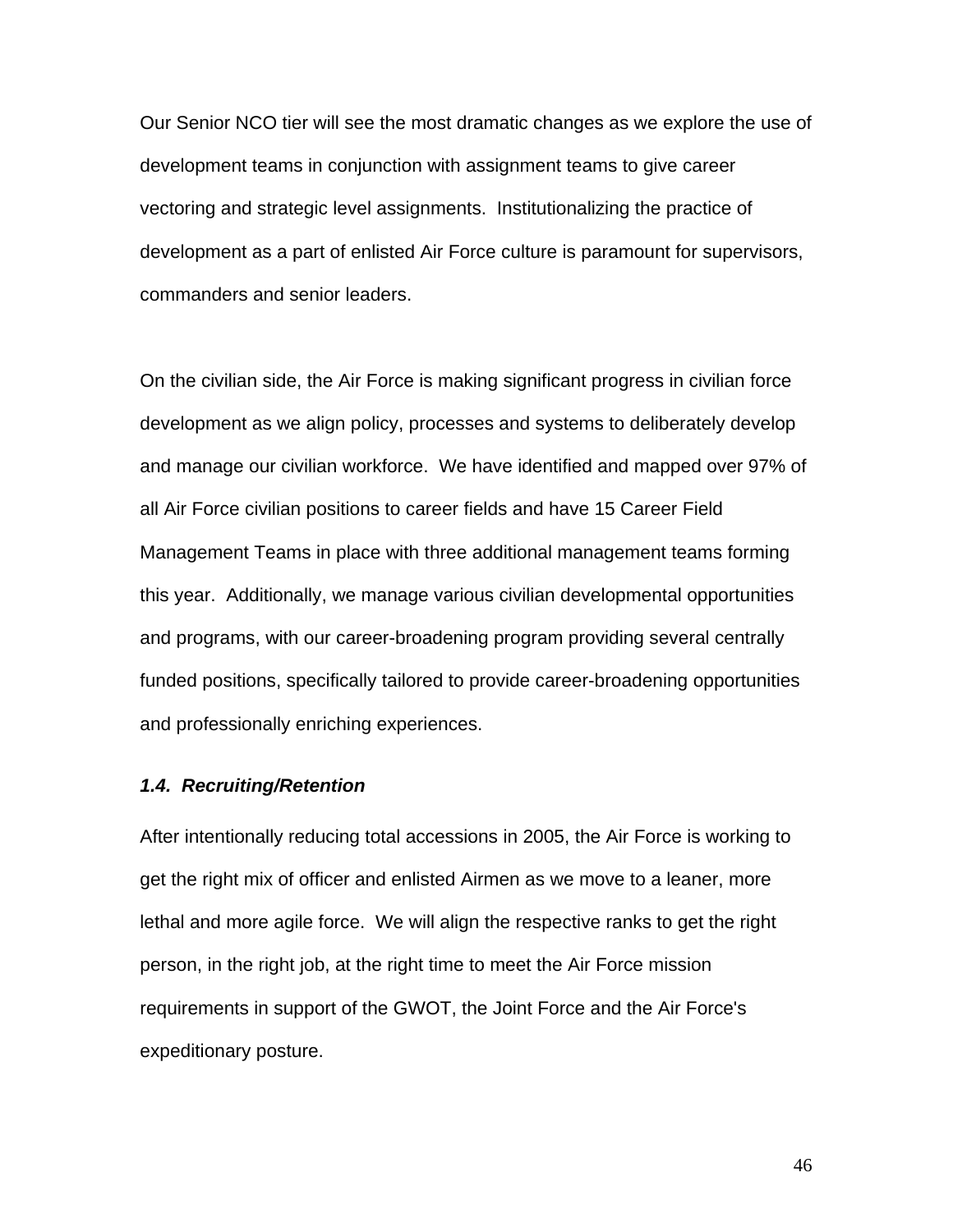A key element for success is our ability to continue to offer bonuses and incentives where we have traditionally experienced shortfalls. Congressional support for these programs, along with increases in pay and benefits and qualityof-life initiatives, has greatly helped us retain the skilled Airmen we need to defend our Nation.

#### *1.5. Personnel Services Delivery*

To achieve the Secretary of Defense's objective to shift resources "from bureaucracy to battlefield," we are overhauling Air Force personnel services. Our Personnel Services Delivery initiative dramatically modernizes the processes, organizations and technologies through which the Air Force supports our Airmen and their commanders.

Our goal is to deliver higher-quality personnel services with greater access, speed, accuracy, reliability and efficiency. The Air Force has been able to program the resulting manpower savings to other compelling needs over the next six years. This initiative enhances our ability to acquire, train, educate, deliver, employ and empower Airmen with the needed skills, knowledge and experience to accomplish Air Force missions.

#### *1.6. National Security Personnel System (NSPS)*

Our civilian workforce will undergo a significant transformation with implementation of the DoD NSPS. NSPS is a simplified and more flexible civilian personnel management system that will improve the way we hire, assign,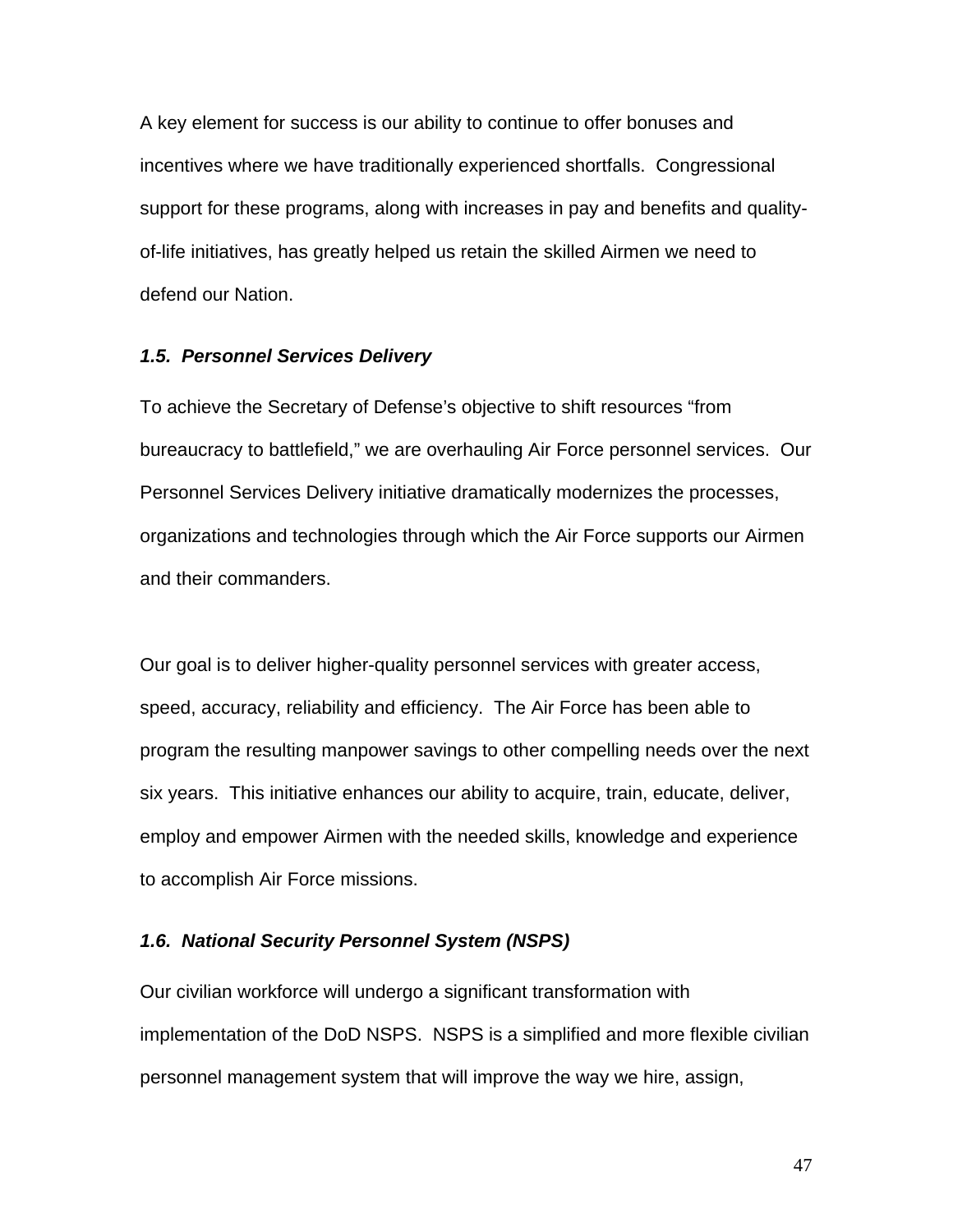compensate and reward our civilian employees. This modern and agile management system will be responsive to the national security environment, preserve employee protections and benefits, and maintain the core values of the civil service.

NSPS design and development has been a broad-based, participative process to include employees, supervisors and managers, unions, employee advocacy groups and various public interest groups. We plan to implement these human resource and performance management provisions in three phases called "spirals." The first spiral will include approximately 89,000 General Schedule and Acquisition Demonstration Project civilian employees in the Air Force. NSPS is the most comprehensive new federal personnel management system in more than 50 years, and it's a key component in the DoD's achievement of a performance-based, results-oriented Total Force.

#### *1.7. Caring for Airmen*

Combat capability begins and ends with healthy, motivated, trained and equipped Airmen. We must remain committed to providing our entire Air Force team with world class programs, facilities and morale-enhancing activities. Our "Fit to Fight" program ensures Airmen remain ready to execute our expeditionary mission at a moment's notice, and our food service operations further complement an Air Force healthy lifestyle.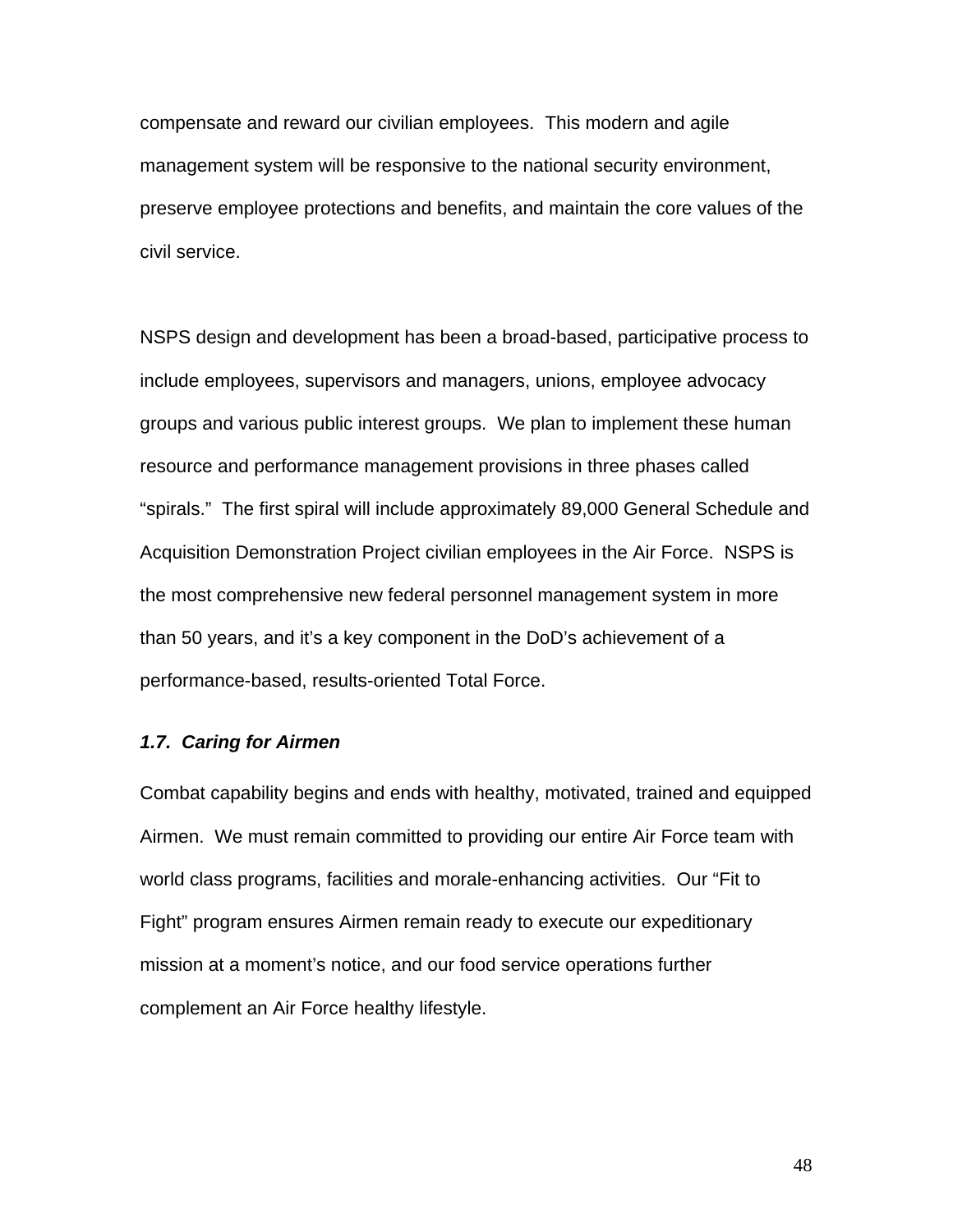Through various investment strategies in both dormitories and military family housing, we are providing superior living spaces for our single Airmen and quality, affordable homes for our Airmen who support families. Our focus on providing quality childcare facilities and programs, on and off installations, enables our people to stay focused on the mission, confident that their children are receiving affordable, quality care. The Air Force is a family, and our clubs and recreation programs foster and strengthen those community bonds, promoting high morale and an esprit de corps vital to all our endeavors.

Additionally, we are equally committed to ensuring that all Airmen in every mission area operate with infrastructure that is modern, safe and efficient, no matter what the mission entails—from Depot Recapitalization to the bed down of new weapon systems. Moreover, we must ensure Airmen worldwide have the world class training, tools and developmental opportunities that best posture them to perform with excellence. We also continually strive to provide opportunities and support services that further enable them to serve their Nation in a way that leaves them personally fulfilled, contributes to family health, and provides America with a more stable, retained and capable fighting force.

#### *1.8. Housing and Military Construction (MILCON)*

One of the highlights in our emphasis on developing Airmen is our focus on housing investment. Through military construction and housing privatization, we are providing quality homes faster than ever before. Over the next two years, the Air Force will renovate or replace more than 49,000 homes through privatization.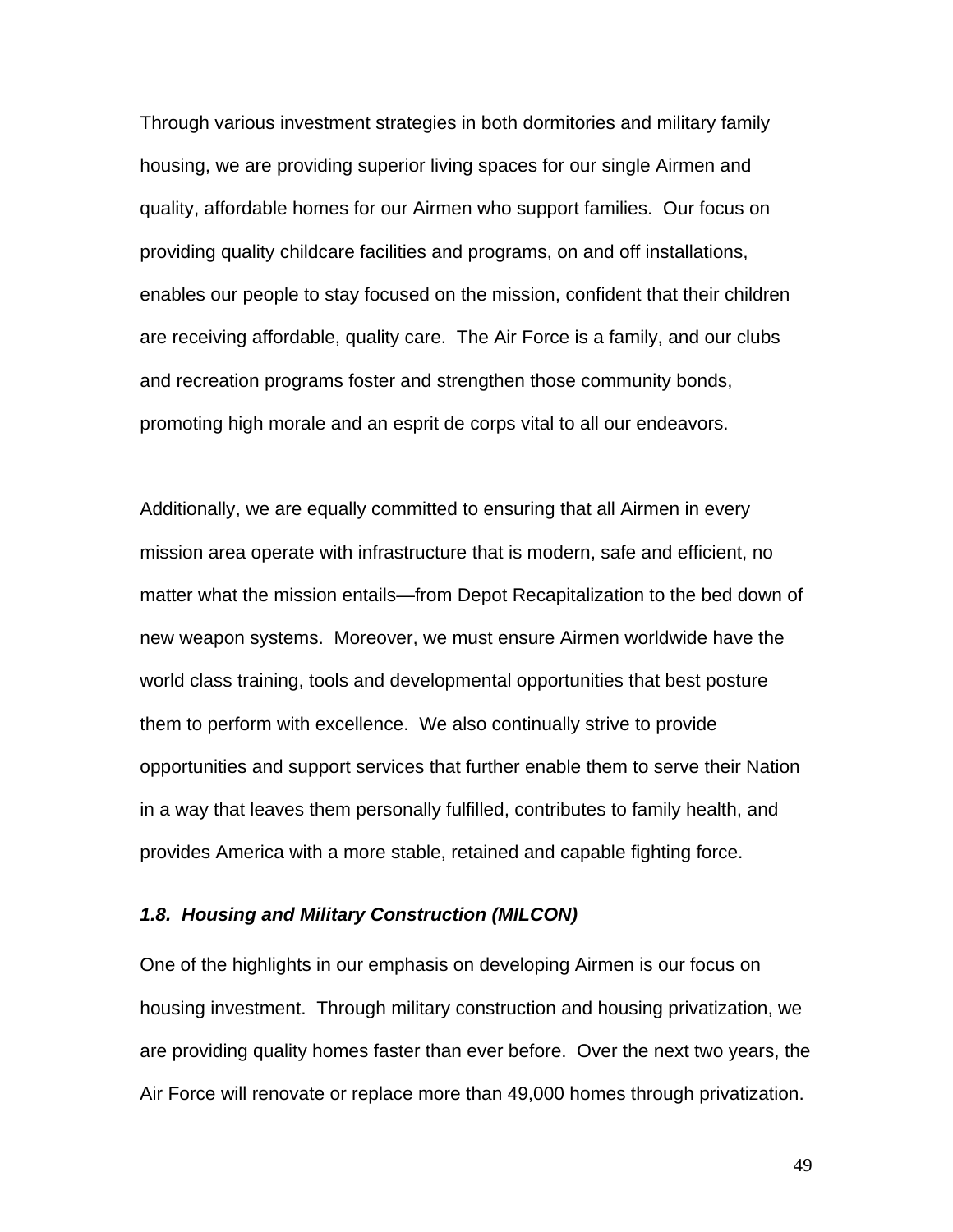At the same time, we will renovate or replace an additional 10,000 homes through military construction.

Investment in dormitories continues to accelerate in order to provide superior housing to our unaccompanied members—evidenced by nearly 8,600 dormitory rooms programmed for funding over the next six years. Approximately 75% of these initiatives will rectify currently inadequate dormitory conditions for permanent party members. Our new "Dorms-4-Airmen" standard is a concept designed to increase camaraderie, social interaction and accountability by providing four single occupancy bedroom/bathrooms with a common kitchen and living area in each module. Finally, the remaining dormitory program initiates modernization of inadequate "pipeline" dormitories—those dormitories that house young enlisted students during their initial technical training.

The Air Force has taken risk in facility and MILCON funding in order to support modernization and transformation. However, we continue to fund our most critical requirements to include new mission projects, depot transformation, dormitories, fitness centers and child care centers. The Air Force is committed to improving its infrastructure investment by meeting the DoD's recapitalization goal through the Future Year's Defense Plan (FYDP).

### *1.9. Common Airman Culture*

An Airman Culture manifests the totality of our commonly transmitted behaviors, patterns and beliefs. Our Air Force clearly recognizes the relationship between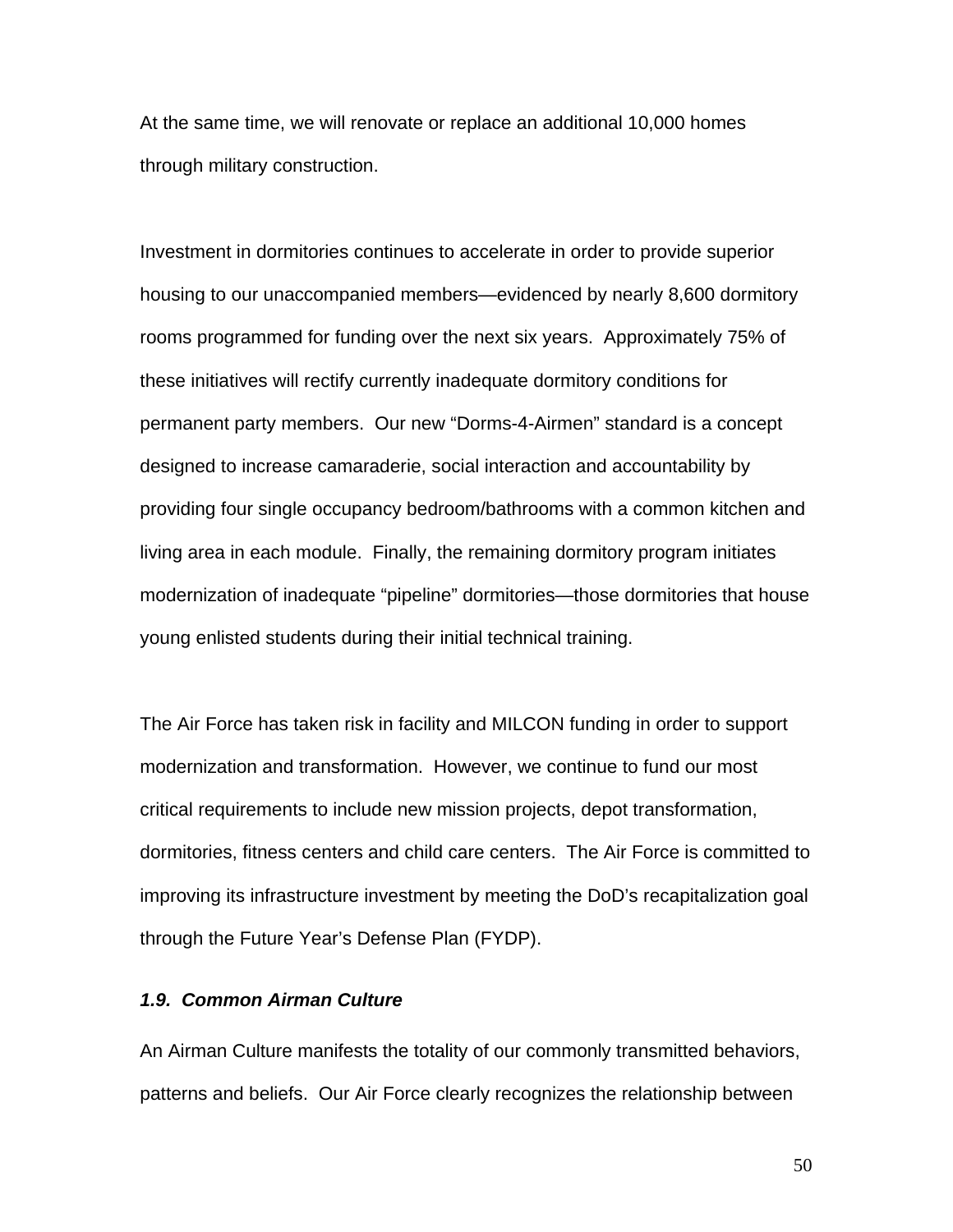mission capabilities and our Air Force Core Values. *Integrity*, *Excellence* and *Service*, remain critical guideposts to every Airman's personal and professional flight path. Principles of dignity, self-worth, respect and diversity are firmly embedded elements of these values. Together, our Core Values are reflected in every Airman's pride, dedication to mission, subordination of their own needs for those of their wingman, and devotion to duty and this great Nation. In this past year, we have made significant strides in our efforts to promote, reinforce and inculcate our Core Values across the Air Force and throughout the Total Force team—including our Regular, Guard, Reserve, Civilian and Contractor teammates. We expect and accept no less from everyone on the Air Force team.

Certain behaviors are absolutely incongruous with the Common Airman Culture and our Core Values. Among these is sexual assault. The Air Force has created the Sexual Assault Prevention and Response Program to ensure every Airman is provided the respect and dignity they deserve as their Nation's Air and Space warfighters. We have trained and fielded Sexual Assault Response Coordinators and Victim Advocates to ensure every Airman has access to immediate assistance, should it be required. We are rewriting our education and training curricula at every level to ensure Airmen understand how these crimes occur, how they are often unwittingly facilitated by bystanders and third-party witnesses and how we can better take care of our people by preventing sexual assault crimes from occurring to them, their wingmen, friends and family members.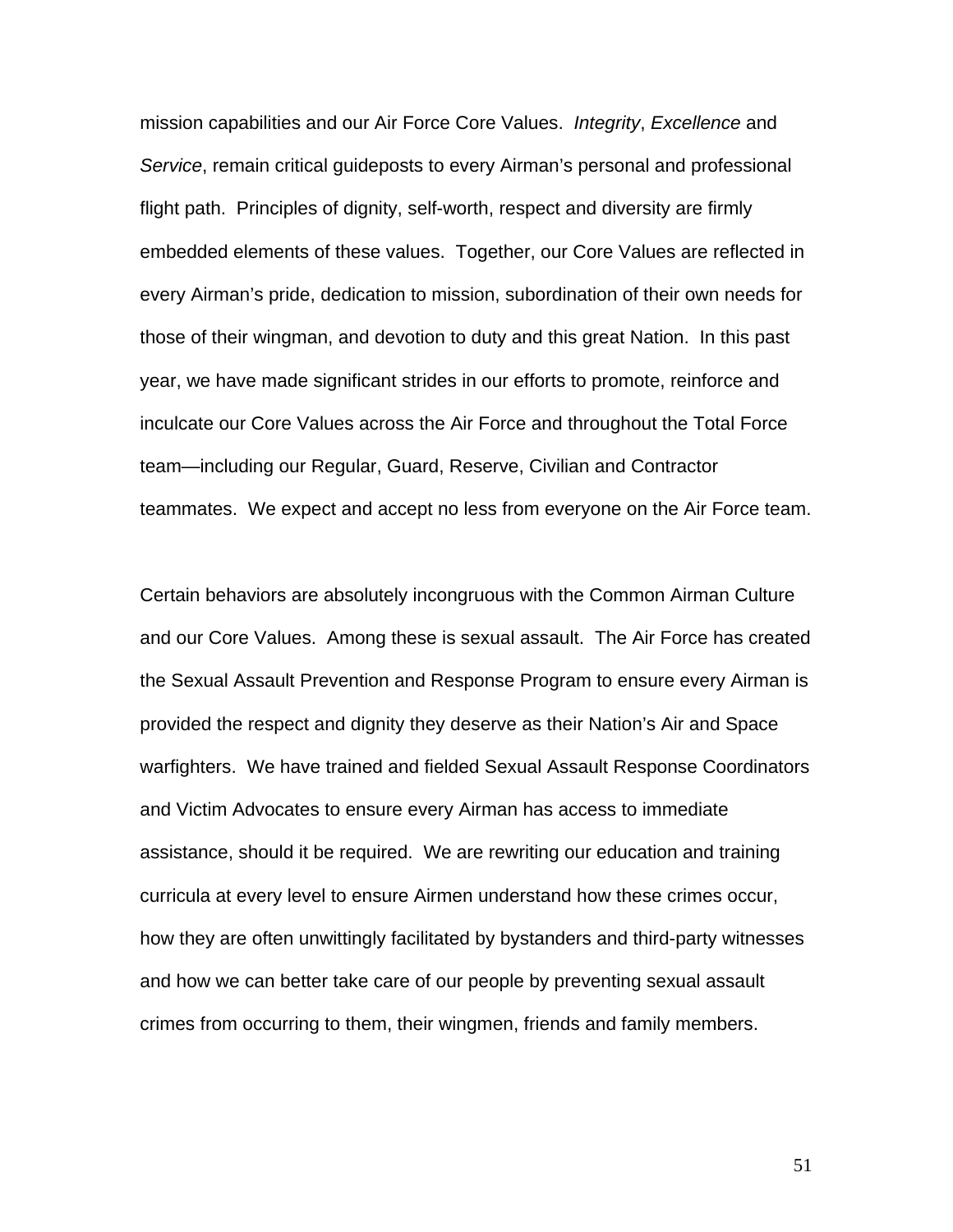Reflecting our belief that diversity adds strength to our organization, the Air Force has accepted the challenge to "create a diverse and an inclusive Total Force which reflects and leverages the talents of the American people to maximize the Air Force's combat capabilities." We created The Office of Air Force Strategic Diversity Integration in the summer of 2005 to lead the Air Force's Diversity efforts. This office provides leadership guidance and strategic support for the understanding, furtherance and advantage of diversity within the ranks of the Air Force.

Inherent in our Common Airman Culture is a belief in professional and personal dignity and a deep respect for individual religious beliefs. The protection of every Airman's freedom of religion, while also defending the Constitutional prohibition on official establishment of religion, is an area of significant emphasis. As Airmen, we take an oath to support and defend the Constitution. In that endeavor, we are striving to assist Air Force personnel, in the course of their official duties, to meet and balance their multiple Constitutional obligations and personal freedoms, regarding the free exercise of religion, avoidance of government establishment of religion, and defense of the Nation. This is an area of national debate. The balancing of these foundational American principles demands common sense, good judgment and respect for each Airman's right to hold to their own individual personal beliefs.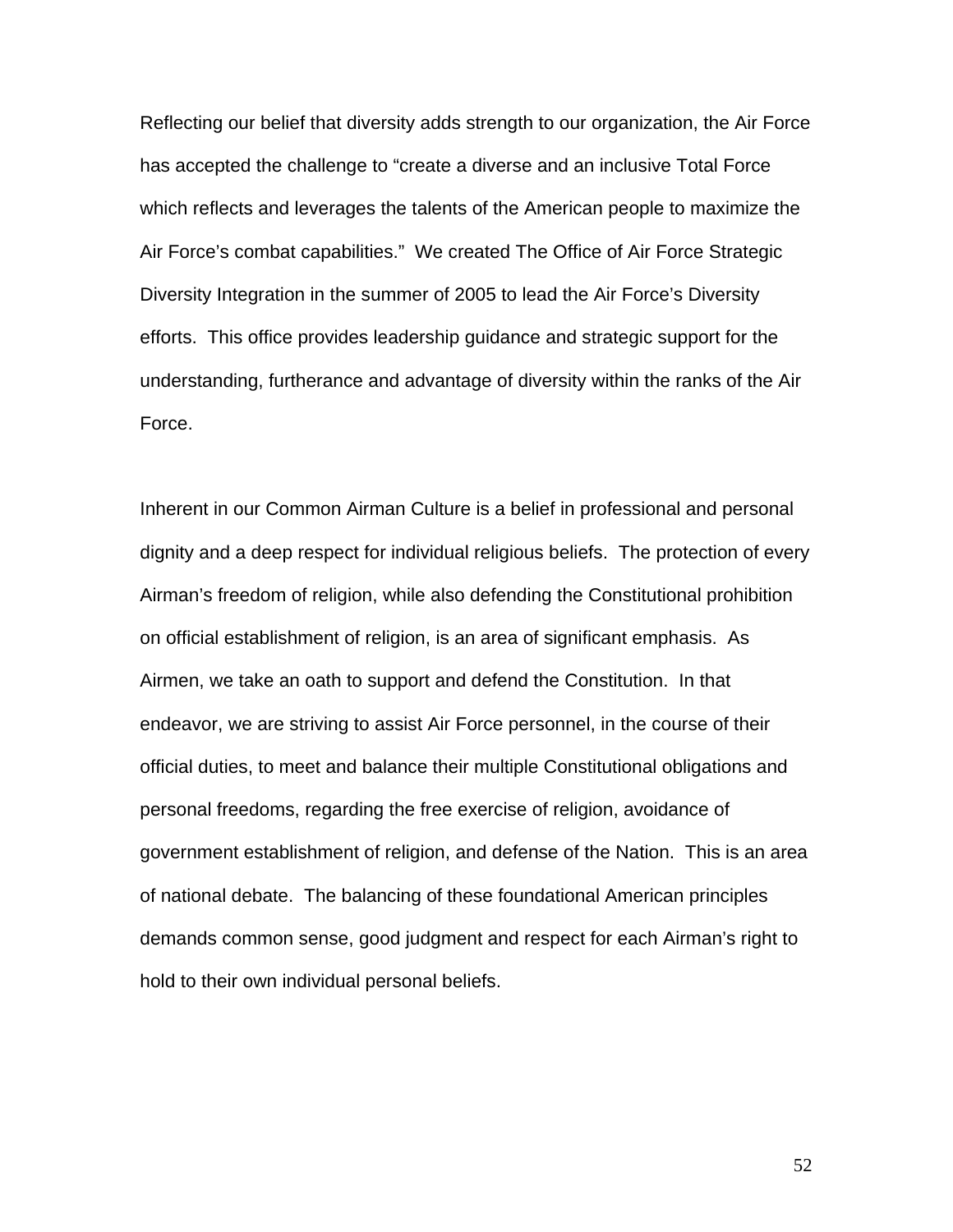We also recognize our Airmen must have the ability to interact with coalition partners and local communities at home and abroad, and the Air Force is transforming how it engages friends and partners in the expeditionary environment. Operations in this dynamic setting necessitate extensive international insight to work effectively with existing and emerging coalition partners in a wide variety of activities. Through the AF International Affairs Specialist program, we are developing leaders who are regional experts with foreign language proficiency. Our focus is on building a cadre of officers with the skills needed to foster effective relationships with global partners in support of the Combatant Commanders and U.S. global interests.

Over the next year, the Air Force will continue to vigorously reinforce our Common Airmen Culture, our belief in professional and personal dignity and most importantly our enduring Core Values of *Integrity First*, *Service Before Self* and *Excellence in All We Do*.

#### *1.10. Training at Keesler AFB Following Hurricane Katrina*

In August 2005, Hurricane Katrina struck the Gulf Coast of the United States. Keesler Air Force Base (AFB), Mississippi lay in its direct path. The Air Force is attempting to rapidly reestablish Keesler's critical training missions. Of 56 enlisted initial skills training "pipelines," 90% have already resumed operation. Additional pipelines have been temporarily reestablished at other locations. Significant challenges remain ahead, but training and developing our expeditionary Airmen remains one of our highest priorities. We take exceptional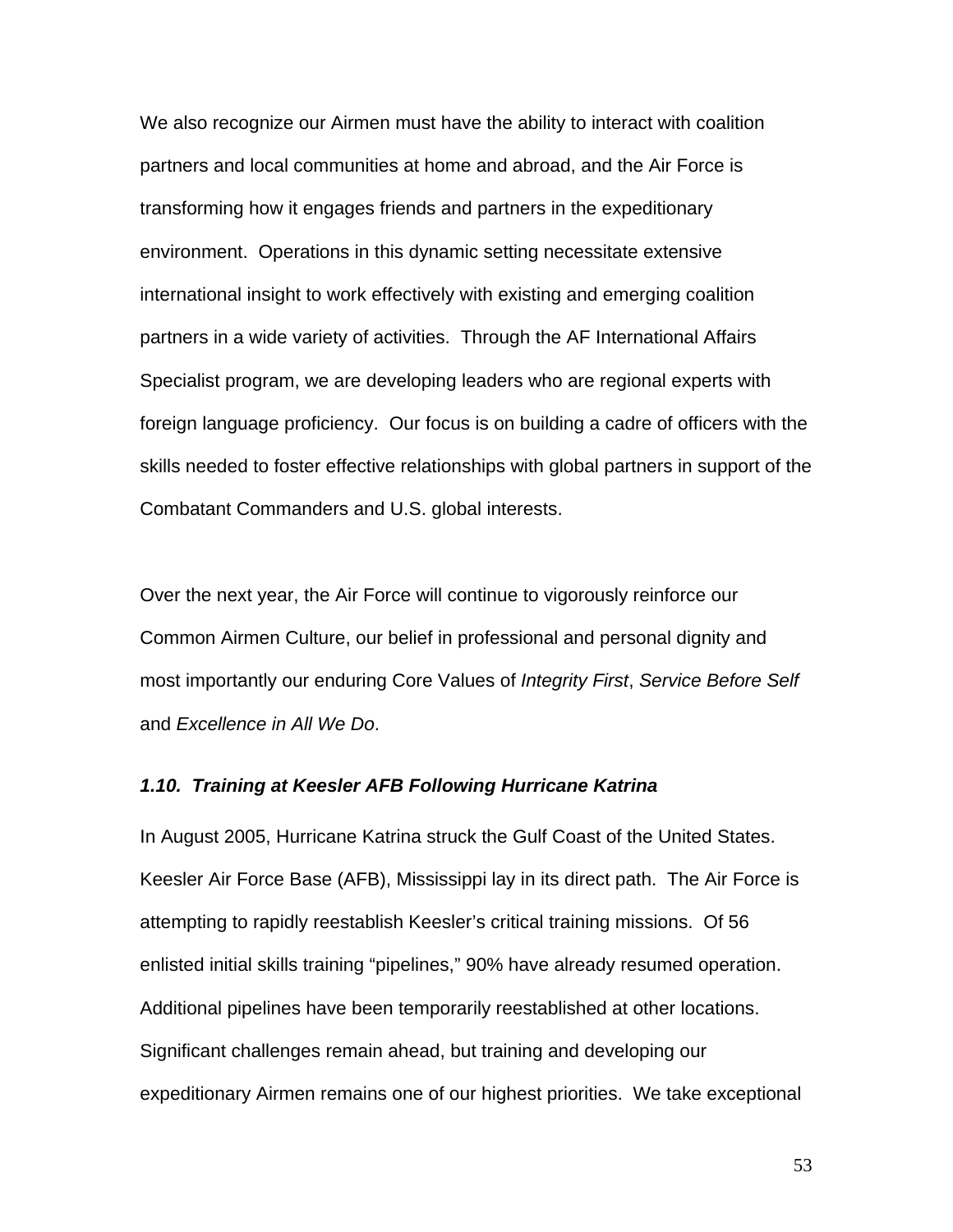pride in the work our Airmen have done, and continue to do, in restoring Keesler AFB's training capability.

# *2. Maintenance, Modernization and Recapitalization*

Our Airmen are the best in the world. However, they can only be as effective as the tools we give them. Within today's fiscal constraints, we must fight the GWOT and protect the homeland while transforming the force and maintaining an appropriate level of risk. The Air Force is committed to the modernization and recapitalization necessary to maintain the health of the force and bridge our current capabilities to systems and capabilities required in the future.

#### *2.1. Aircraft*

Our primary fighter modernization and recapitalization program is the F-22A Raptor. The F-22A is a  $5<sup>th</sup>$  generation fighter aircraft that delivers Joint Air Dominance to counter persistent and emerging national security challenges. Given its vast improvements in every aspect—air-to-air, air-to-ground, all-aspect stealth, and an open, adaptable architecture—the F-22A is an insurance policy against future threats to Joint Air Dominance and represents the absolute best value for the American taxpayer. The F-22A is the only fighter currently produced that will defeat conceivable threats to Joint Air Dominance in antiaccess environments over the next 20-30 years.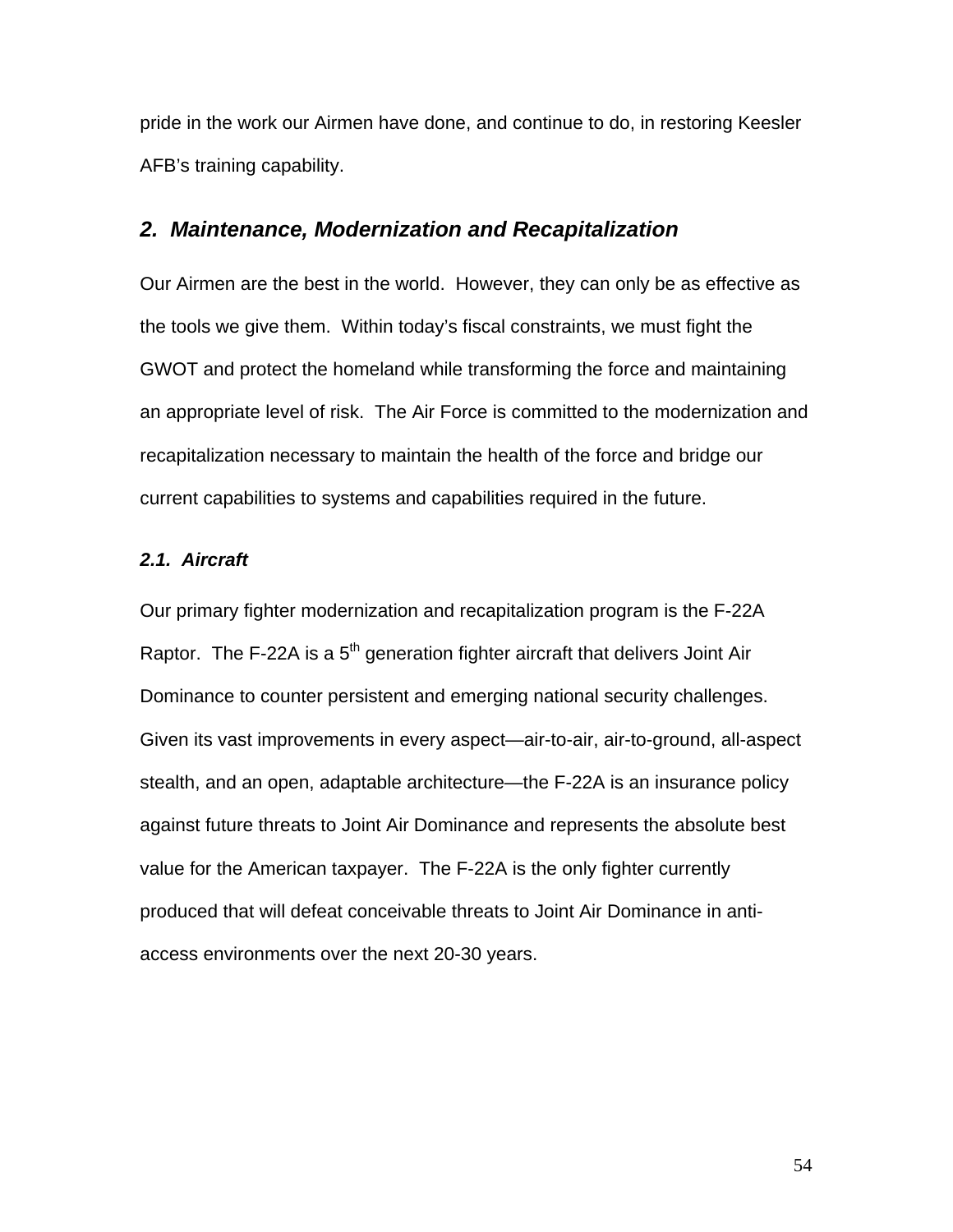The F-22A is flying today and is in full rate production. Its performance continues to meet or exceed key performance parameters and spiral modernization will enhance its air-to-air and air-to-ground target engagement capability.

The F-35 Joint Strike Fighter (JSF), also a  $5<sup>th</sup>$  generation fighter, will complement the tremendous capabilities of the F-22A. The JSF will recapitalize combat capabilities currently provided by the F-16 and A-10. Optimized for all-weather performance, JSF will specifically provide affordable precision engagement and global attack capabilities. In 2005, the JSF program continued to address design challenges to develop three aircraft variants and coordinate the requirements of the Air Force, Navy and Marines, along with our international partners.

The C-17 continues to be a success story for the Joint warfighter, deploying troops and cargo to Iraq and Afghanistan, as well as numerous locations around the world. The Air Force is on schedule for delivery of the next 40 aircraft through 2008—for a total of 180. During the past year, C-17s flew over 63,000 sorties, bringing the total number of OEF and OIF missions to over 109,000. Additionally, the C-17 flew over 100 humanitarian and disaster relief missions following Hurricanes Katrina and Rita, as well as the October 2005 earthquake in Pakistan. The C-17, in concert with C-5 modernization programs, is critical to meeting our U.S. inter-theater airlift requirements.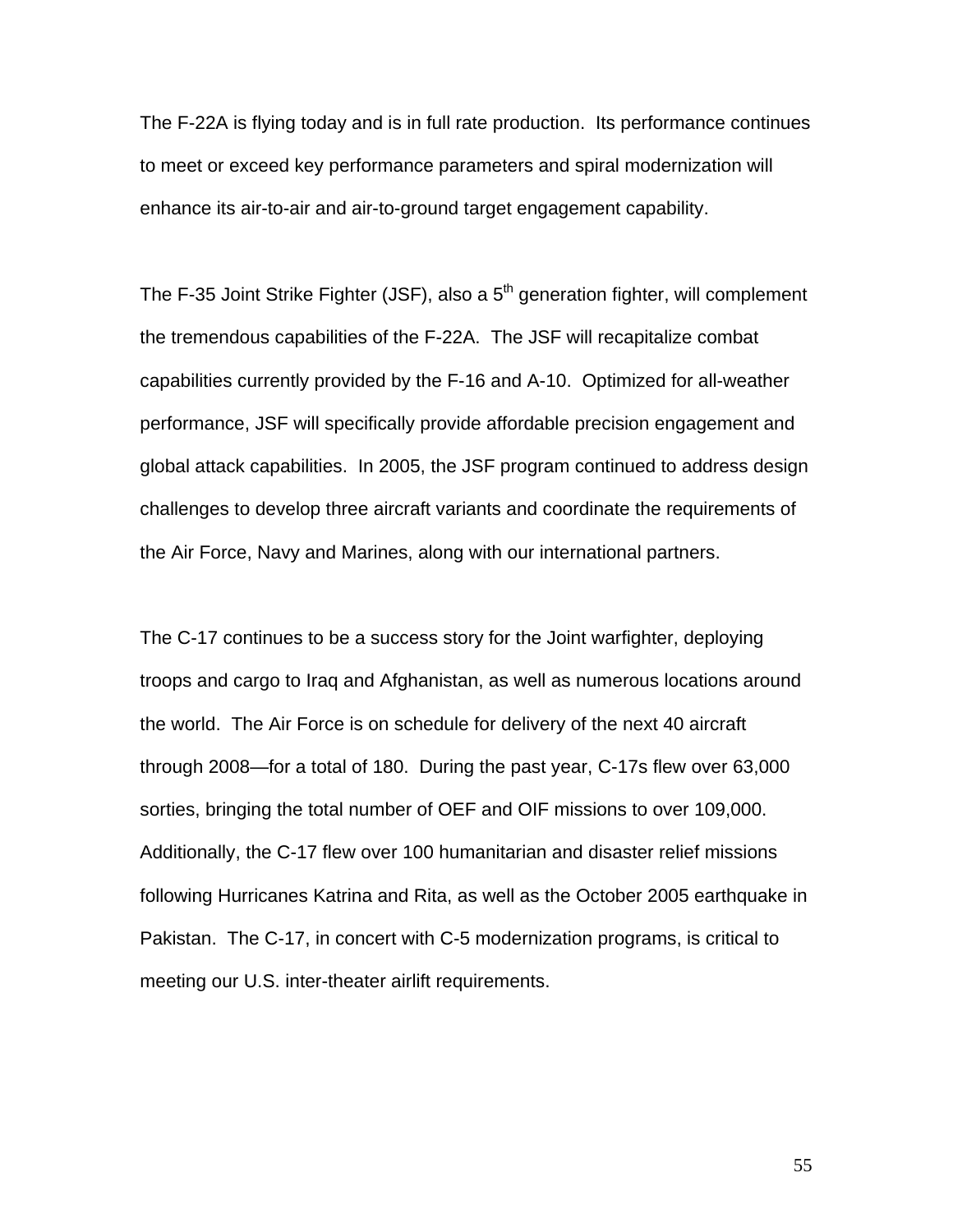To meet continuing intra-theater airlift demands, we have a two-pronged approach to modernize our C-130s. First, but most problematic, we are striving to replace our oldest aircraft with new C-130Js. Second, the remaining C-130s are being standardized and modernized via the C-130 Avionics Modernization Program and center-wing box replacement programs. C-130s have been the workhorse for intra-theater airlift during numerous contingencies. C-130Js have supported GWOT and humanitarian operations since December 2004 and have proven to be a force enhancer as they deliver more cargo in a shorter time than older C-130s. C-130 modernization, coupled with the wing-box modification, reduces operation and sustainment costs and improves combat capability.

The Air Force is developing the next generation combat search and rescue (CSAR) recovery vehicle, called CSAR-X. We are planning to replace the current and aging CSAR inventory of "low-density, high-demand" (LD/HD) HH-60G Pave Hawk helicopters with 141 CSAR-X aircraft. The CSAR-X will address deficiencies of the current HH-60G by providing increased capabilities in speed, range, survivability, cabin size and high altitude hover operations. The CSAR-X will provide personnel recovery forces with a medium-lift vertical take-off and landing aircraft that is quickly deployable and capable of main base and austere location operations for worldwide recovery missions. The CSAR-X will be capable of operating day or night, during adverse weather conditions, and in all environments including Nuclear, Biological and Chemical conditions. On-board defensive capabilities will permit the CSAR-X to operate in an increased threat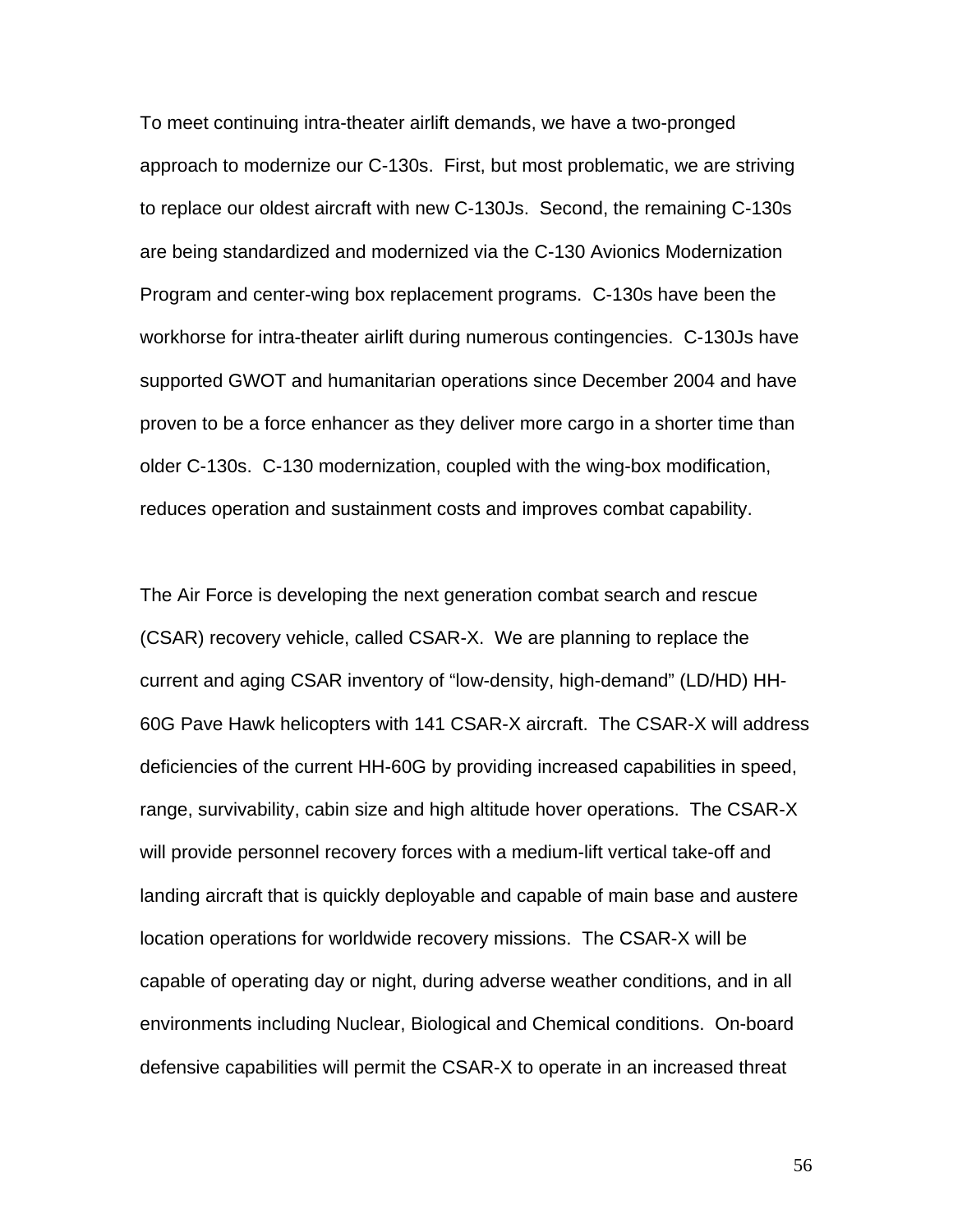environment, and in-flight refueling capability will provide an airborne alert capability and extend its combat mission range.

#### *2.2. UAVs*

UAVs are demonstrating their combat value in the GWOT. The Air Force rapidly delivered operational UAV capabilities to the Joint warfighter and is continuing to mature and enhance those capabilities.

Predator is transforming the way we fight, providing a persistent ISR, target acquisition and strike capability against critical time sensitive targets (TSTs) in direct response to warfighters' needs. Today, by controlling combat operations remotely from the U.S., Predator provides a truly revolutionary leap in how we provide persistent military capability to the warfighter.

The Air Force will continue to enhance Predator's ability to support the Joint warfighter. We are developing the ability to operate multiple aircraft by a single pilot, which will increase our overall combat effectiveness. We demonstrated this capability in August 2005. We are also developing and deploying the Predator B, a larger, more capable, more lethal variant. In its role as a "hunter-killer," Predator B will be capable of automatically finding, fixing, tracking and rapidly prosecuting critical emerging TSTs.

Global Hawk is a high-altitude, long endurance RPA providing robust surveillance and reconnaissance capabilities. Despite being a developmental prototype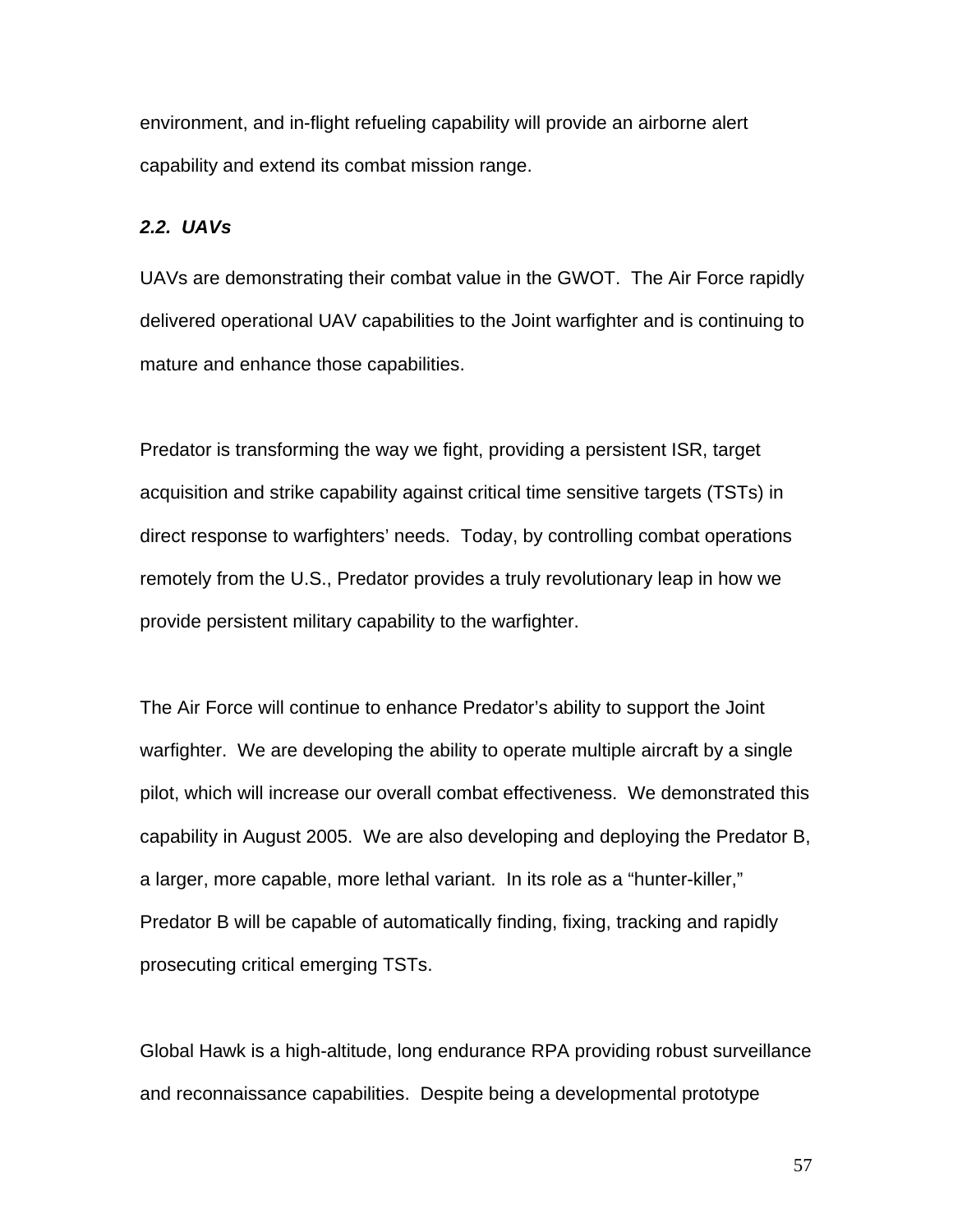system, Global Hawk has flown over 4900 combat hours. This year the Air Force moved beyond the proven capability of the Global Hawk prototypes by deploying two production aircraft to support GWOT operations.

#### *2.3. Airborne ISR*

E-8C Joint Surveillance Target Attack Radar System (J-STARS) continues to be a high-demand asset. J-STARS aircraft provide wide theater surveillance of ground moving targets. Crews from the 116th Air Control Wing at Robins AFB, Georgia, the first-ever "blended wing" of Regular Air Force, Air National Guard and Army, operate these aircraft. Modernizing these aircraft while maintaining the current high OPSTEMPO in combat theaters will be ongoing challenges. The recent installation of the Force XXI Battle Command Brigade and Below module, the reduced vertical separation minima module, and the Airborne Battlefield Command and Control Center are some of the latest capability upgrades. The most urgent modernization needs for J-STARS include re-engining, radar upgrades, installation of the Traffic Alert Collision Avoidance System and integration of a self-protection suite.

The E-10A program will highlight the advanced capabilities of the Multi-Platform Radar Technology Insertion Program (MP-RTIP) sensor by demonstrating advanced cruise missile defense, interleaved ground tracking, and ground imaging capabilities in 2010 and 2011. A smaller variant of the MP-RTIP sensor, developed within the E-10A program, will be integrated into the Global Hawk in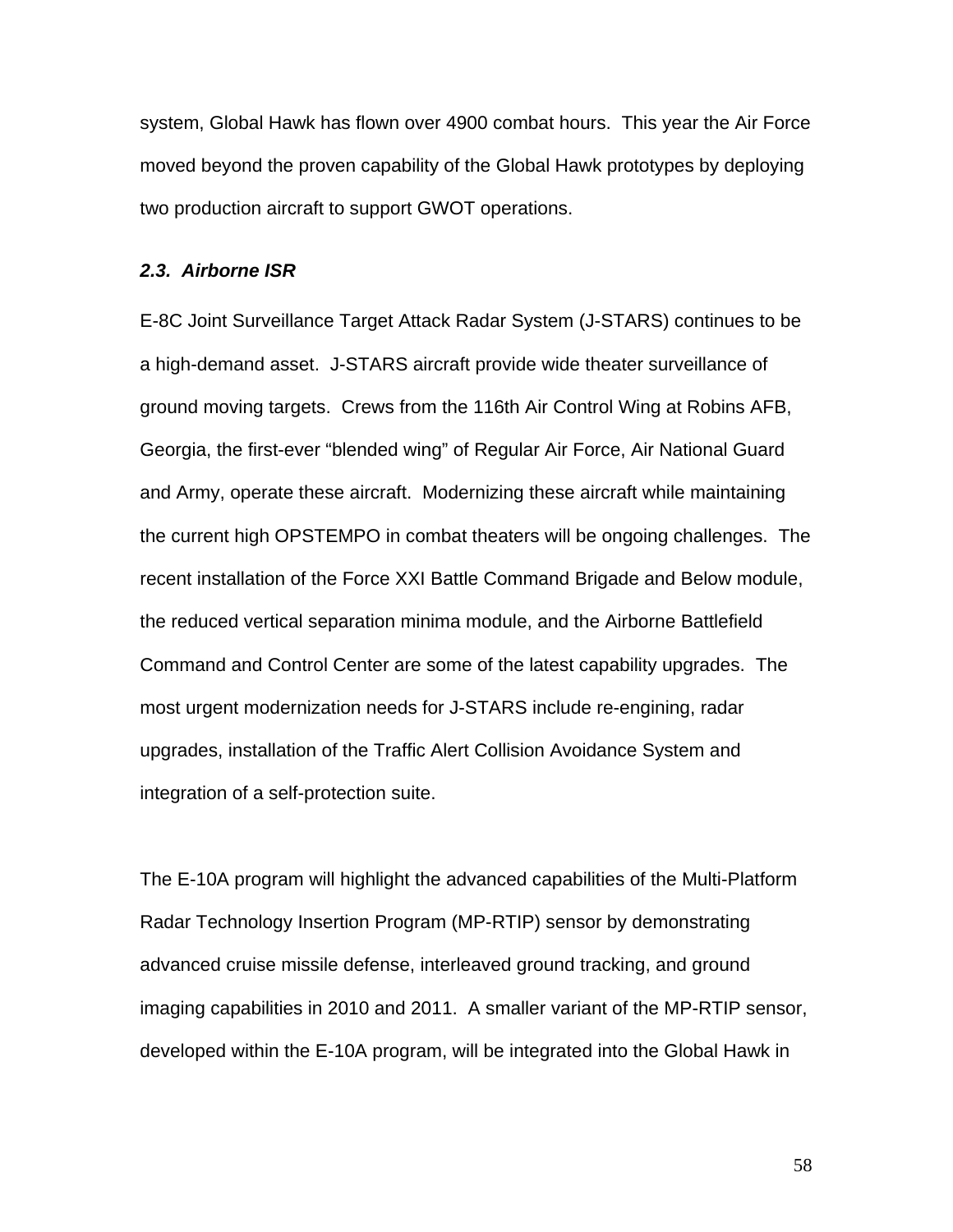2008 to begin developmental and operational testing. These demonstrations will advance critical sensor technology and provide vital warfighting capabilities.

#### *2.4. Space and Nuclear Forces*

Air Force modernization and recapitalization efforts also continue for space systems. The Air Force is modernizing critical capabilities across the spectrum of global strike, navigation, weather, communication, missile warning, launch, surveillance, counterspace and ground-based space systems.

The Minuteman Intercontinental Ballistic Missile (ICBM) was originally designed in the late 1950s and deployed operationally in October 1962. Modernization programs have been crucial to this system originally designed to last just ten years. Service life extension programs are underway to ensure the Minuteman III remains mission capable through 2020. These programs, nine in all, will replace obsolete, failing and environmentally unsound materials while maintaining missile reliability, survivability, security and sustainability. These efforts are critical in sustaining the ICBM force until a follow-on system can be fielded.

The Air Force is also addressing the need for a follow-on ICBM system. This system will address future warfighter needs, reduce ownership costs and continue to provide policy makers the critical capabilities provided by the ICBM. The effort to modernize the ICBM force is vital to the U.S. for the foreseeable future.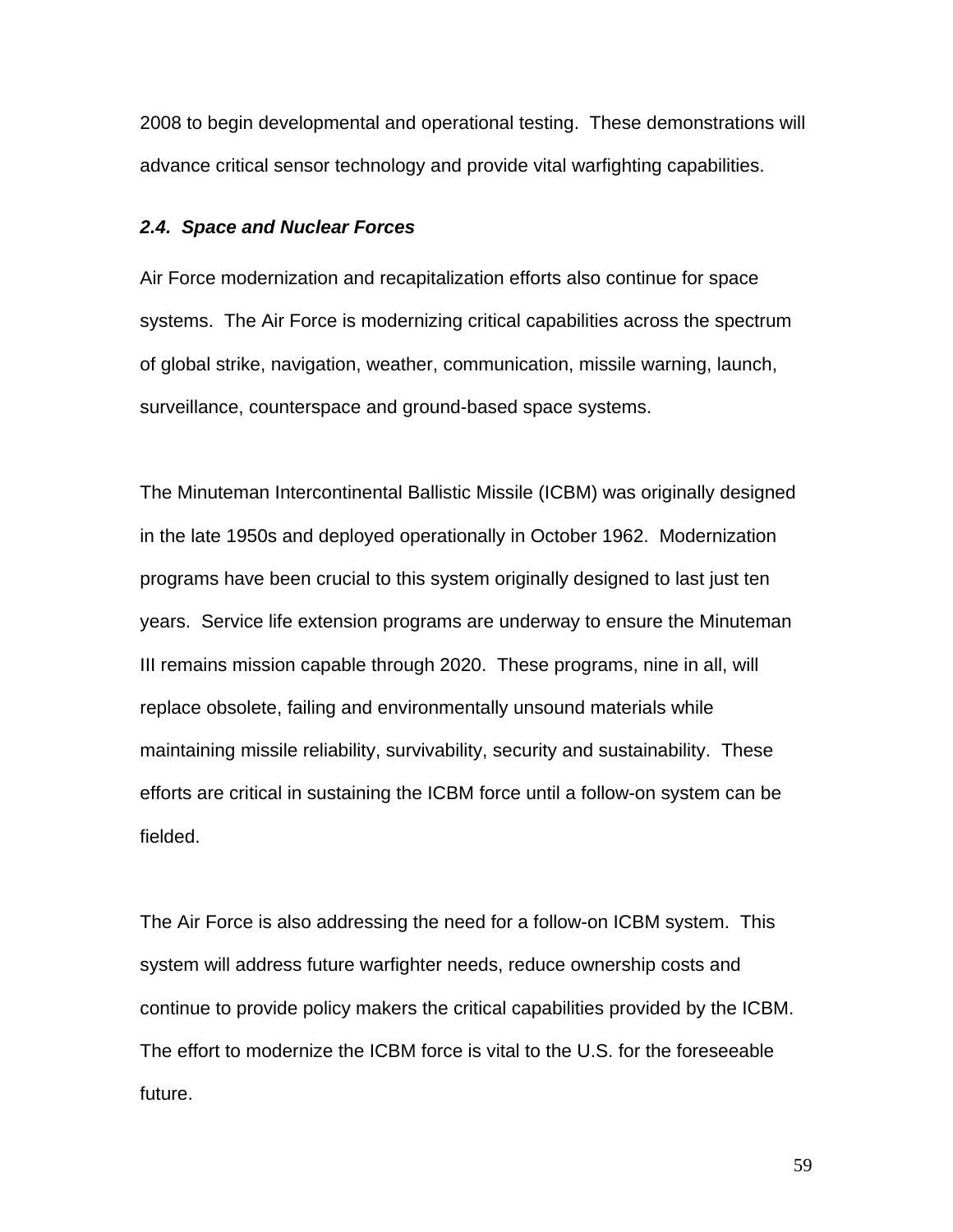Continued, unhindered access to space is vital to U.S. interests. As the Air Force continues programs to upgrade and modernize America's launch ranges, the EELV program will continue to provide the U.S. with assured access to space for both DoD and National space assets. The EELV program includes two launch vehicle designs—Delta-IV and Atlas-V—with each design comprising a family of scalable, tailorable launch vehicle variants.

The TSAT program will employ Internet Protocol networks, on-board routing and high-bandwidth laser communications relays in space to dramatically increase warfighter communications connectivity. TSAT capability enables the realization and success of all DoD and Joint visions of future network-centric operations, such as the Army's Communications-on-the-Move (COTM) and Future Combat System (FCS) concepts and the Navy's Sea Power 21 vision and Fleet FORCEnet/FORCEview concepts.

Global Positioning System (GPS) modernization and development of the nextgeneration GPS-III will enhance navigation capability and improve resistance to jamming.

In partnership with NASA and the Department of Commerce, the National Polarorbiting Operational Environmental Satellite System (NPOESS) will accurately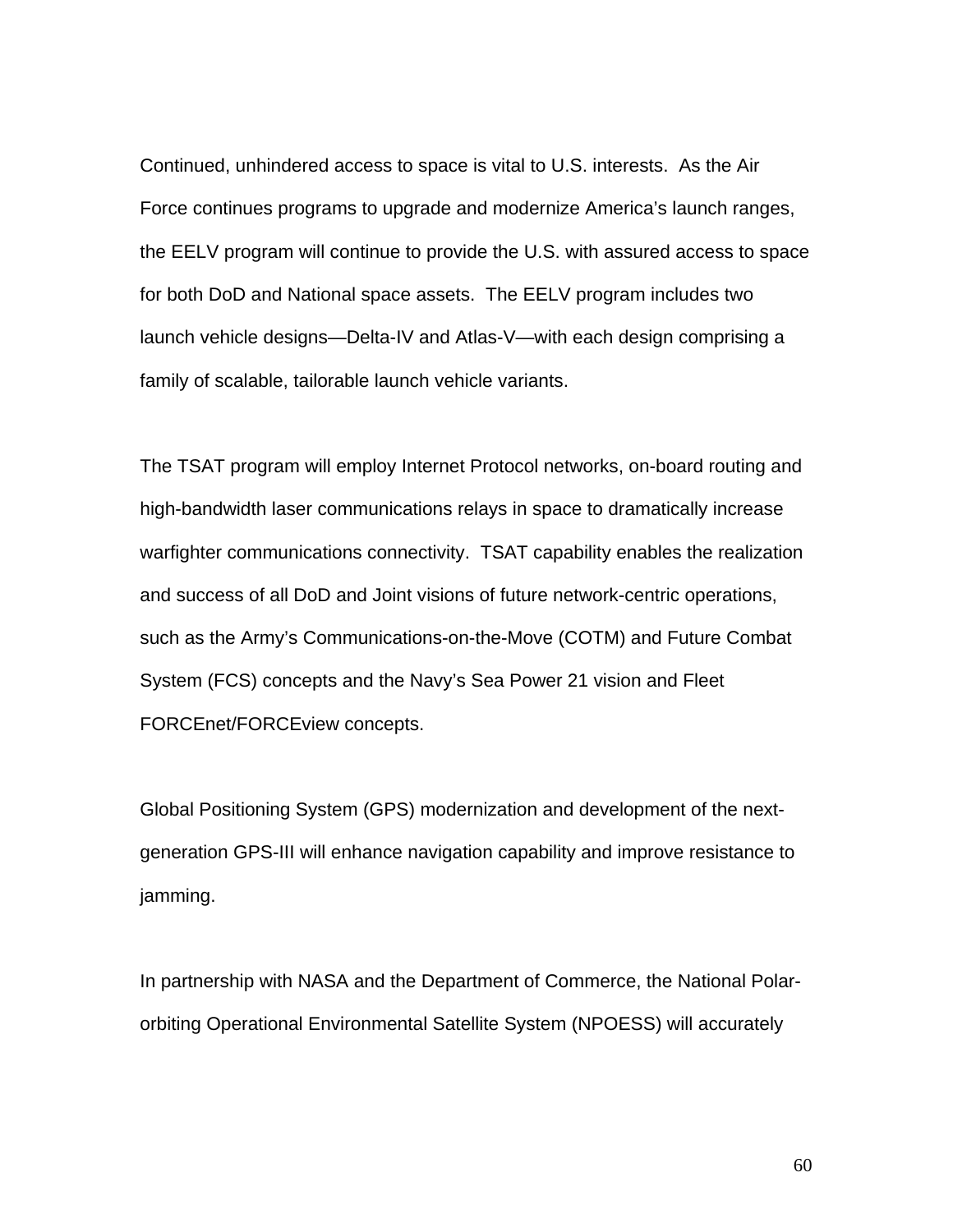calculate surface winds over the oceans and gather meteorological data for our forces deployed overseas.

The Space Based Infrared System (SBIRS) will provide a transformational leap in capability over our aging Defense Support Program satellites. Complementing the space-based system are ground-based missile warning radars, being upgraded to support the missile defense mission.

Another future transformational space-based ISR program is the Space Radar (SR) system. SR's day-night and all-weather capabilities will include Synthetic Aperture Radar (SAR) imagery, High-Resolution Terrain Information (HRTI), Surface Moving Target Indication (SMTI), Geospatial Intelligence (GEOINT) and Open Ocean Surveillance (OOS), and rapid revisit. It will support a broad range of missions for the Joint warfighter, the Intelligence Community, and domestic users. SR will be integrated with other surface, air and space ISR capabilities to improve overall collection persistence and architecture effectiveness.

Modernization of our ground-based space systems will provide new capabilities to keep pace with the satellites they support and will continue to provide assured C2 for our satellites and space-based capabilities. This effort includes the modernization of ground-based radars, some of which are over 25 years old. Through programs like the Family of Advanced Beyond Line of Sight Terminals (FAB-T) and the Ground Multi-band Terminal, the Air Force is modernizing its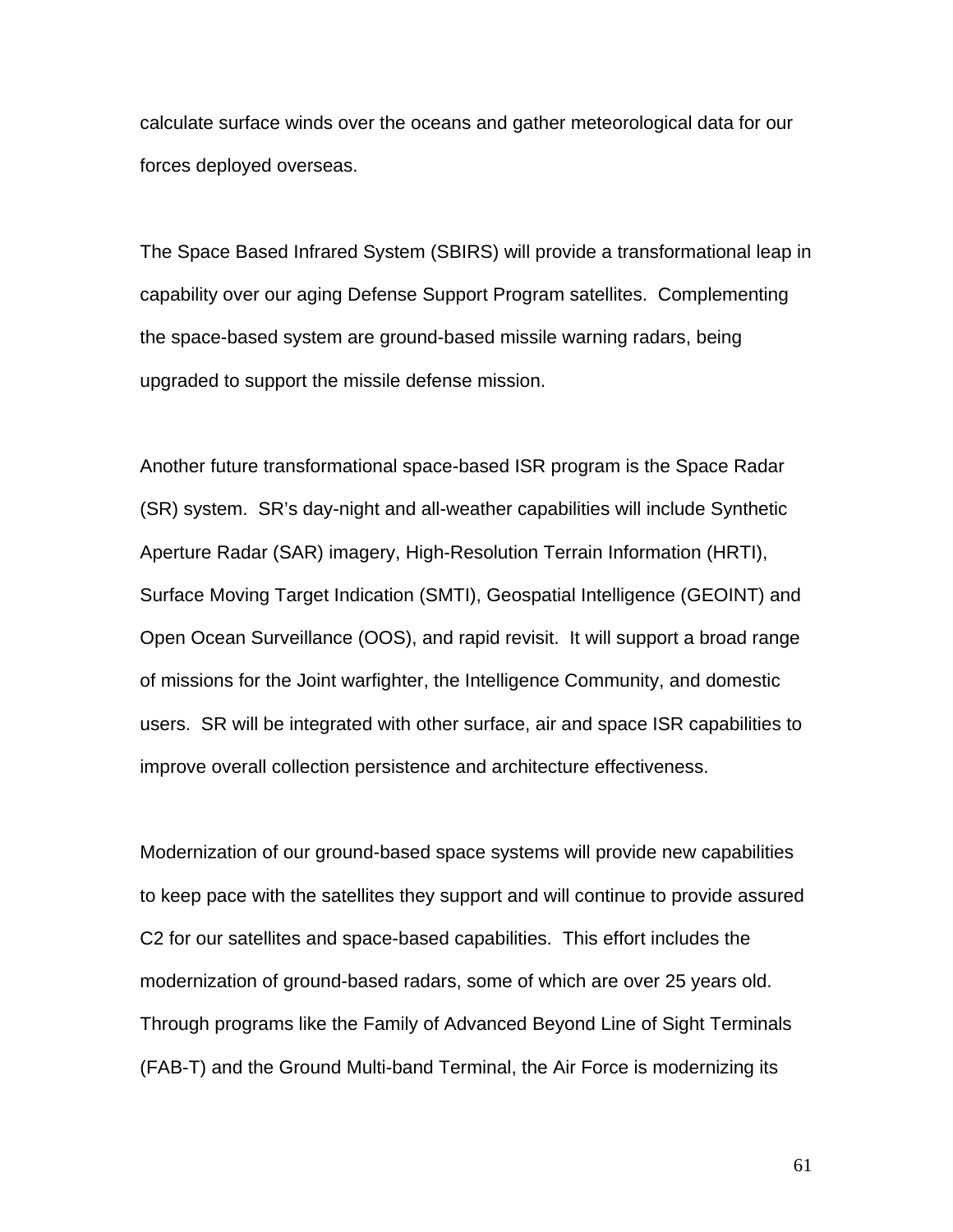ground-based space capabilities with satellite communications terminals that consolidate logistics support, provide increased satellite throughput and laser communications and ensure seamless command and control. Additionally, enhanced ground-based and new space-based SSA assets will provide the necessary information to gain and maintain Space Superiority.

As part of the broader Space Control mission, the ground-based, theaterdeployable Counter Communications System (CCS) has achieved Initial Operational Capability (IOC) and provides the Combatant Commander with a non-destructive, reversible capability to deny space-based communication services to our adversaries. Incremental upgrades to the CCS will continue to enhance our Offensive Counterspace capabilities. Overall counterspace enhancements also include ongoing RAIDRS development, which is a Defensive Counterspace system designed to assist in the protection of our space assets. RAIDRS will provide a capability to detect and geolocate satellite communications interference via fixed and deployable ground systems. Future developments will automate data access analysis and data fusion and provide decision support tools.

#### *2.5. Operational Infrastructure and Support Modernization (OSM)*

Finally, the Air force is pursuing to modernize its operational infrastructure and the tools we use to manage operational support to our Airmen and Joint warfighters. The Air Force's ongoing Operational Support Modernization (OSM) program will improve operational support processes, consolidate personnel and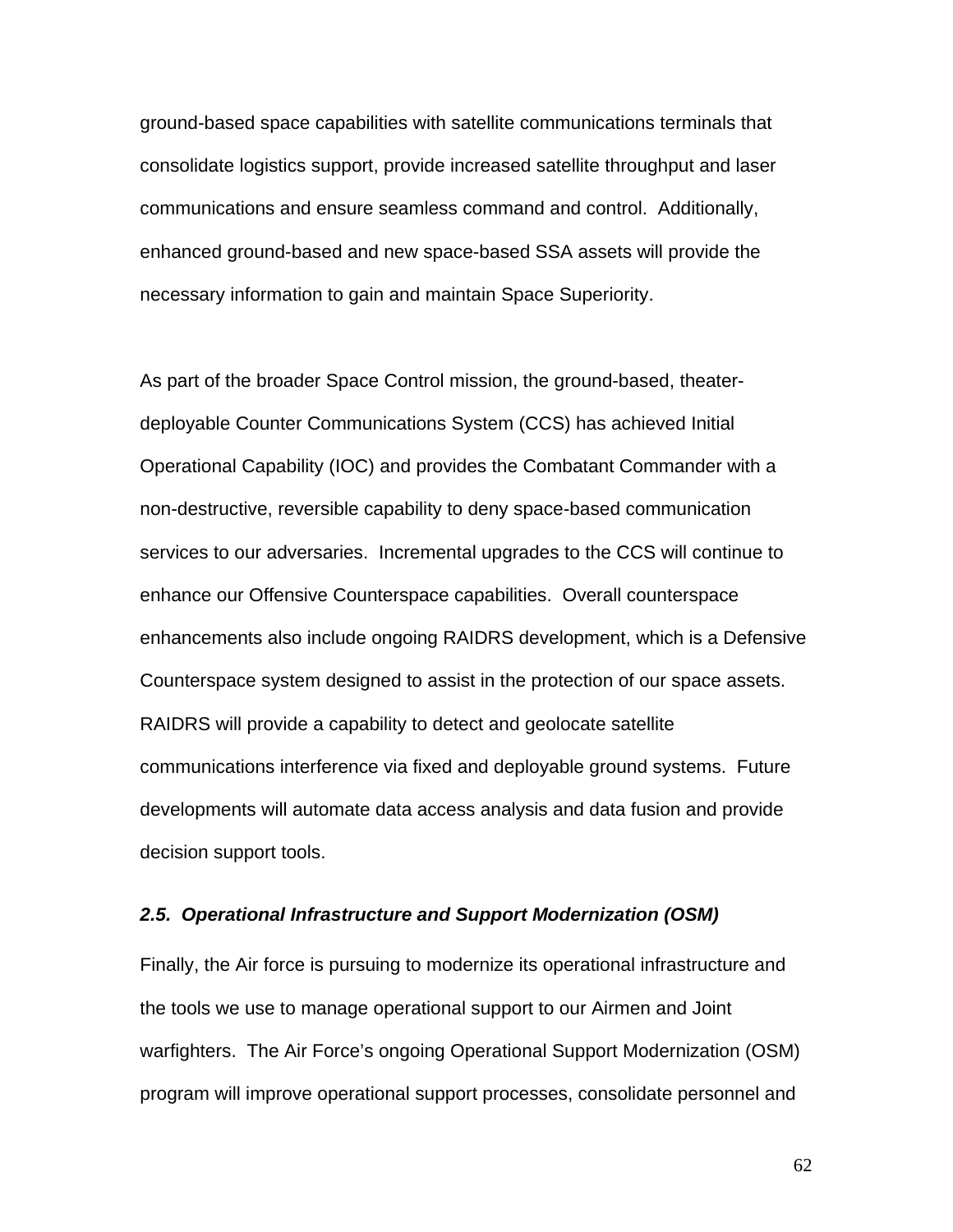financial service centers, and eliminate inefficiencies in the delivery of services, support and information to our Airmen and the Combatant Commanders. Realizing these economies, OSM will improve Air Force-wide enterprise efficiency and provide a resources shift from business and combat support systems, thereby returning resources to Air Force operations, equipment modernization and long-term investments.

Air Force efforts also continue in the development of an effective, holistic asset management strategy for the restoration and modernization of operational infrastructure—facilities, utilities and natural resource assets—throughout their useful life cycles. Operational infrastructure is critical to the development and testing of new weapon systems, the training and development of our Airmen, and the conduct of Joint military exercises.

## *3. Acquisition Reform*

The Air Force will meet the challenges of the 21<sup>st</sup> century, including asymmetric threats, through continued exploitation of our technological leadership and with our ability to respond quickly to the demands of a rapidly changing world. Effective leadership in research and development, procurement and sustainment of current and future weapons systems depends upon the integrated actions of professionals in the acquisition, as well as the requirements generation, resource and oversight processes. Everything we do in Air Force acquisition drives toward the goal of getting an operationally safe, suitable and effective product of best value to the warfighter in the least amount of time.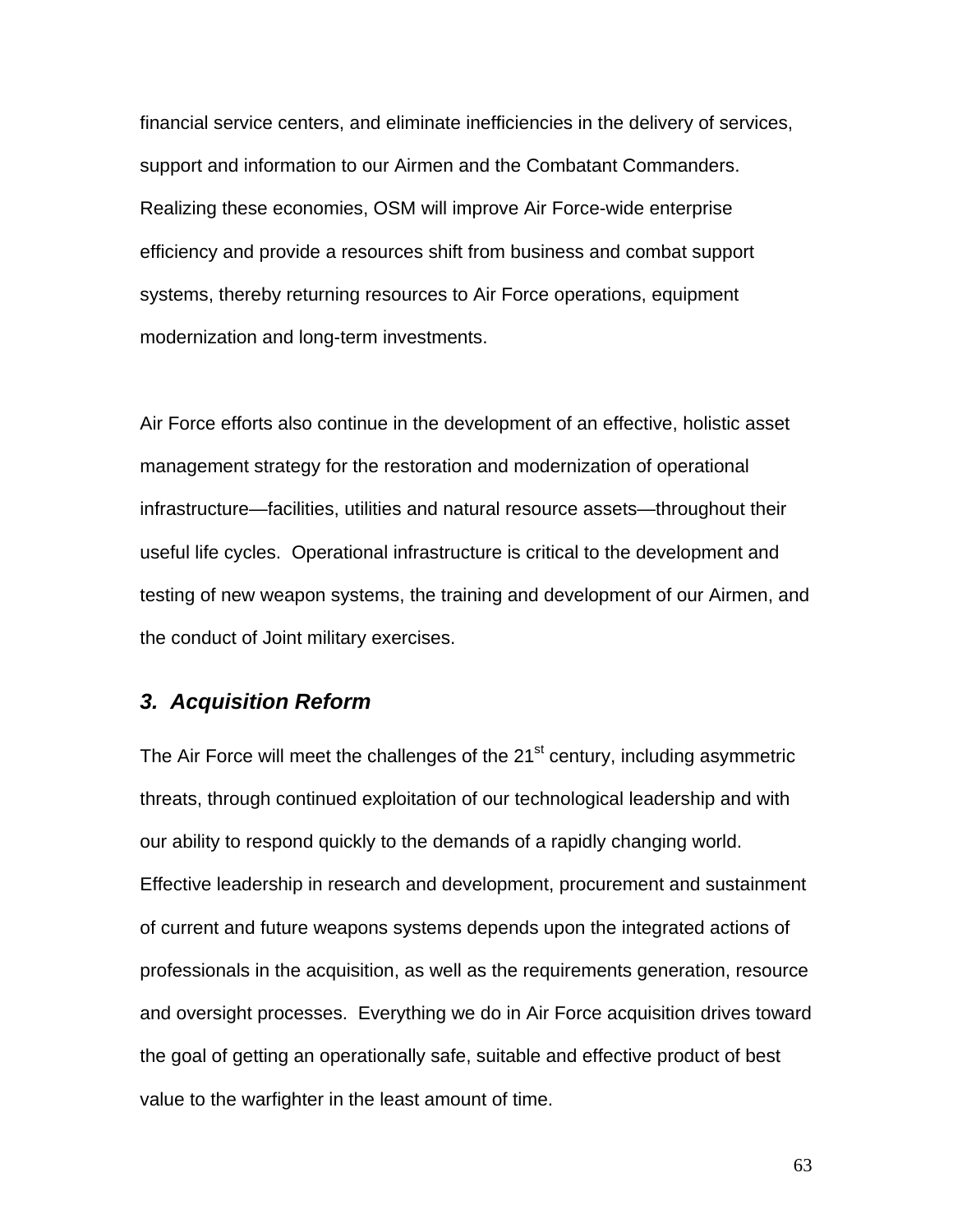Program cost and schedule growth have drawn widespread criticism and undermined confidence in the defense acquisition process. A recent Government Accounting Office (GAO) study of 26 DoD weapon systems reports average unit costs have grown by 50% and schedules have stretched an average of 20%, to nearly 15 years, despite numerous attempts at reform.

In an effort to address these concerns, the Air Force formed the Acquisition Transformation Action Council in December 2004. This group is comprised of general officer and senior executive service representatives from the Air Force product centers, labs, air logistics centers and headquarters. The group continues to lead the transformation of Air Force acquisition from its present state into that of an Agile Acquisition Enterprise. The goals of Agile Acquisition include shortened acquisition process time and improved credibility with both internal and external stakeholders. Achieving these goals will be critical to making the delivery of war-winning capabilities faster, more efficient and more responsive.

The Acquisition Transformation Action Council's short-term focus is on incremental improvements and eliminating non-value-added processes in areas such as conducting Acquisition Strategy Panels, meeting immediate warfighter needs and effectively incentivizing contractors. A more comprehensive strategic plan for acquisition transformation, due later this year, will detail not only where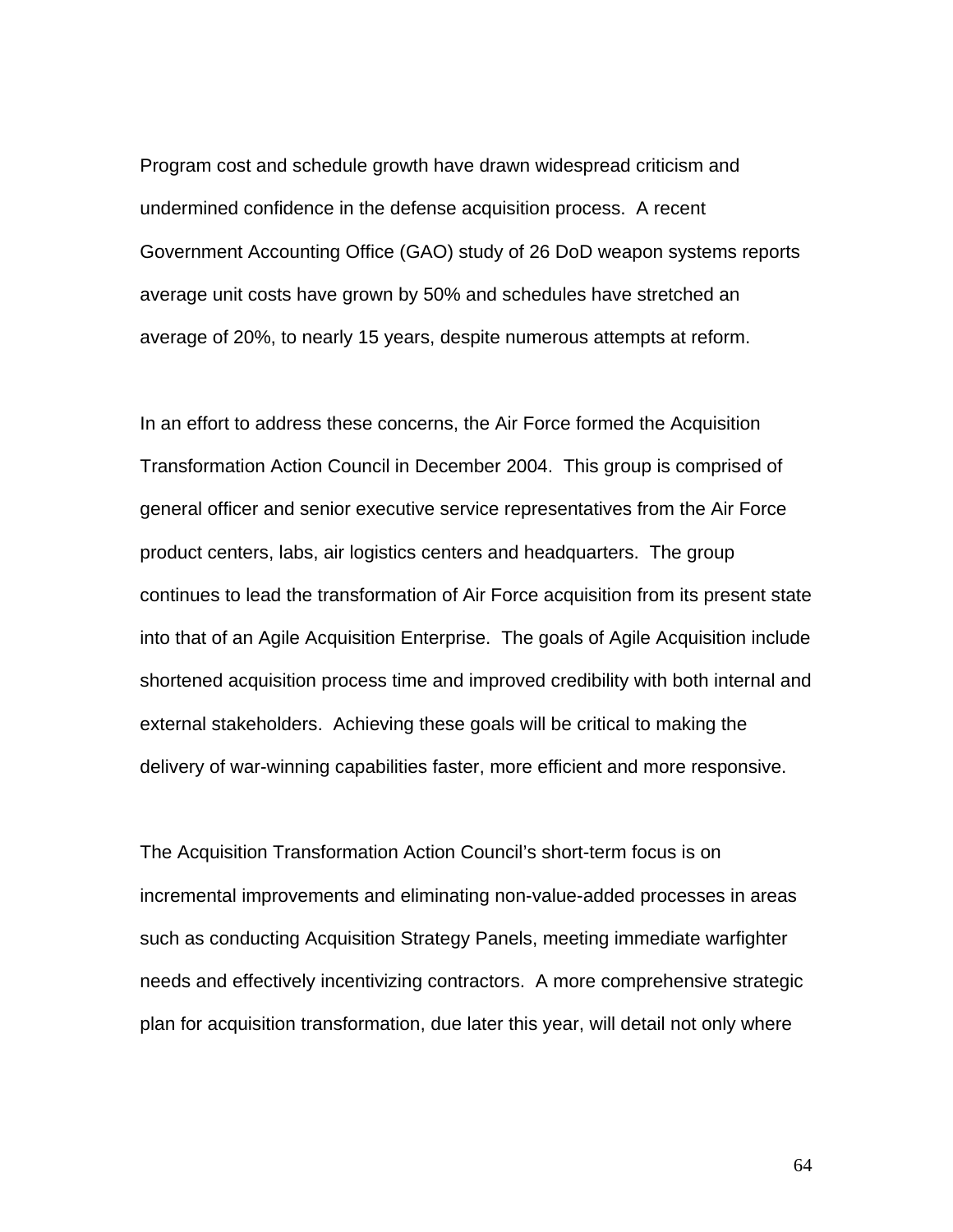the near-term changes fit into the big picture of acquisition reform, but also the longer-term actions needed to achieve the goals of Agile Acquisition.

The Air Force is also pursuing initiatives aimed at improving the Air Force's cost analysis capability. Among these initiatives are efforts to strengthen the Air Force Cost Analyst career field, improve the quality, quantity and utilization of program cost and technical data and estimating methods, and establish new policy requiring robust independent cost estimates for programs—earlier and more often. These improvements will promote realistic program cost and technical baselines as well as strengthen the Air Force's capacity to produce accurate, unbiased cost information for Air Force, DoD and Congressional decision-makers.

The Air Force is on a bold, ambitious, yet necessary journey to provide our Commanders and decisions-makers with accurate, reliable real-time business and financial management information that is validated by a "clean audit" opinion. Basic building blocks for this effort include a revitalized emphasis on transparency in our business processes and an enterprise-wide financial management capability that is modern, comprehensive and responsive to the warfighter. Sound financial management and improved accountability are at the core of our financial management transformation.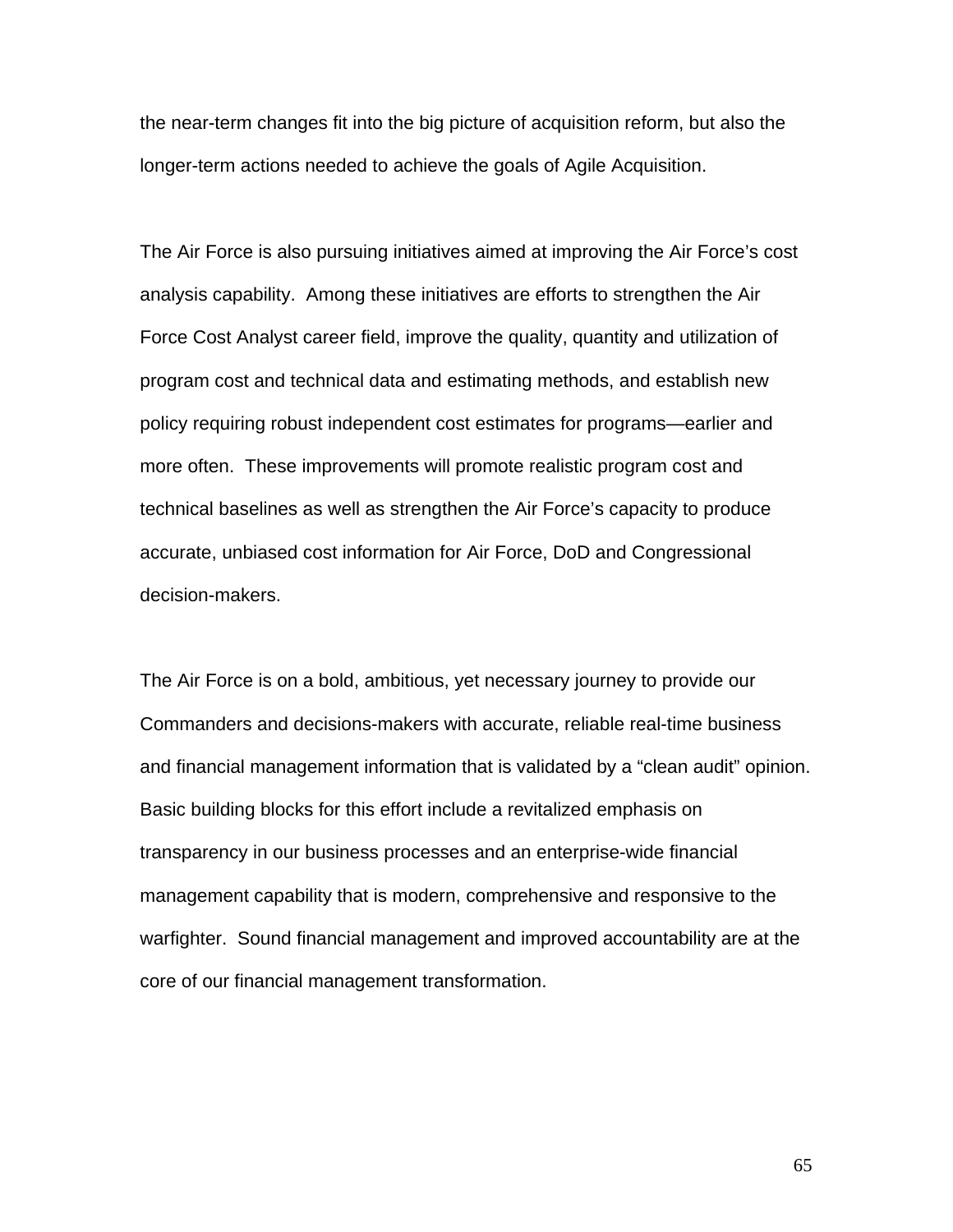Initiatives in Air Force contracting include development and implementation of the Enterprise Architecture for Procurement, consolidation of Major Command (MAJCOM) Federal Acquisition Regulation Supplements, standardization of the strategic sourcing process and assessment of current contracting organizational alignments.

The Air Force will continue to promote small business participation in our acquisitions. Partnering with small businesses—including Historically Underutilized Business Zones; Women Owned Small Businesses; Service Disabled Veteran Owned Small Businesses; Small Disadvantaged Businesses; and Historically Black Colleges, Universities and Minority Institutions—helps ensure we maintain a strong defense industrial base and have the widest range of products and services available to support the Joint warfighter.

The Air Force is also working with OSD to understand the demand on our acquisition personnel and to appropriately size our workforce. Our objective is to have the right mix of military and civil service acquisition professionals with the appropriate education, experience and training.

# *B. Focus Areas*

# *1. Total Force Integration*

The Chairman of the Joint Chiefs of Staff, General Pace stated, "We must transform if we are to meet future challenges." One of the Air Force's more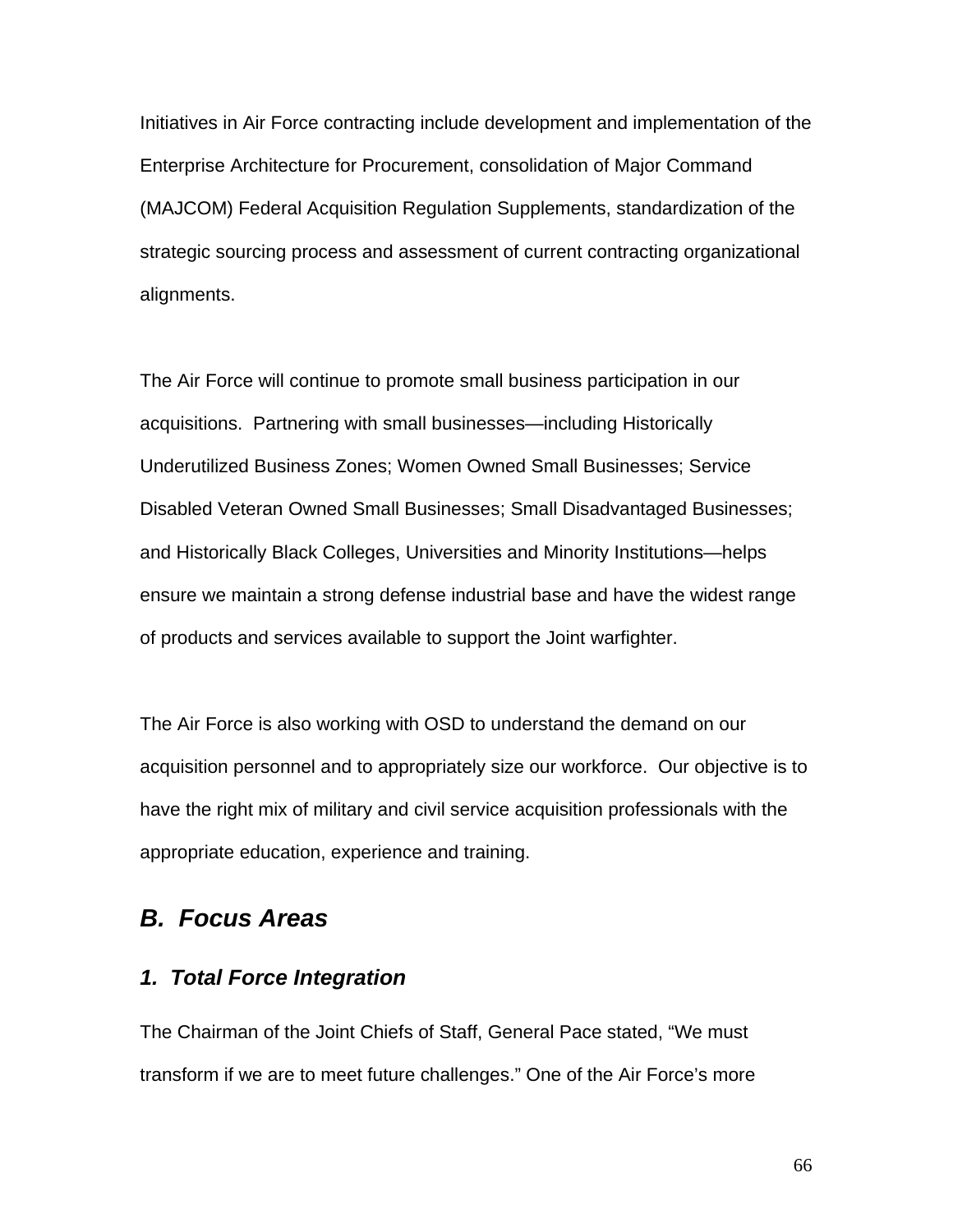significant commitments to long-term transformation is the creation of the Total Force Integration Directorate. This new directorate is responsible for future force structure, emerging-mission beddown and development of Total Force organizational constructs. Working with our partners in the Air National Guard and Air Force Reserve, the Air Force is maximizing our overall Joint combat capability. Our efforts will enable the Air Force to meet the challenges of a shrinking budget, an aging aircraft inventory and new and emerging missions.

The Air Force plans to shift investment from "traditional" combat forces, with single-mission capabilities, to multi-role forces by aggressively divesting itself of older systems. The result will be a force structure with expanded capability to combat conventional threats while continuing to wage the GWOT. Simply stated, the Air Force will become a smaller, yet more capable force through modernization and recapitalization of selected weapon systems with a commitment to networked and integrated Joint systems.

Our Total Force initiatives will maximize efficiencies and enhance combat capability through innovative organizational constructs. We have developed an organizational construct based on the success of an associate model in use by the Regular Air Force and Air Force Reserve since 1968. Associate units are comprised of two or more components operationally integrated, but whose chains of command remain separate. This model capitalizes on inherent strengths of the Air Force's three components, ensuring partnership in virtually every facet of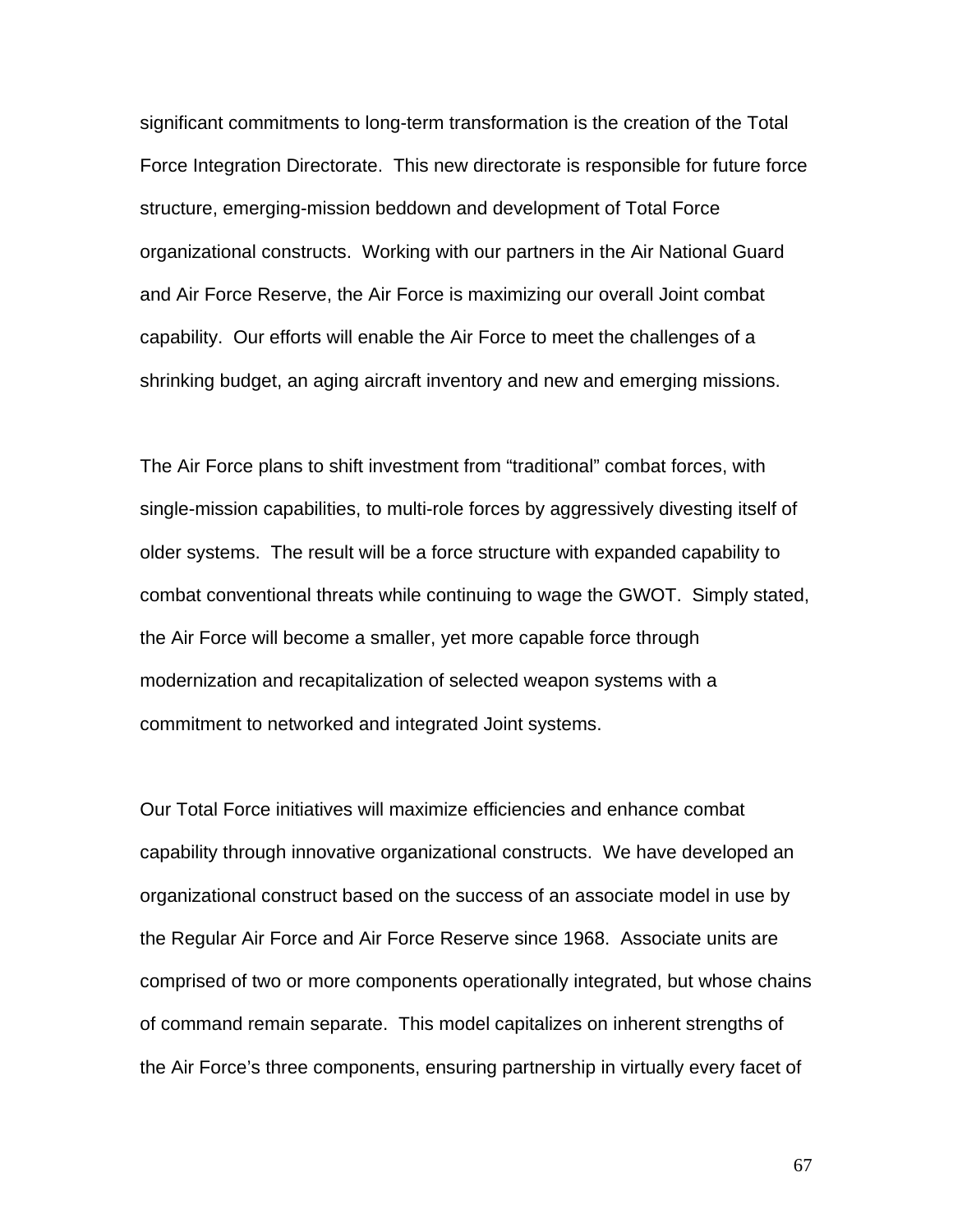Air Force operations, while preserving each component's unique heraldry and history. Increased integration allows Regular Air Force personnel to capitalize on experience levels inherent in the Guard and Reserve, while building vital relationships necessary to sustain successful combat operations.

Air National Guard and Air Force Reserve members will continue to support the Air Force's global commitments and conduct vital Homeland Defense and Security missions. Total Force initiatives will integrate Air Force components into missions critical to future warfighting: ISR, UAV operations and space operations. These missions are ideally suited for the Guard and Reserve since many provide direct support to the Joint warfighter from U.S. locations. Using this approach will improve our operational effectiveness, reduce our overseas footprint, reduce reliance on involuntary mobilization and provide more stability for our Airmen and their civilian employers.

Ongoing Total Force transformation benefits from a robust, dynamic, crossfunctional coordination process, involving the headquarters, all regular component MAJCOMs, the National Guard Bureau and Air Force Reserve Command.

The Air Force continues to make significant progress on Total Force initiatives such as the Richmond-Langley F-22A integration in Virginia; community basing in Vermont; F-16 Integration at Hill AFB, Utah; new Predator missions in Texas,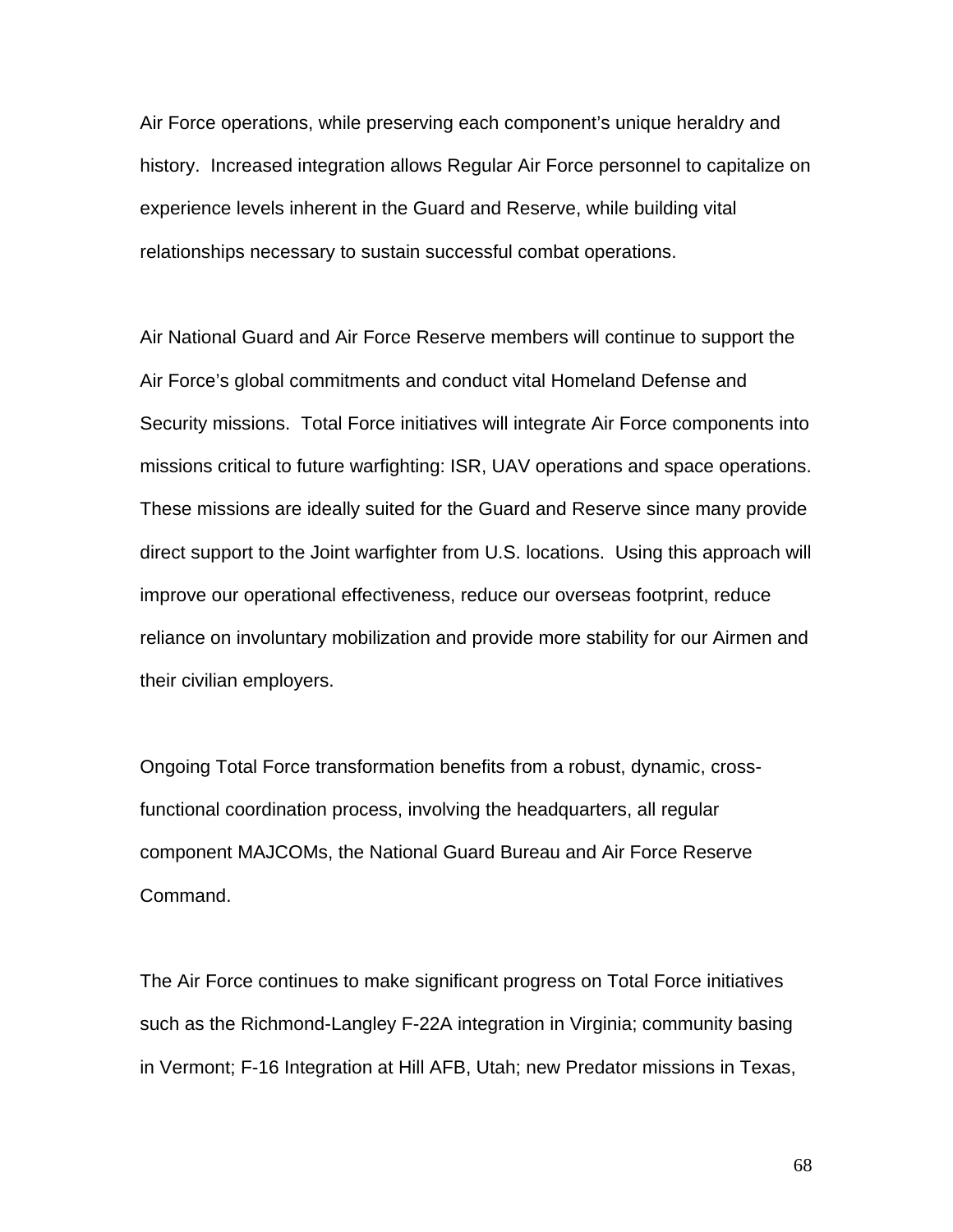Arizona, New York, North Dakota, California and at the Air Force Warfare Center in Nevada; and C-17 associate units in Alaska and Hawaii. We are also working additional initiatives such as C-130 Active Associate units in Colorado and Wyoming; a C-5 Flight Training Unit in Texas; C-40 Integration in Illinois; and Centralized Intermediate Repair Facilities in Illinois, Connecticut, Louisiana, Utah, South Carolina, Georgia, North Carolina and Florida.

The Air Force, through its Total Force Integration Directorate, is continuing a broad effort to ensure that new Total Force concepts are embedded in our doctrine, policy directives, instructions and training. We are creating procedures to ensure resource and other decisions related to Total Force initiatives become routine parts of the planning and programming processes. The goal is clear, albeit ambitious: take greater advantage of Total Force elements and capabilities in the way the Air Force does business.

The Air Force is transforming from a Cold War force posture to a structure that supports expeditionary warfare and leverages Total Force capabilities. More efficient use of our Regular Air Force, Air National Guard and Air Force Reserve assets increases our flexibility and capacity to be a more agile and lethal combat force and a more vigilant homeland defender.

# *2. Science and Technology (S&T)*

The Air Force develops and exploits new technologies to meet a wide range of conventional and asymmetric threats. To achieve required future capabilities, we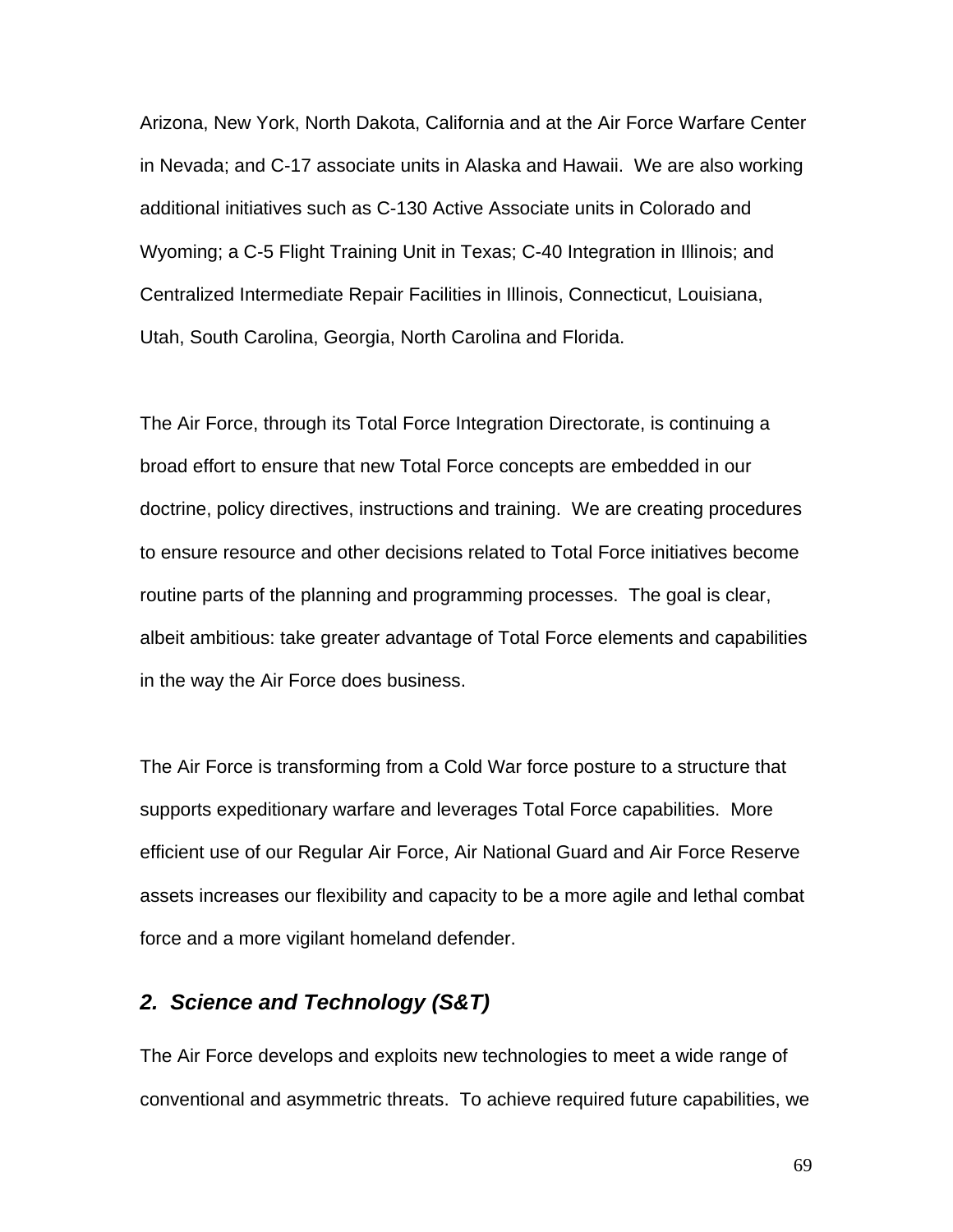continue to support S&T investments for the major tasks the Air Force must accomplish to support the Combatant Commanders.

Air Force S&T is focused on high payoff technologies that could provide current and future warfighting capabilities to address not only conventional threats, but also those threats encountered in the GWOT. The Air Force has embraced a new technology vision to guide our S&T Program – "Anticipate, Find, Fix, Track, Target, Engage, Assess…Anytime, Anywhere." We are integrating this vision into our annual planning activities to ensure we develop and transition relevant technology to the Joint warfighter.

Air Force technological advantages and superior warfighting capabilities are the direct result of decades of Air Force investment in S&T. Similarly, today's investment in S&T will produce future warfighting capabilities as we adapt to continually changing threats. The Air Force continues to seek ways to create a significantly greater advantage over these threats. Investment in technologies such as nanotechnology could provide stronger and lighter air vehicle structures, while investment in hypersonic research could provide on-demand access to space and reduced time-to-target for conventional weapons. New information assurance technologies should allow real-time automatic detection and reaction to network attacks, enabling us to automatically isolate the attack and collect forensic evidence, all while continuing uninterrupted network operations. Research in sensor and information technologies should provide increased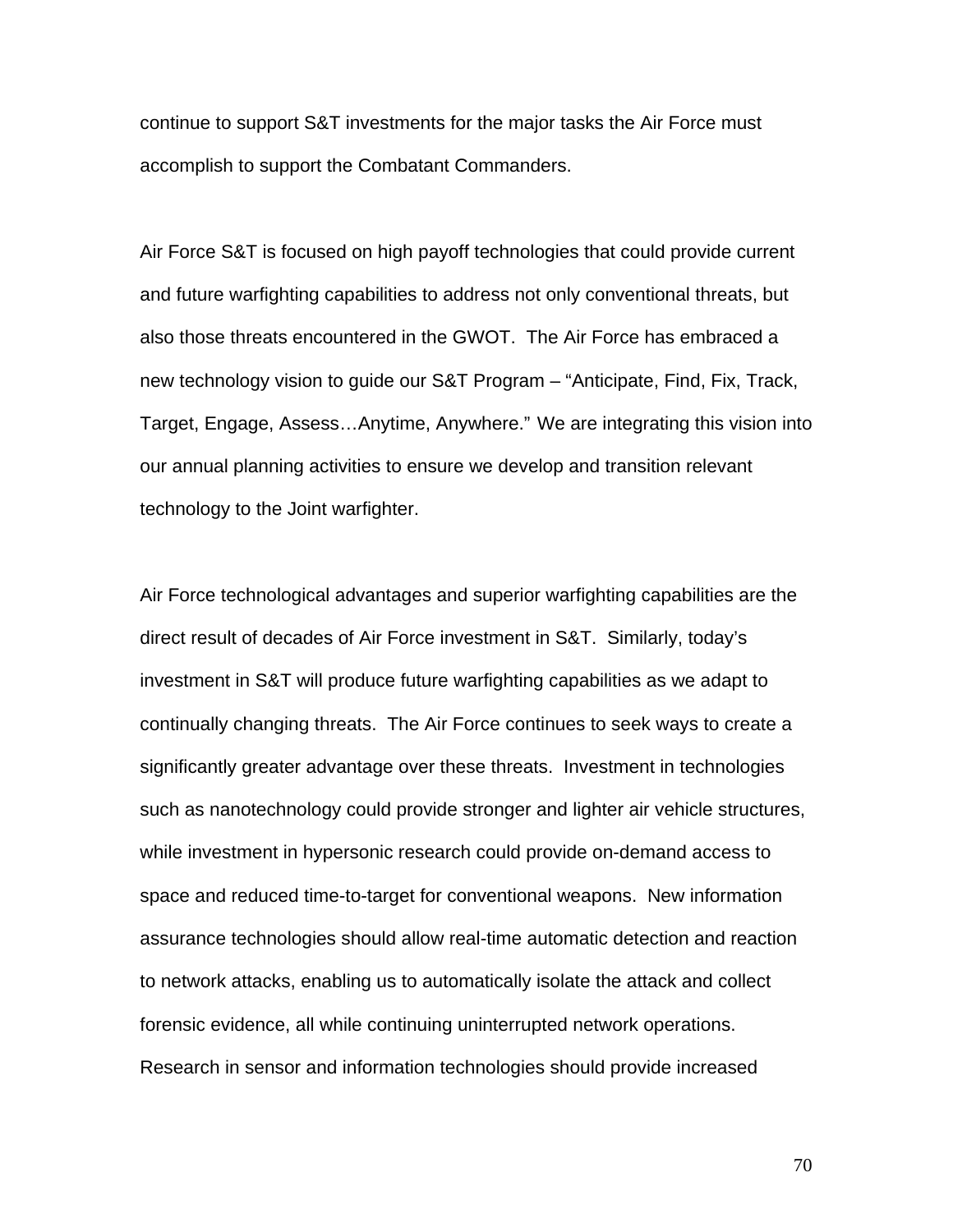battlefield situational awareness, which will provide unprecedented insight and understanding of events in the battlespace. These are but a few examples of developing technologies that could lead to operational systems that are smaller, lighter, smarter, faster, stronger and more effective, affordable and maintainable than they are today.

The Air Force Directed Energy (DE) Master Plan is on track and some DE applications are already being fielded, especially for defensive purposes. For example, the Large Aircraft Infrared Counter Measures has now been used extensively and successfully in OIF and OEF on C-17s. Also, the Airborne Laser program continues to move DE technology forward. The capabilities possible through DE hold the potential to profoundly transform how we fly, fight and defend ourselves.

Impressive as our technological advances have been, maintaining an advantage relies, in part, on our commitment to future S&T investments. These investments also clearly highlight that air and space power is an asymmetric advantage for the Joint warfighter and the Nation.

# *3. Air Force Smart Operations for the 21st Century (AFSO21)*

To meet the challenges of the road ahead, we have embarked on an Air Forcewide journey embracing Continuous Process Improvement, Lean Thinking and Six Sigma Quality. This major initiative is called AFSO21. Achieving excellence in all that we do requires us to institutionalize the precepts of AFSO21 throughout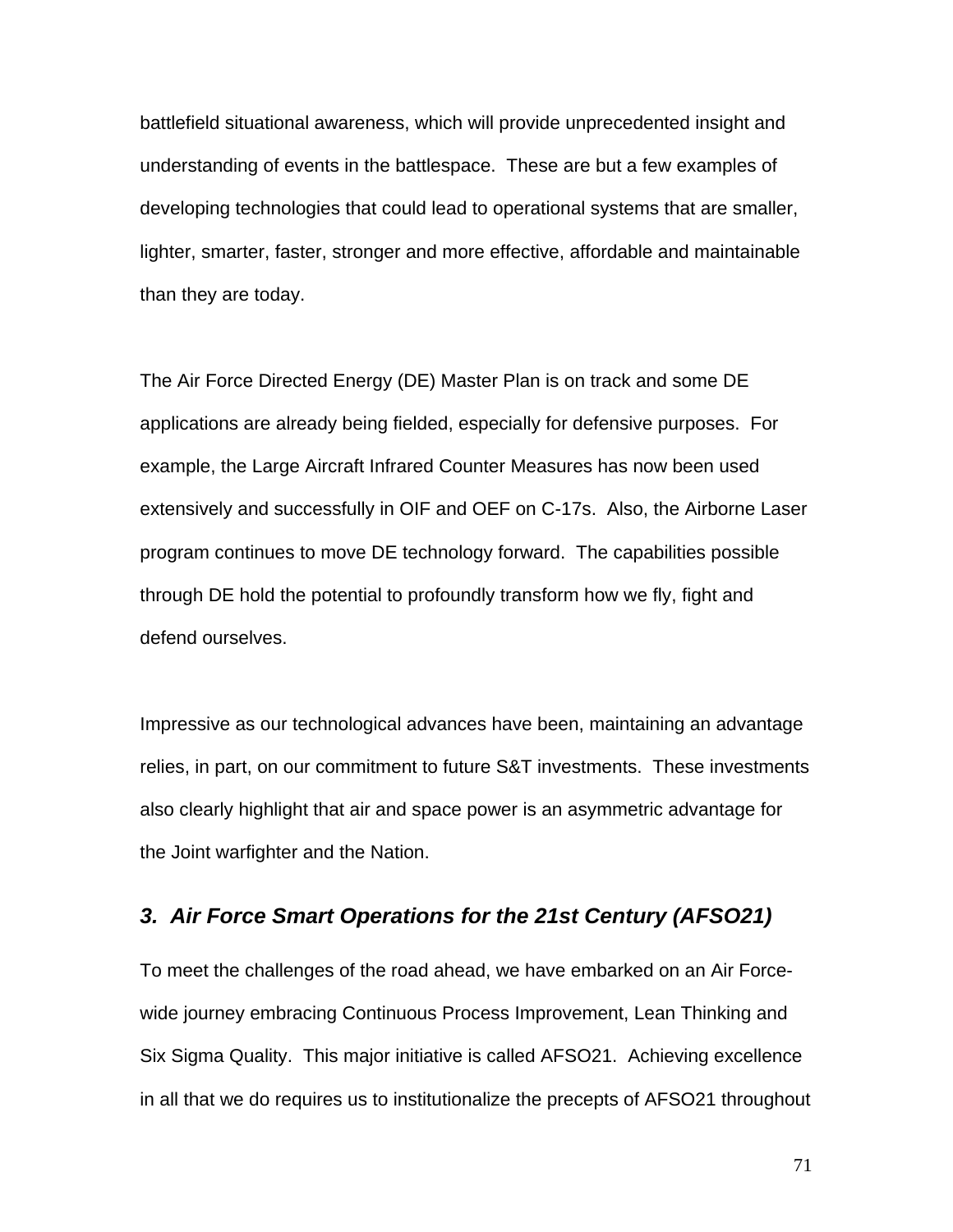all of our operations, across the Total Force, and in our daily lives as Airmen. The Air Force is stepping up to the challenge and making the commitment necessary to achieve true process excellence. AFSO21 focuses on the identification and elimination of activities, actions and policies that do not contribute to the efficient and effective operation of the Air Force. We will seek out and discontinue any activity not ultimately contributing to creating military utility and mission capability. Continuous identification and systematic elimination of so-called "non-value added" activities are the keys to improving service, reducing costs and enriching the lives of our Airmen.

We are seeking three outcomes from this approach. First, we want Airmen who are fully aware of the importance of their work and how it contributes to the mission; Airmen must look to improve what they do every day. We want Airmen to see their role in a fundamentally different way: by focusing on increasing value and eliminating waste. Second, we want to make the most of our existing budgets and free resources for future modernization by systematically identifying and eliminating the waste in our day-to-day processes. Finally, we want to enhance our ability to accomplish our mission and provide greater agility in response to rapidly changing demands.

Institutionalizing this new way of thinking and operating will allow the Air Force to meet the enormous challenges of the next decade and ultimately to sustain and modernize the world's best air and space force.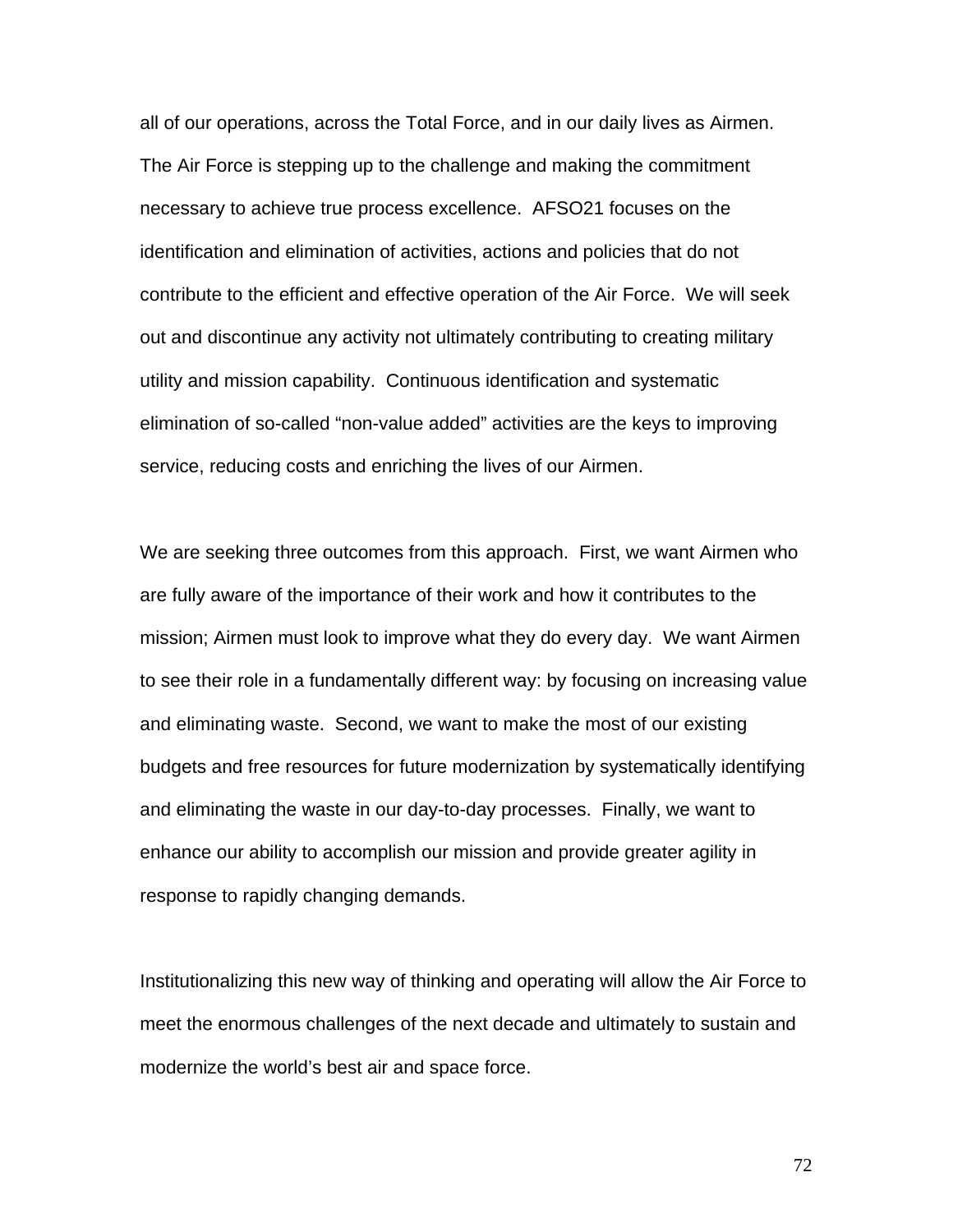### *4. Fuel Conservation and Efficiency*

The Air Force is the largest renewable energy power purchaser in the U.S. and is set to continue making large buys that will not only greatly reduce reliance on petroleum-based fuels but, over time, will reduce utility costs.

The Air Force is pursuing an aggressive energy conservation strategy and is committed to meeting and surpassing the energy goals mandated by the Energy Policy Act of 2005 and other overarching policies and mandates. We have been successful at reducing our energy consumption in accordance with past legislation and will continue to use a variety of programs aimed at reducing our use of petroleum-based fuels.

Our overall ground fuel conservation efforts in accordance with mandates and guidance have yielded some notable reductions. Specifically, Air Force motor vehicle gas and diesel consumption has fallen significantly alongside a corresponding increase in Air Force use of alternative fuels. Air Force progress in these areas will be driven largely by commercial research and funding, since we do not substantially drive alternative fuels technology and infrastructure changes. The Air Force is partnering with the Army to develop and use a hybrid electric-diesel engine for the High Mobility Multi-purpose Wheeled Vehicle (HMMWV) with a planned delivery starting in 2008. Other alternative fueltechnology is still in the development stage.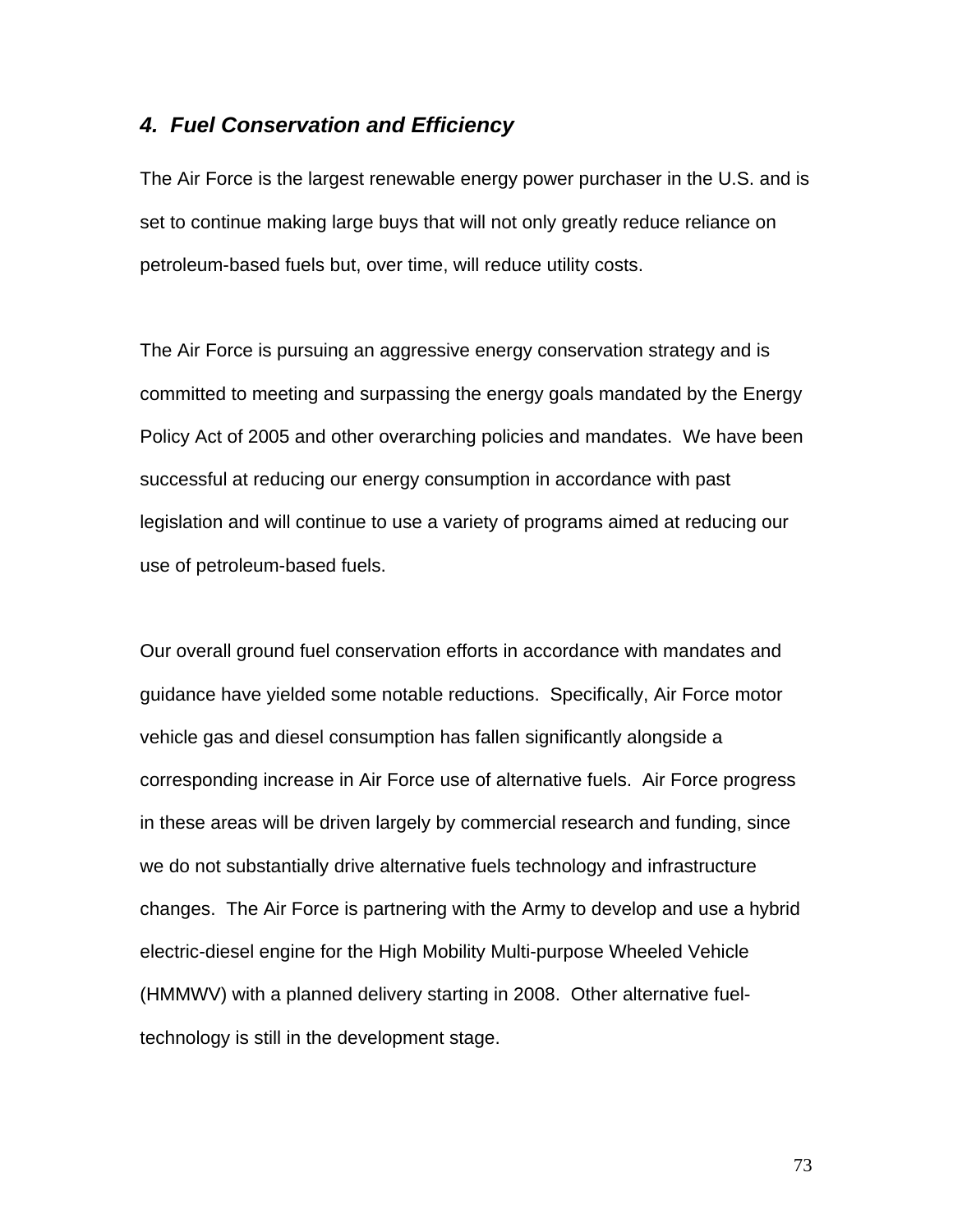Michigan's Selfridge Air National Guard Base (ANGB) will become the demonstration center for the latest fuel-efficient and environmentally compliant technologies for use in Air Force support equipment to include Basic Expeditionary Airfield Resources (BEAR) and ground vehicle inventories. Tests at Selfridge ANGB, Michigan will look at fuel cell powered vehicles, hydrogen fuel infrastructure requirements and will ultimately provide models for future Air Force/DoD procurement.

Our use of energy from renewable sources and construction and infrastructure improvement programs are designed to create cost effective energy efficiencies in new and existing facilities. In addition, our aggressive pursuit of on-base renewable power generation is rapidly increasing. We have bases where power is being produced from wind, solar, geothermal and biomass, and we have projects planned, in design or under construction to greatly expand this capability. Some of our bases are already using 100% renewable power from purchases and on-site production. With our combined purchase/production strategy, the Air Force is poised to surpass the renewable goals set by the Energy Policy Act.

We realize our reliance on petroleum-based fuels must be curtailed and it will take a concerted and coordinated effort to meet the energy reduction needs of the Air Force. We use the tools available to improve infrastructure while we continue to strive to instill an energy conservation mindset in our Airmen.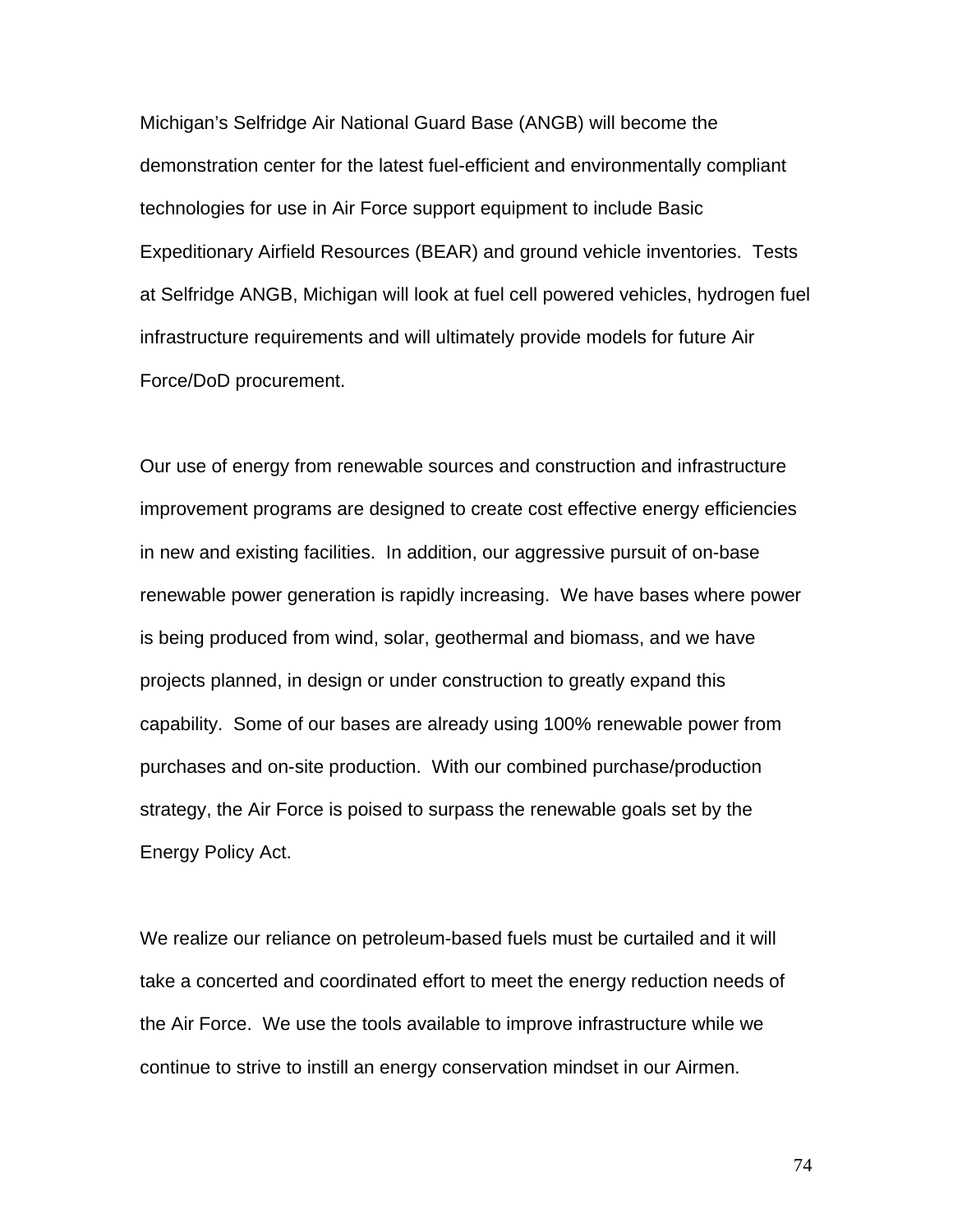#### *5. C4ISR*

Future transformational C4ISR capabilities will provide all-weather, persistent surveillance to the Joint warfighter and the Intelligence Community, and they will be tightly integrated with space, air and land assets to deliver even more precise and responsive situational awareness in support of national security objectives.

The Air Force's biggest challenge with its world-class C4ISR systems remains the proper integration of these systems. The goal of our technology improvements is to integrate intelligence and operations capabilities. An integrated enterprise solution will enhance Joint, multi-agency and multi-national C4ISR collection and dissemination capabilities and will eliminate information seams among air, ground and space based assets. It will also expand information superiority and accelerate decision-making. This integration allows us to achieve decision dominance, leading to knowledge-enabled operations and supporting the development and execution of sovereign options using air, space and cyberspace capabilities.

Knowledge-based operations are critical to closing the seams between Joint Forces. We anticipate a future in which each force element, no matter how small, is constantly collecting data and "publishing" it to a Joint warfighter network. Information will flow from every corner and element of the Joint Force, from ISR collectors to the warfighters. A key aspect of future C4ISR capabilities will involve replacing time-consuming human interfaces with machine-to-machine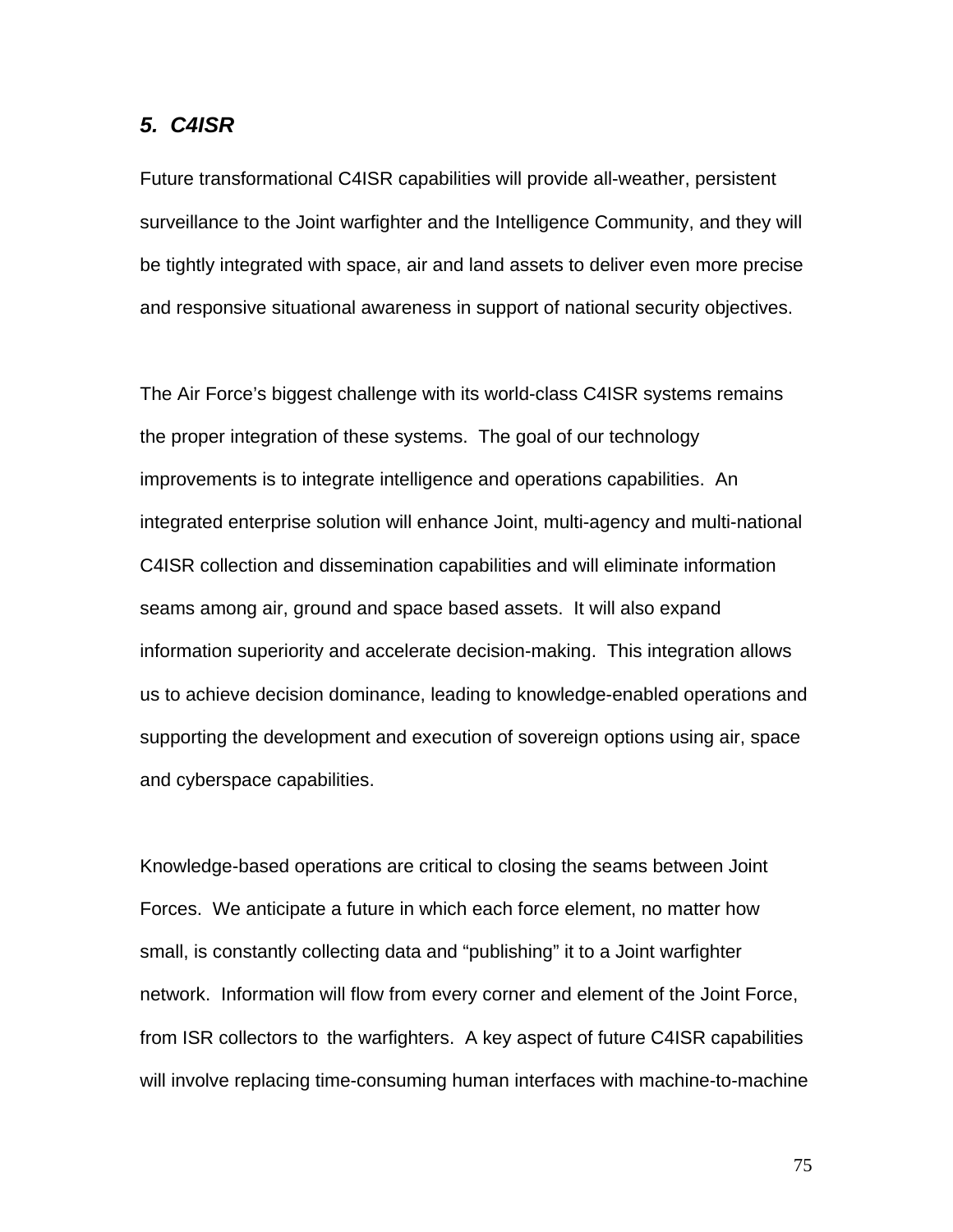digital integration to ensure commanders have ready access to the information they need to execute their missions.

The concepts of intelligence fusion and streamlined sensor-to-shooter processes imply a high level of system interoperability at many levels. Information technology increases the ability to send ISR information to any point on the globe in near-real time. The Air Force is adapting doctrine, tactics, techniques and procedures to manage this ever-changing growth in C4ISR capabilities.

To maximize our C4ISR capabilities, the Air Force is eliminating organizational restrictions that inhibit the flow of information between these systems. Advances in information technology are removing historical limitations inherent in legacy systems, such as line-of-sight data links, incompatible C2 systems and manual collection-management processes. Our goal is to increasingly "share" rather than "own" information.

Overcoming past shortfalls through improvements in the timeliness, accuracy and completeness of battlespace knowledge will also bring tactical-level information to command functions that previously had access to only the operational or strategic levels of war. The AOC is the focal point for operational C2 of air and space assets delivering combat effects to the warfighter. To make this capability more effective, we made it a weapon system—the Air Force provides manpower and training as it does for every other weapons system—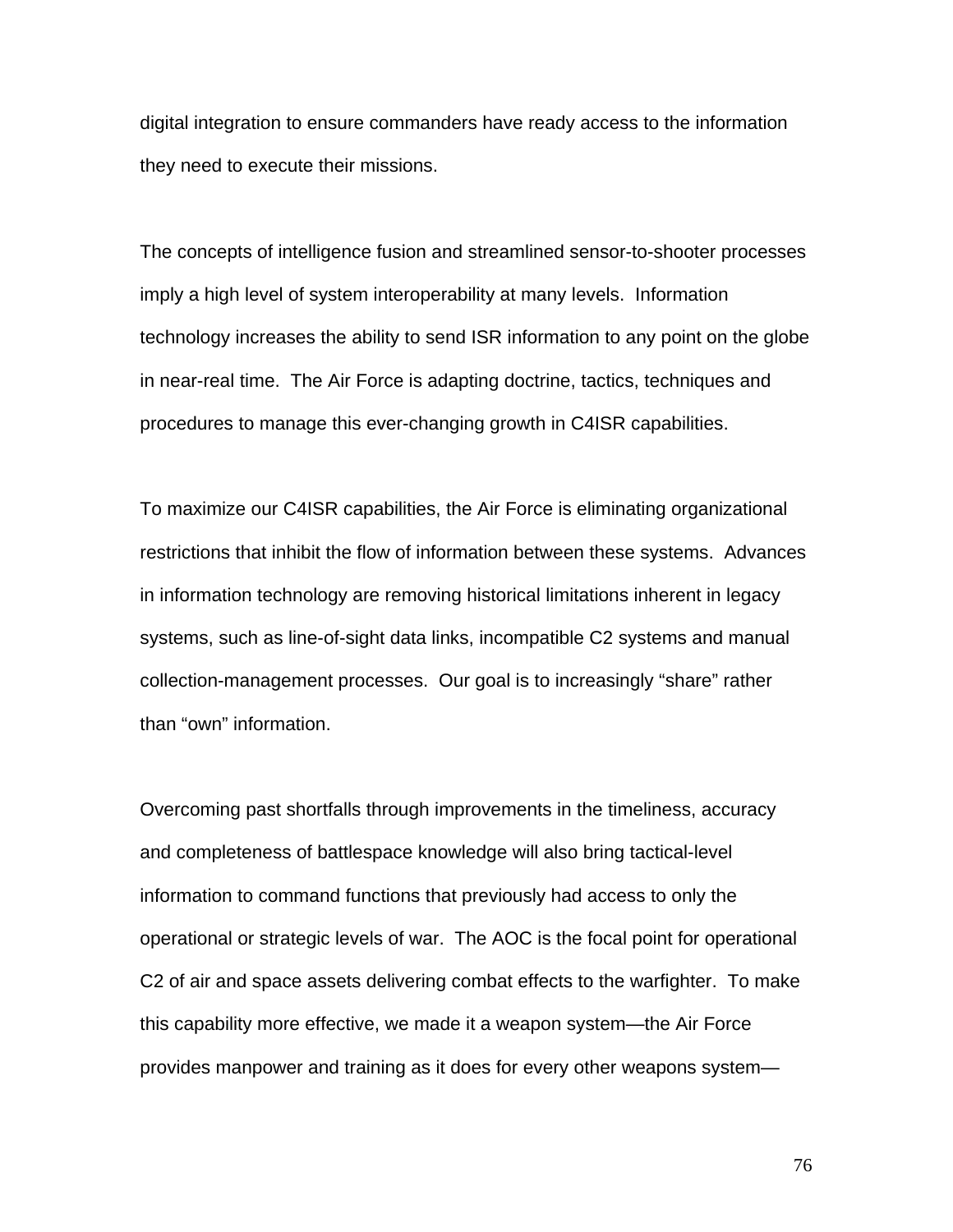standardized, certified and lethal. We injected the technology necessary to increase machine-to-machine connectivity. Through both technical and procedural improvements, we have increased the system's capacity for information fusion and accelerated the decision-to-shooter loop. All five of our full-function AOC weapon systems (Falconers) should be fully operational in 2006.

In support of DoD and the Joint community's broader efforts to adopt and transition to network centric warfare, the Air Force is aggressively integrating existing C4ISR platforms across a distributed processing environment. The Network Centric Collaborative Targeting Program (NCCTP) will initially integrate capabilities that include airborne C2, ground surveillance, signals intelligence and operational C2 at the AOC. The Air Force will expand NCCTP into a broader Airborne Networking capability that will support the full and expanding range of future Joint air and space operations.

The Air Force is actively pursuing the extension of Global Information Grid (GIG) networked capabilities out to the extreme edge of tactical air operations. Programs like Family of Advanced Beyond-Line-of-Sight Terminals (FAB-T), the Joint Tactical Radio System (JTRS), Tactical Targeting Network Technology (TTNT), the Battlefield Airborne Communications Node (BACN), and, eventually, the TSAT constellation will provide rich connectivity and interoperability for Joint air operations as well as tactical users and warfighters.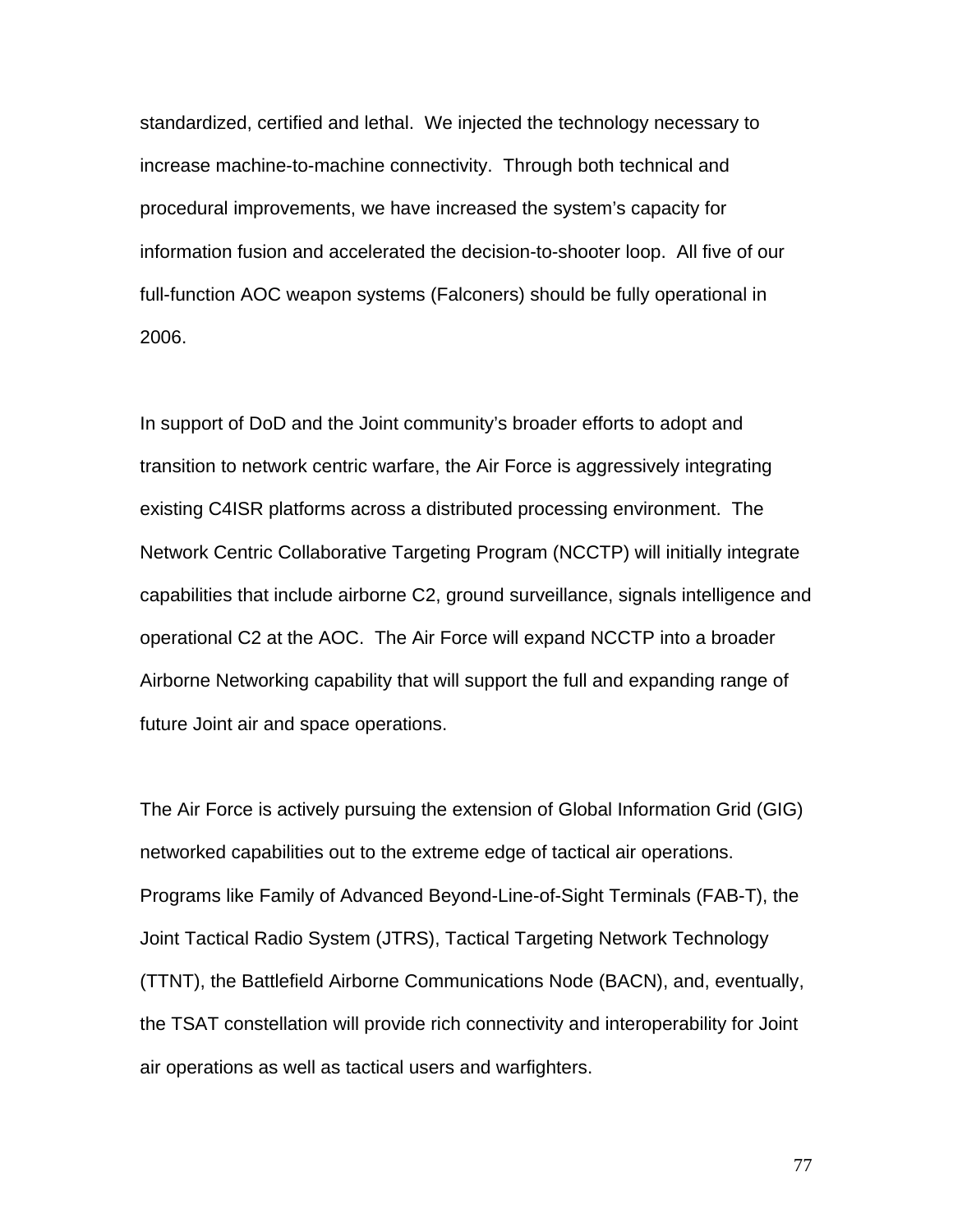The Air Force is working closely with the other Services and Agencies to define new doctrine and organizational structures to optimize Joint warfighting operations. Consequently, we are developing the necessary technical capabilities, refined processes and trained personnel to achieve desired effects.

# *6. Warfighting Headquarters (WFHQs)*

The Air Force is transforming our C2 structure by establishing new WFHQs. These will be positioned globally, replacing our old Cold War structures and providing the Joint Force Commander (JFC) with the most effective means to lead air and space forces in support of National Security objectives. These forces will be organized and resourced to plan and deliver air and space power in support of Combatant Commanders, enabling a seamless transition from peacetime to wartime operations. WFHQs will maximize usage of C4ISR technology and reachback to minimize required manpower. The WFHQs are also designed to act as the Combined/Joint Force Air Component Commander Headquarters, or Joint Task Force Headquarters.

# *7. Joint Warfighting Space (JWS)*

The JWS concept is an outgrowth of Air Force efforts to develop Operationally Responsive Space (ORS) capabilities. JWS and ORS will enable rapid deployment and employment of communication, ISR and other vital space capabilities and services. JWS will emphasize agility, decisiveness and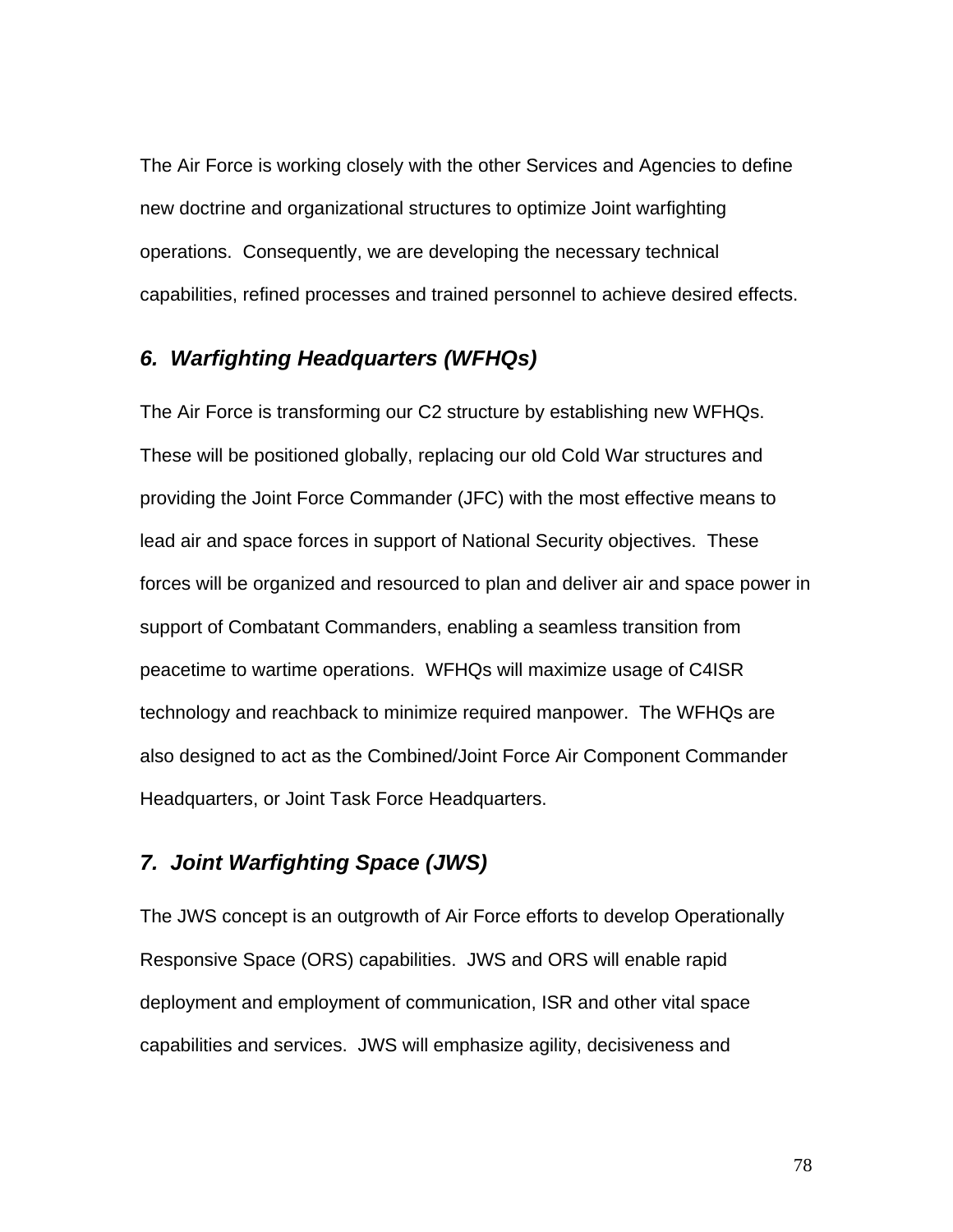integration to provide dedicated, responsive space and near-space capabilities and effects to the JFC.

In 2005, the Air Force successfully conducted the first JWS demonstration. By capitalizing on an existing commercial communications capability using freefloating platforms, the Air Force was able to extend line-of-sight communications for ground forces from 5-7 miles to over 300 miles. This demonstration was the initial step in exploiting existing off-the-shelf technologies in a long loiter environment.

In 2006, the Air Force will team with our sister Services to conduct the first in a series of small (1000 pounds or less) satellite experiments. These demonstrations are designed to enhance and incorporate space capabilities in Joint training and exercises, increase space integration and allow the Joint Force to take advantage of the many synergies multi-service space professionals provide. Lessons learned from these activities have the potential to further evolve and improve space doctrine and help the Joint community in developing innovative space-derived effects.

JWS and ORS demonstrations will continue to explore ways of achieving new, more effective ways of providing space capabilities to the Joint warfighter. As technologies mature, JWS will bring the Joint Force more persistent, responsive and dedicated capabilities.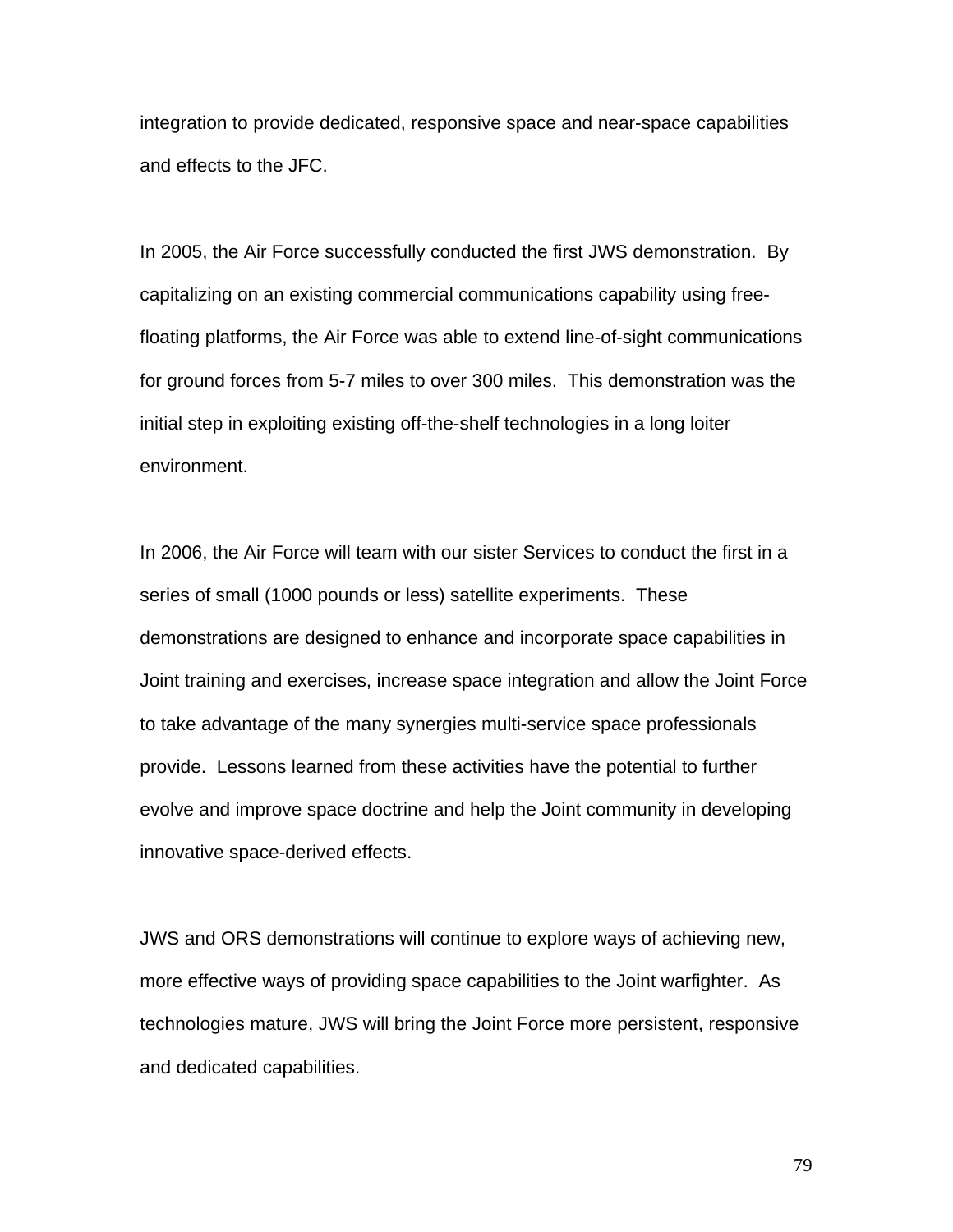## *8. Long Range Strike*

To further refine its rapid strike capabilities, the Air Force is transitioning its Long-Range Strike strategy to focus on effects instead of platforms. We view longrange strike as the capability to achieve desired effects rapidly and persistently on any target set in any operational environment.

Our forces must be simultaneously responsive to multiple Combatant Commanders and be able to strike any point on the planet. Today, we provide deep strike capabilities through a variety of platforms and weapons. Future capabilities must continue to enhance the effectiveness of the system. Responsive capabilities will combine speed, stealth and payload to strike hardened, deeply buried, or mobile targets, deep in enemy territory, in adverse weather and with survivable persistence.

# *9. Improving CAS*

Detailed integration of each air mission with the fire and movement of supported Joint Forces is the trademark of CAS. In the past, aircrews and ground forces shared information through lengthy voice descriptions. When providing CAS or time-critical-targeting, this dialogue often took several minutes and occasionally resulted in missed opportunities. To increase integration and lethality, the Air Force has developed new equipment and training to increase situational awareness in CAS operations. We also continue to sustain and modernize the A-10, the only Air Force aircraft dedicated to the CAS mission.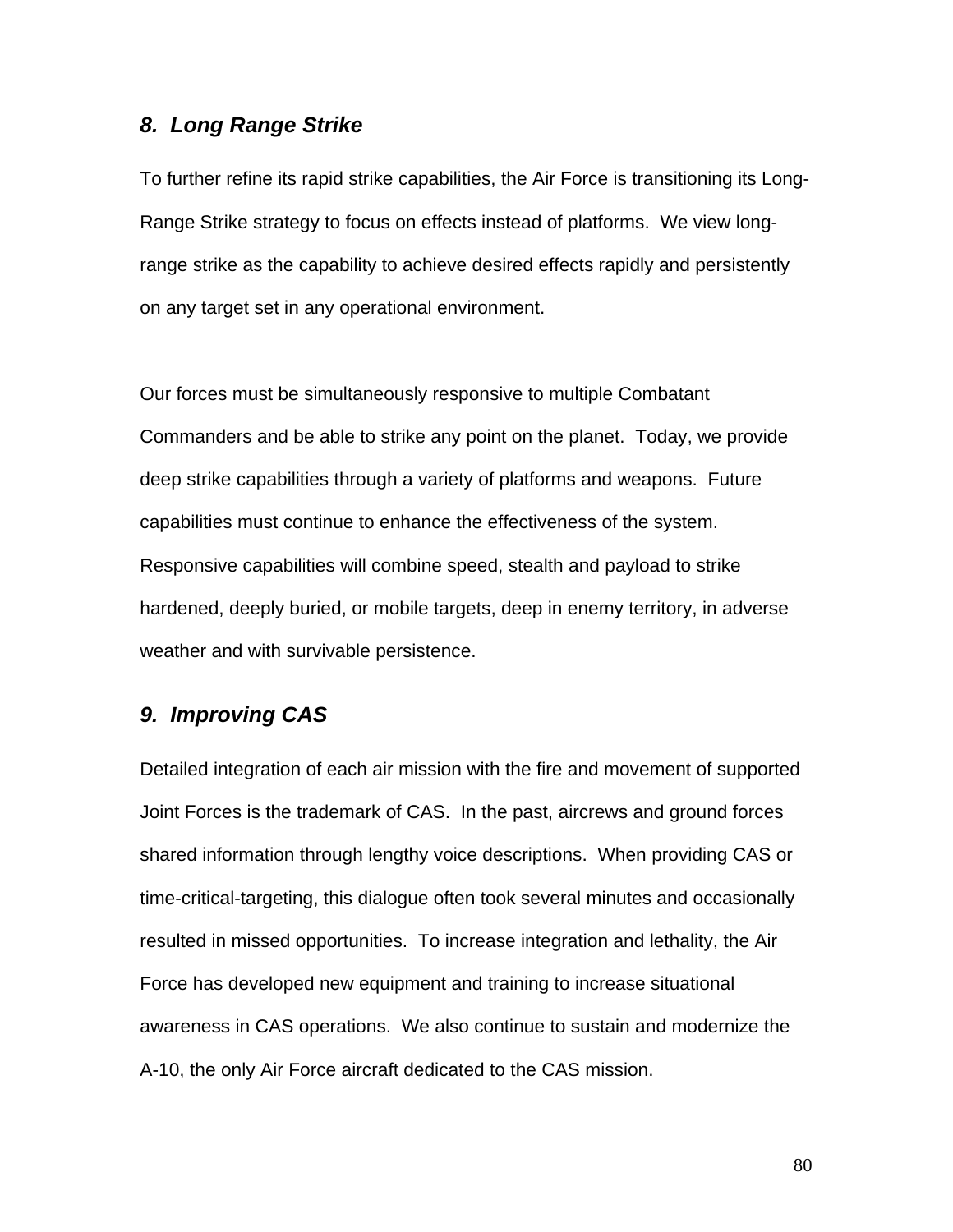With video downlinks, Battlefield Airmen can share time-sensitive information instantaneously and complete target coordination in mere seconds. Most JTACs are already equipped with ROVER III receivers to display video feeds from most UAVs and ATPs.

In 2006, the Air Force will begin operational fielding of the Precision Engagement modification that integrates ATPs and data links and enhances employment of GPS-aided munitions. This modification will greatly enhance the pilot's situational awareness and improve both the responsiveness and accuracy of A-10 targeting. This will increase the A-10's lethality while reducing the probability of fratricide incidents. The Air Force will also improve the sustainability of its A-10s by continuing a SLEP that doubles the flight hour life of the A-10, helping to ensure the A-10 can remain in service for as long as the warfighter requires.

In 2006, the A-10 Propulsion Upgrade Program will enter the system design and demonstration phase. This program will upgrade the A-10's current TF34-100A engines to provide approximately 30% more thrust. This will help overcome some limitations that the A-10 faces when operating from expeditionary airfields at high field elevations and temperatures. It will also improve the A-10 performance at medium altitudes and increase its weapon load, thus improving survivability and more fully leveraging the capabilities of the Precision Engagement modification and ATPs.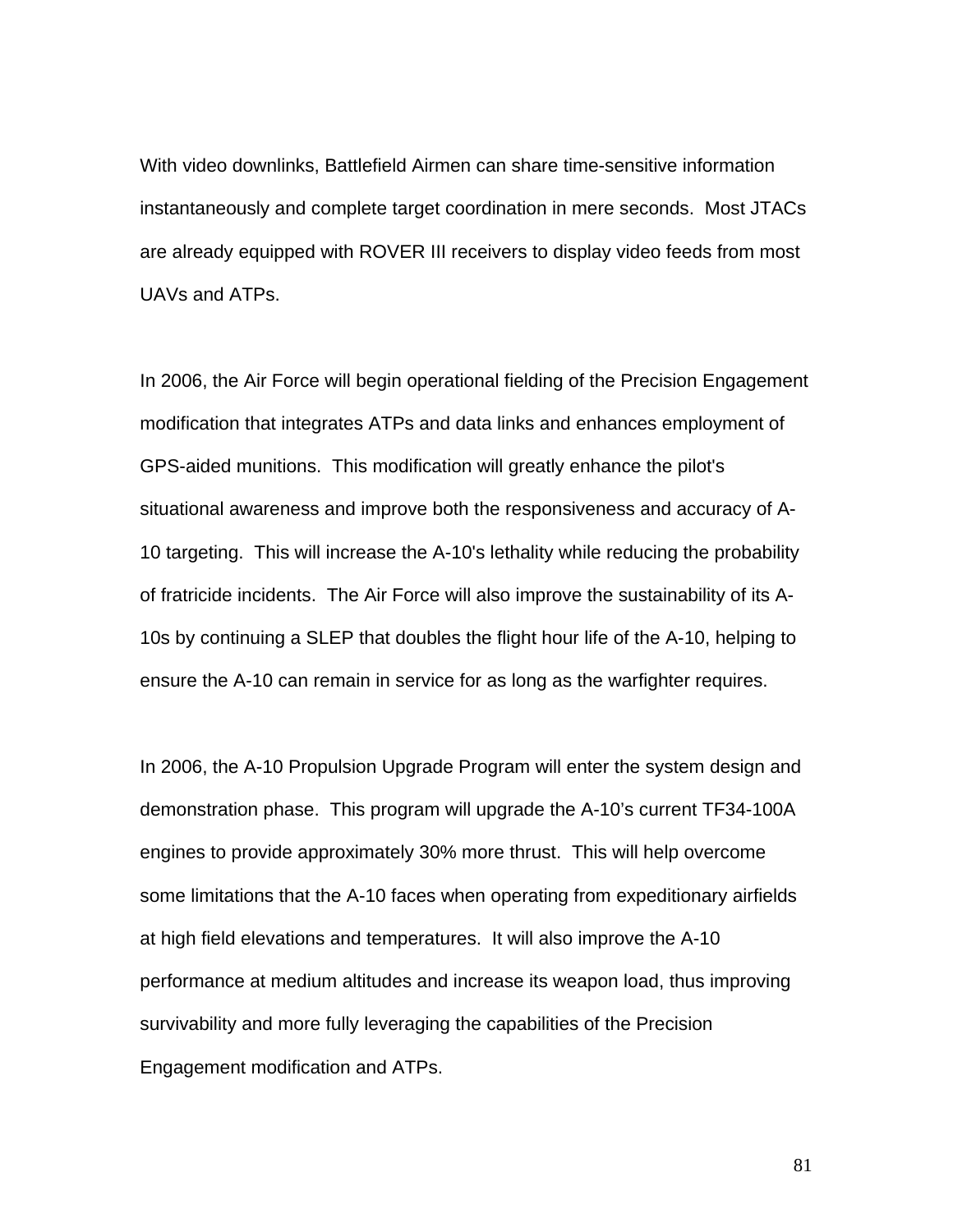## *10. Special Operations Forces (SOF)*

Air Force Special Operations Command (AFSOC) offers Combatant Commanders specialized airpower and ground forces to conduct and support special operations and personnel recovery missions. These forces offer a unique combination of capabilities and personnel that the U.S. can call upon for the GWOT, Homeland Defense and disaster response missions.

To meet operational requirements, we will add four AC-130U Gunships to the force structure in 2006, followed by ten MC-130H Combat Talon IIs by 2010. The first CV-22 Osprey combat unit anticipates IOC in 2009. The Osprey will add a long-range, self-deployable, vertical lift mobility aircraft to sustain SOF in remote environments.

We will support expanding our SOF Combat Aviation Advisory forces so they can assess, train, advise, assist and integrate more nations' Air Forces into the GWOT and other combined operations and contingencies. We have begun the CSAR-X program in an effort to provide a fast, long-range, all-weather aircraft to achieve IOC in 2010 and replace the HH-60 CSAR aircraft.

The Air Force is also developing the Persistent Surface Attack System of Systems as the follow-on to the current AC-130 Gunship. This gunship follow-on will provide responsive, survivable, persistent and precise fire support in the lowthreat to selected high-threat engagements in the 2015 timeframe.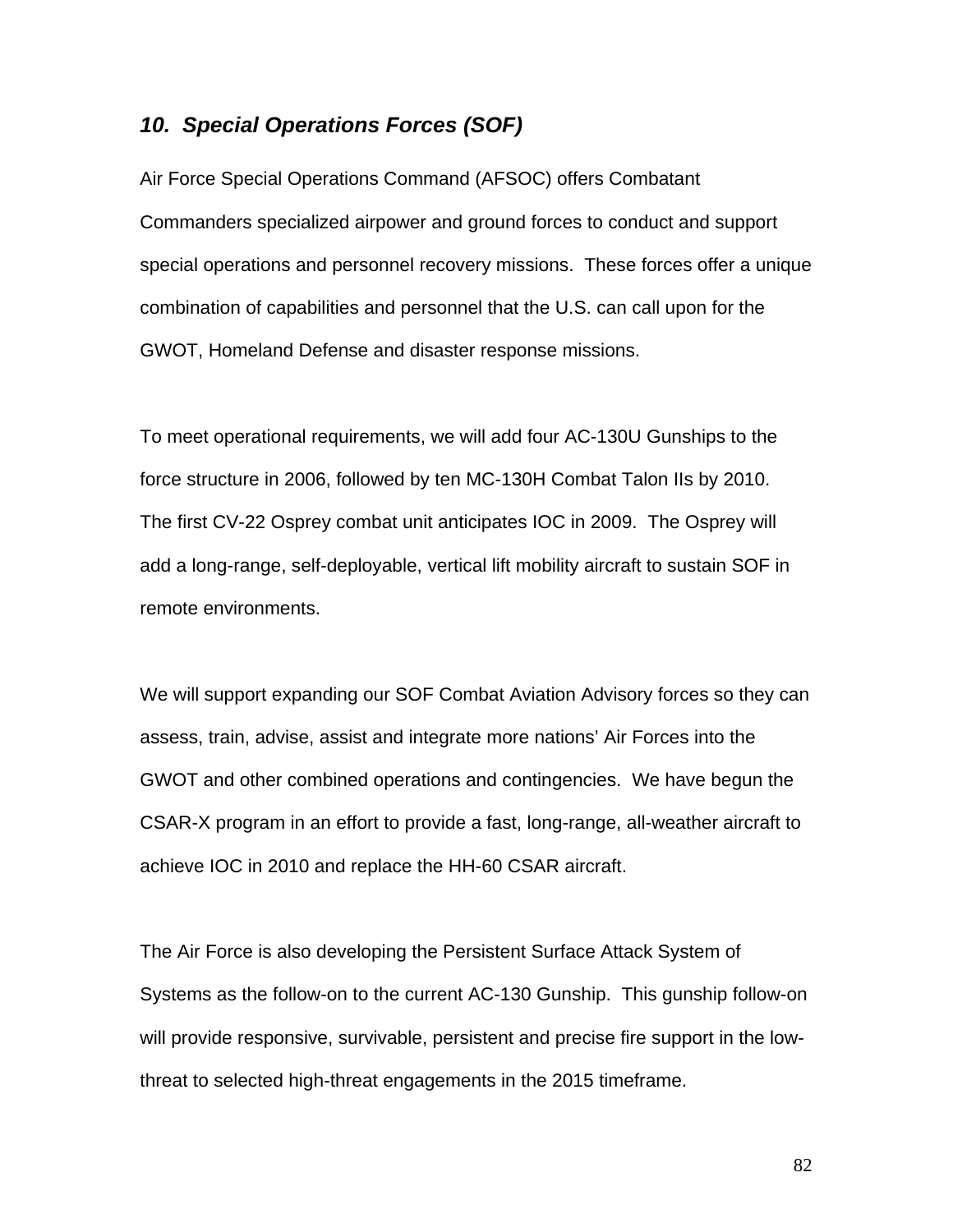#### *11. BRAC*

BRAC 2005 will transform the Air Force for the next 20 years to meet new challenges as a Total Force. The BRAC results improve Air Force warfighting effectiveness, realign Cold War era infrastructure to meet future defense strategy, maximize operational capability by eliminating excess physical infrastructure, and capitalize on opportunities for Joint teaming with our sister Services. We will continue the excellent record established in prior BRAC rounds by closing bases as quickly as possible so savings are realized and properties expeditiously turned over for viable reuse, in concert with community plans for development and economic revitalization.

# *V. Summary – Heritage to Horizon*

We have received a proud heritage forged through the ingenuity, courage and strength of the Airmen who preceded us. Our duty today is to deliver their Air Force to the limitless horizon ahead of us. The mission of the Air Force remains to fly, fight and win whether we are delivering lethal effects against insurgents in Iraq, protecting the skies of the U.S. against terrorist attacks, providing a Global Positioning System that is essential to our modern military and the global economy, or providing relief to victims of natural disasters both at home and abroad.

The Air Force of today and of the future will strengthen the entire Joint and Coalition team. Dominance of air, space and cyberspace paves the way to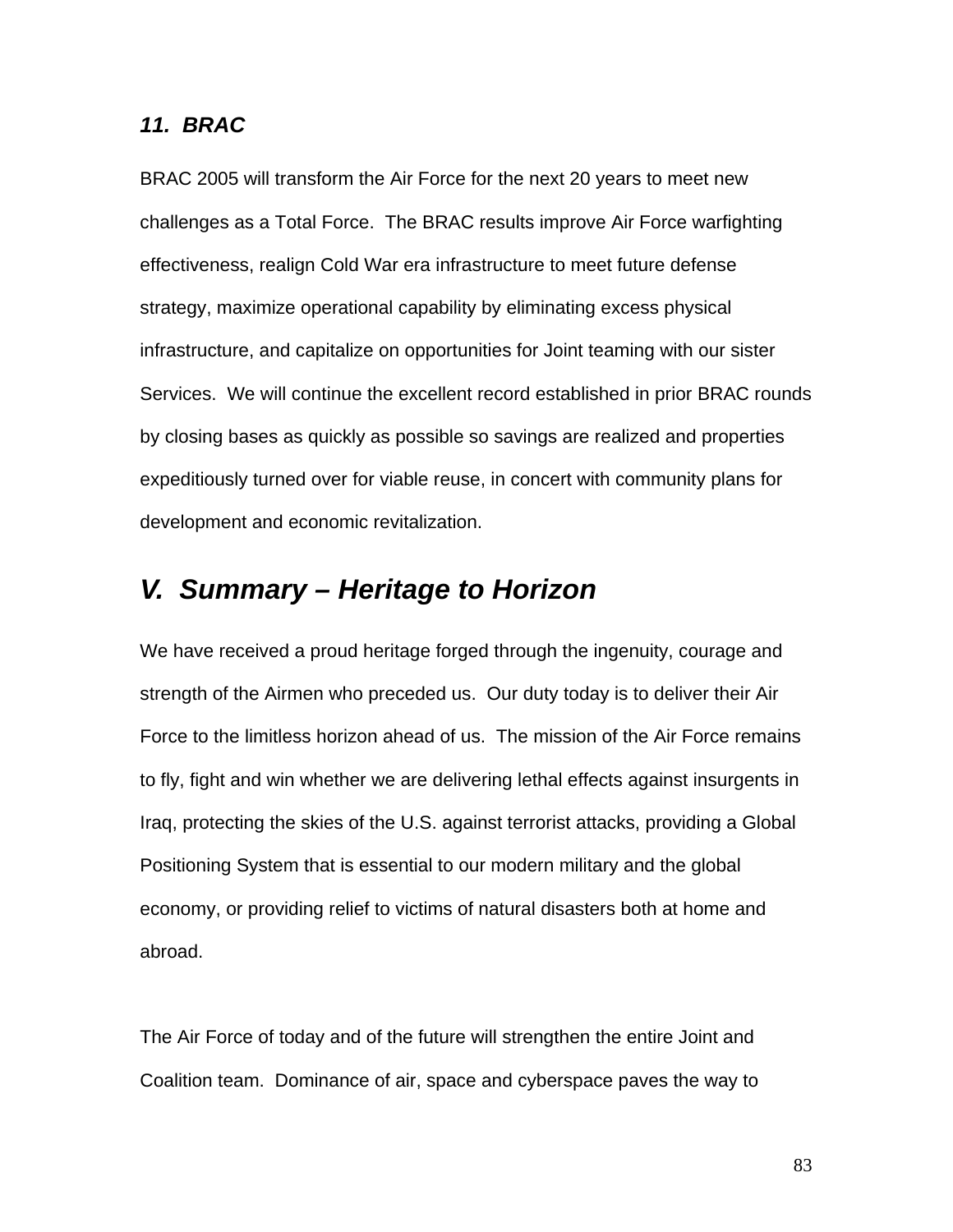overall success. In keeping with the current emphasis on innovation and transformation, our future Air Force will be a more capable yet smaller force. As such, the future Air Force will increase the capability and flexibility of the Joint Force and, subsequently, will increase the depth and breadth of options available to the President and the Secretary of Defense. These military options will be crucial to the defense of the Nation as the U.S. continues to wage the GWOT while transforming and strengthening the Joint Force for any future contingency.

The Air Force offers an unparalleled set of combat capabilities to directly influence any Joint, Coalition or interagency operation, as well as the enabling capabilities to improve Joint warfighting in conjunction with our partners on the ground, on or under the sea and through the air, space and cyberspace. Recognizing that no Service, or even DoD, can achieve success by itself, the Air Force has focused on increasing the integration and effectiveness of the Joint Force and interagency team.

To achieve new levels of integration and effectiveness, the Air Force will take advantage of our Nation's long-held command of the global commons—air, space, sea and cyberspace. The Air Force will extend its current air and space power advantage. As part of the Joint Force, the Air Force is positioned to leverage its persistent C4ISR, global mobility and rapid strike capabilities to help win the GWOT, strengthen Joint warfighting capabilities and transform the Joint Force—while maintaining good stewardship of public resources.